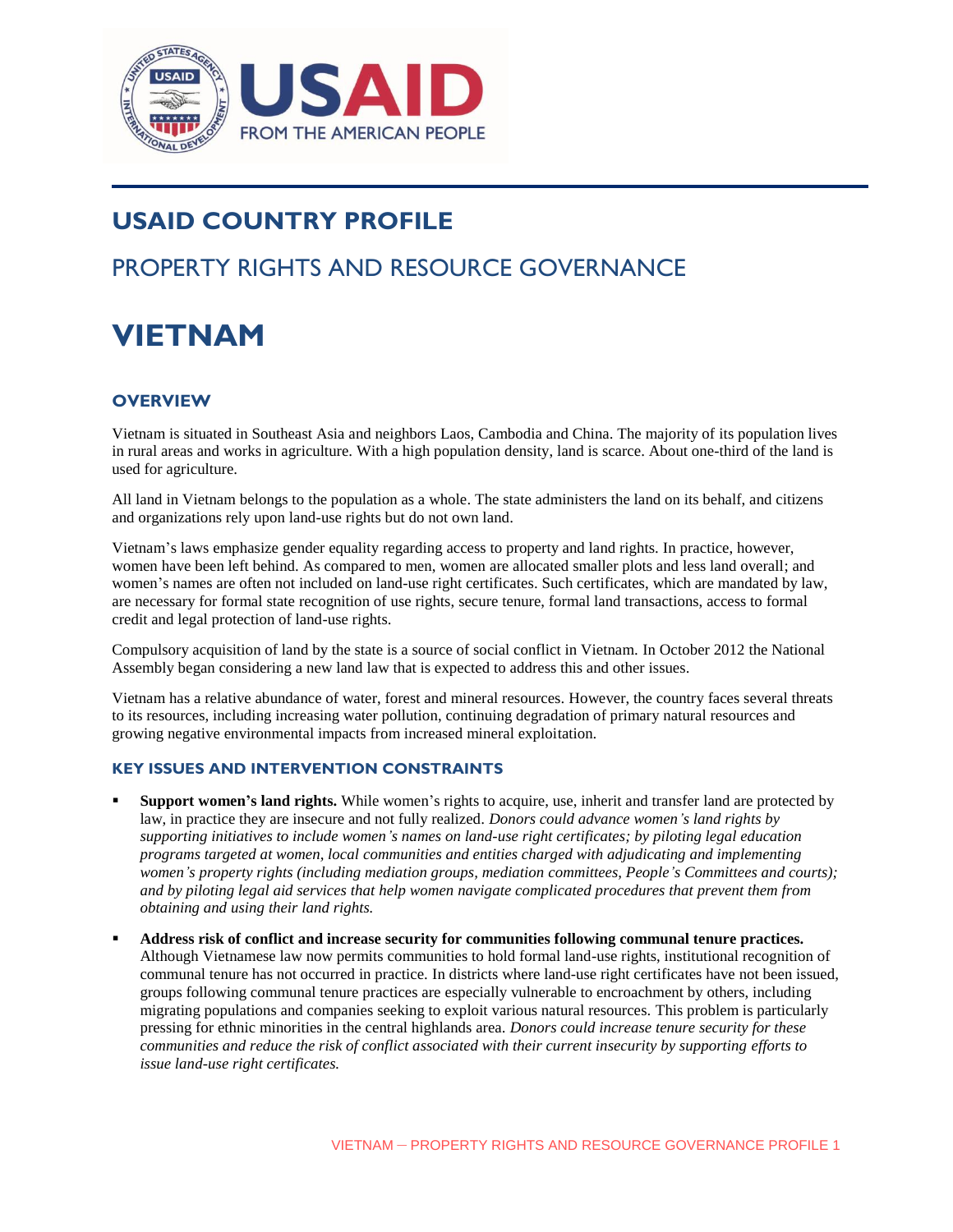- **Ensure application of laws requiring market price compensation for compulsory acquisition.** By law, compensation for expropriated land (which in most cases is land used by farm households) must correspond to market price. In practice, however, Vietnam lacks specific procedures for assessing market value. Inadequate compensation is a source of widespread grievance that sometimes leads to violence. At least one city has managed to reduce the level of complaints associated with compulsory acquisition and pay compensation closer to market values by hiring independent land appraisers. *Donors could help the government improve its ability to assess land value and pay proper compensation by supporting initiatives to train and deploy independent land appraisers.*
- **Promote development of a more functional land market.** Lack of transparency is a key obstacle to the emergence of a more functional land market in Vietnam. *Donors could help increase transparency by supporting initiatives that ensure land users' access to relevant information about land. Such initiatives could include efforts to enforce laws that require the disclosure of all approved land-use plans, and development of a national land registration system that is integrated, publicly accessible, derived from provincial agency land records, based on individual land parcels and inclusive of all obligations and rights attached to each piece of land.*
- **Support more sustainable water management.** Although Vietnam has a relative abundance of freshwater resources, access to water is uneven across regions and seasons. A lack of adequate sanitation facilities, along with increased urbanization, industrialization and mining activities has led to increased water pollution. In addition, a dearth of data and the devolution of authority to provincial agencies have led to less efficient, less effective water management. *Donors could help reduce water pollution by facilitating investment in sanitation facilities in both urban and rural settings. Donors could also offer technical assistance to help the government obtain better data on water resources and improve coordination of water management across agencies.*
- **Promote expansion of community-based allocation and management of forestland.** Despite the success of Vietnam's reforestation efforts, forests have suffered continued degradation, and many residents, especially ethnic minorities, lack access to forestland use-rights. *Donors could support the expansion of community-based allocation and management programs for forestland that the government has already begun on a small scale. Such programs would secure use rights for forest dwellers while promoting sustainable forestry practices.*

#### FOR MORE RECENT LITERATURE:

<http://usaidlandtenure.net/vietnam>

Keywords: Vietnam, tenure, agrarian, land law, land reform, property rights, land conflicts, water rights, mineral rights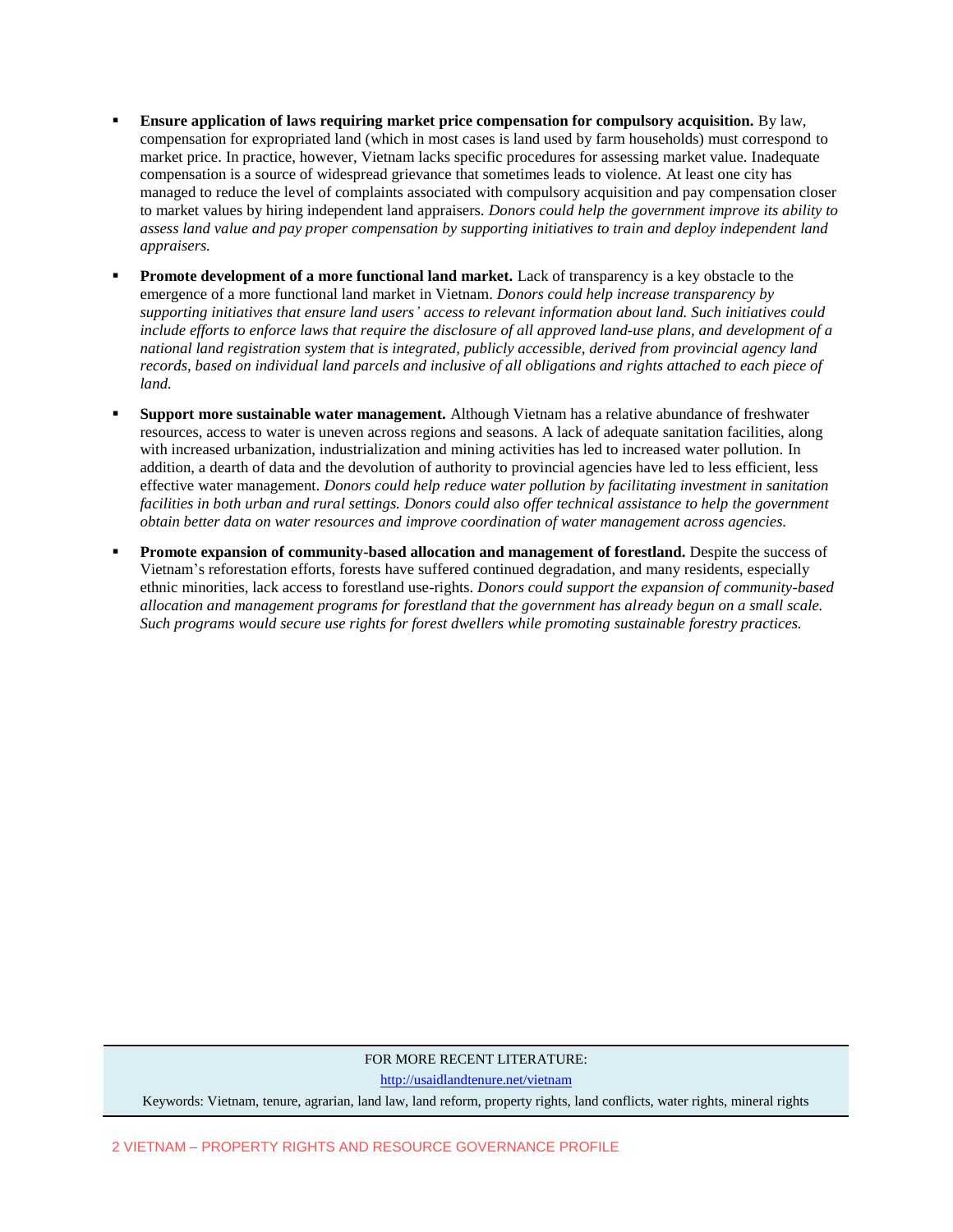# **SUMMARY**

Seventy percent of Vietnam's population lives in rural areas, primarily working in agriculture. Vietnam has one of the world's lowest per capita land endowments, and most suitable lands are being utilized. About one-third of Vietnam's land area is used for agriculture.

Because land in Vietnam belongs to the population as a whole, and is administered by the state on the public's behalf, citizens and organizations rely upon land-use rights, but do not own land.

Beginning in the late 1980s, Vietnam implemented reform processes that included the allocation of land-use rights to farmers. By 2009, the state had allocated to land users 72% of Vietnam's total land area and almost all of its agricultural land. By 2010, it had issued land-right certificates

| <b>BOX. 1 MACRO INDICATORS</b>                                       |                      |                 |
|----------------------------------------------------------------------|----------------------|-----------------|
|                                                                      | Year                 | <b>Score</b>    |
| Population, Total                                                    | 2011                 | 87,840,000      |
| Population Ages (% of Total) 0-14; 15-64; 65+                        | 2011                 | 23; 71; 6       |
| Population Growth (Annual %)                                         | 2011                 | $\mathbf{1}$    |
| Rural Population (% of Total Population)                             | 2011                 | 70              |
| Population Density (People per sq. km)                               | 2010                 | 280             |
| Literacy Rate, Adult Total (% of People Ages 15 and Above)           | 2009                 | 93              |
| Land Area (sq. km)                                                   | 2010                 | 310,070         |
| Arable Land (% of Land Area)                                         | 2009                 | 20.3            |
| Agricultural Land (% of Land Area)                                   | 2009                 | 33.1            |
| Permanent Cropland (% of Land Area)                                  | 2009                 | 10.8            |
| Irrigated Land (% of Cropland)                                       | $\ddot{\phantom{a}}$ |                 |
| Forest Area (% of Land Area)                                         | 2010                 | 44.5            |
| Nationally Protected Areas (% of Total Land Area)                    | 2010                 | 6.2             |
| Renewable Internal Freshwater Resources per capita                   |                      |                 |
| (Cubic Meters)                                                       | 2009                 | 4,178           |
| Annual Freshwater Withdrawals (% of Total Freshwater<br>Withdrawals) |                      |                 |
| Agriculture                                                          | 2009                 | 95              |
| Domestic                                                             | 2009                 | $\mathbf{1}$    |
| Industry                                                             | 2009                 | 4               |
| Crop Production Index (1999-2001=100)                                | 2010                 | 114             |
| Livestock Production Index (1999-2001=100)                           | 2010                 | 137             |
| GDP (Current US\$)                                                   | 2011                 | 123,960,665,229 |
| GDP Growth (Annual %)                                                | 2011                 | 5.9             |
| GDP Value Added (% of GDP)                                           |                      |                 |
| Agriculture                                                          | 2011                 | 19.7            |
| Industry                                                             | 2011                 | 40.6            |
| Manufacturing                                                        | 2011                 | 18.8            |
| <b>Services</b>                                                      | 2011                 | 39.7            |
| Ores and Metals Exports (% of Merchandise Exports)                   | 2009                 | 0.7             |
| Ores and Metals Imports (% of Merchandise Imports)                   | 2009                 | 4               |
| Net ODA (% of GNI)                                                   | 2010                 | 2.9             |
| Source: World Bank 2012a                                             |                      |                 |

covering roughly half of Vietnam's land parcels and more than 90% of farm households.

Tenure rights in Vietnam are essentially *usufruct* rights, meaning that right holders may use land, but cannot own it. Use rights include the right to a state-issued land-use right certificate (LURC), which entitles holders to sell, rent, exchange, mortgage and bequeath their use rights, and to exclude others from the land. The state may grant use rights, and users may also legally acquire use rights through lease, inheritance or grant from a family member and purchase. LURCs are necessary for formal state recognition of a user's rights and for secured tenure, formal land transactions, access to formal credit and legal protection of land-use rights.

While Vietnam's laws emphasize gender equality regarding access to and use of property and land, in practice women hold fewer rights to land. As compared to men, women are allocated smaller plots and receive less land overall, and although the law requires that LURCs list the names of both spouses for jointly held property, women are not equally represented on LURCs.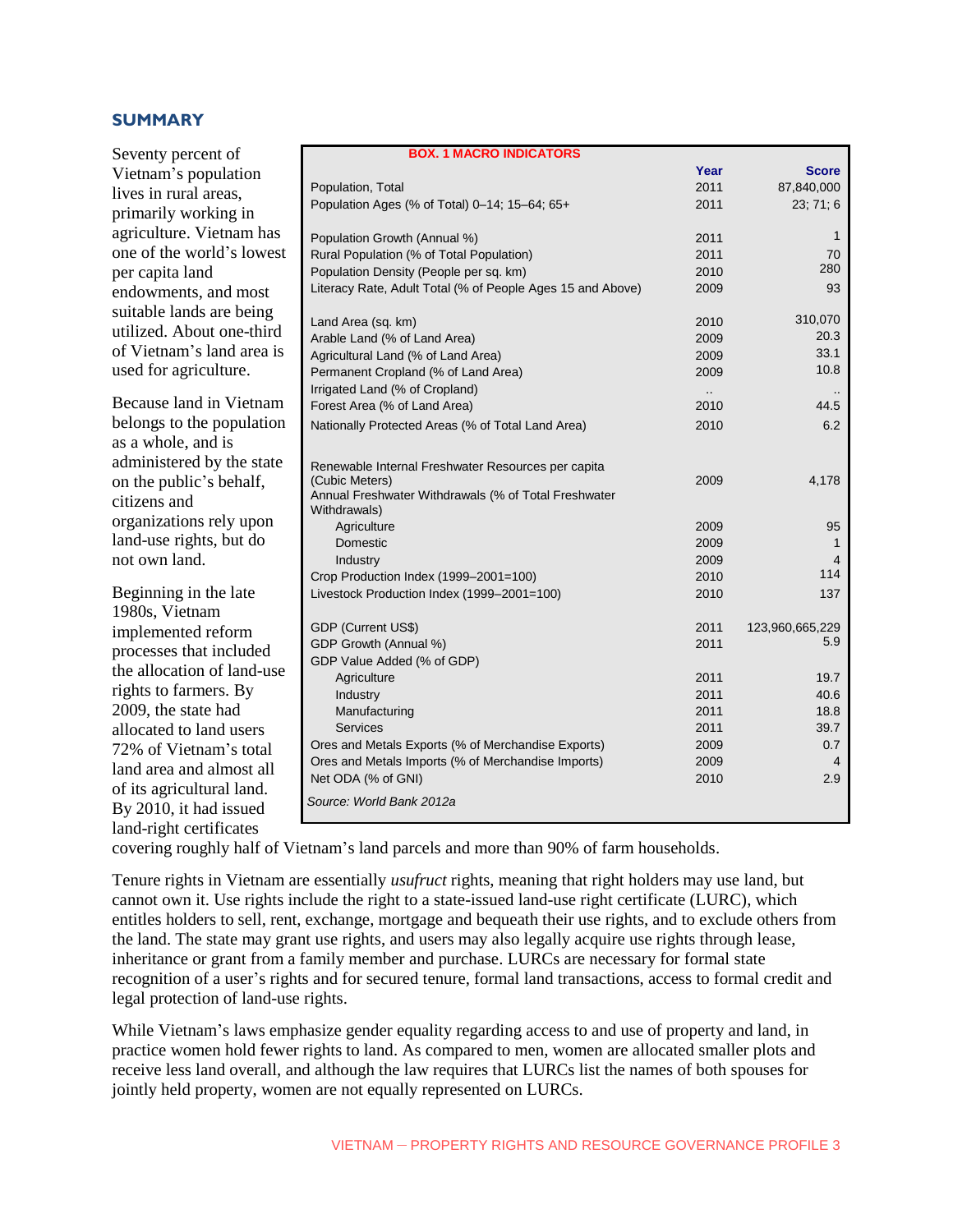A hierarchy of authorities at the central, provincial, district and communal levels administers Vietnam's land policies. The Ministry of Natural Resources and Environment is the primary central-level administrative body for land, water and mineral resources, and People's Committees at all levels (provincial, city, district, commune, ward and township) implement land policy, which the government determines at the central level.

Vietnam has active markets for the sale and rental of land-use rights, though the level of trade in land rights varies from province to province. A number of possible factors inhibit development of a vibrant market in land-use rights, including lack of transparency, limits on lease periods, the costs and delays associated with transfer procedures and the government's intervention in the allocation, transfer, use and valuation of land.

The law allows the state to acquire land used by citizens for a wide range of purposes, including national defense and security, national interest, public interest and economic development. Although the law requires the state to pay compensation based on the market price of the land, the state lacks procedures for assessing market price and routinely fails in practice to assess market value. The law governing compulsory acquisition also requires the state to provide notice to land users, provide for their resettlement and support and hear challenges to acquisition decisions. In the most

| <b>BOX 2. LAND TENURE INDICATORS</b>                                                                                                                                                                                                                                                                                                                                                                                   |                       |
|------------------------------------------------------------------------------------------------------------------------------------------------------------------------------------------------------------------------------------------------------------------------------------------------------------------------------------------------------------------------------------------------------------------------|-----------------------|
| Millennium Challenge Corporation Scorebook, 2012<br>Land Rights and Access (Range 0-1; 1=best)                                                                                                                                                                                                                                                                                                                         | <b>Score</b><br>0.741 |
| International Property Rights Index, 2012<br>Physical Property Rights Score (Range: 0-10; 0=worst)                                                                                                                                                                                                                                                                                                                     | 5.8                   |
| World Economic Forum's Global Competitiveness Index, 2012-<br>2013<br>Property Rights (Range: 1-7; 1=poorly defined/not protected<br>by law)                                                                                                                                                                                                                                                                           | 3.5                   |
| World Economic Forum's Global Competitiveness Index 2012-<br>2013<br>Ease of Access to Loans (Range: 1–7; 1=impossible)                                                                                                                                                                                                                                                                                                | 2.4                   |
| International Fund for Agricultural Development, Rural Poverty<br>Report, 2011<br>Gini Concentration of Holdings, 1981-1990 (Range: 0-1;<br>0=equal distribution)                                                                                                                                                                                                                                                      | 0.38                  |
| International Fund for Agricultural Development, Rural Sector<br>Performance Assessment, 2005<br>Access to Land, 2007 (Range: 1-6; 1=landlessness among<br>rural poor is entrenched and pervasive throughout the<br>country)                                                                                                                                                                                           | 4.2                   |
| Food and Agricultural Organization: Holdings by Tenure of<br>Holdings<br>Total Number of all Agricultural Holdings, Year<br>Total Area (hectares) of all Agricultural Holdings, Year<br>Total Number of Holdings Owned by Holder, Year<br>Total Area (hectares) of Holdings Owned by Holder, Year<br>Total Number of Holdings Rented from Another, Year<br>Total Area (hectares) of Holdings Rented from Another, Year |                       |
| World Bank Group, Doing Business Survey, 2012<br>Registering Property-Overall World Ranking (Range: 1-181;<br>$1 = Best$                                                                                                                                                                                                                                                                                               | 47                    |
| World Bank Group, World Development Indicators, 2011<br>Registering Property-Number of Procedures<br>Registering Property-Days Required                                                                                                                                                                                                                                                                                | 4<br>57               |
| World Bank Group, World Development Indicators, 1998<br>Percentage of Population with Secure Tenure                                                                                                                                                                                                                                                                                                                    |                       |
| Heritage Foundation and Wall Street Journal, 2012<br>Index of Economic Freedom-Property Rights (Range 0-100;<br>0=no private property)                                                                                                                                                                                                                                                                                 | 15                    |
| Economic Freedom of the World Index, 2010 (2010 data)<br>Legal Structure and Security of Property Rights (Range 0-10;                                                                                                                                                                                                                                                                                                  | 5.88                  |
| 0=lowest degree of economic freedom)<br>Protection of Property Rights (Range 0-10; 0=lowest degree<br>of protection)                                                                                                                                                                                                                                                                                                   | 4.52                  |
| Regulatory Restrictions of Sale of Real Property (Range 0-<br>10; 0=highest amount of restrictions)                                                                                                                                                                                                                                                                                                                    | 8.73                  |

common form of compulsory acquisition cases, the state acquires land from farming households to develop industrial zones and clusters. Observers report that current procedures are slow, unpredictable and lacking in transparency. Approximately 70% of all complaints directed at the government each year are administrative complaints regarding land, and 70% of land complaints relate to compensation.

Land-related conflicts in Vietnam stem from numerous causes. The state's introduction of private userights conflicts with the land-use practices of some ethnic communities, which tend to use traditional communal management systems. Conflict also surrounds competing demands of various groups for agricultural land and forestland. Such conflict has been particularly high in the central highlands area.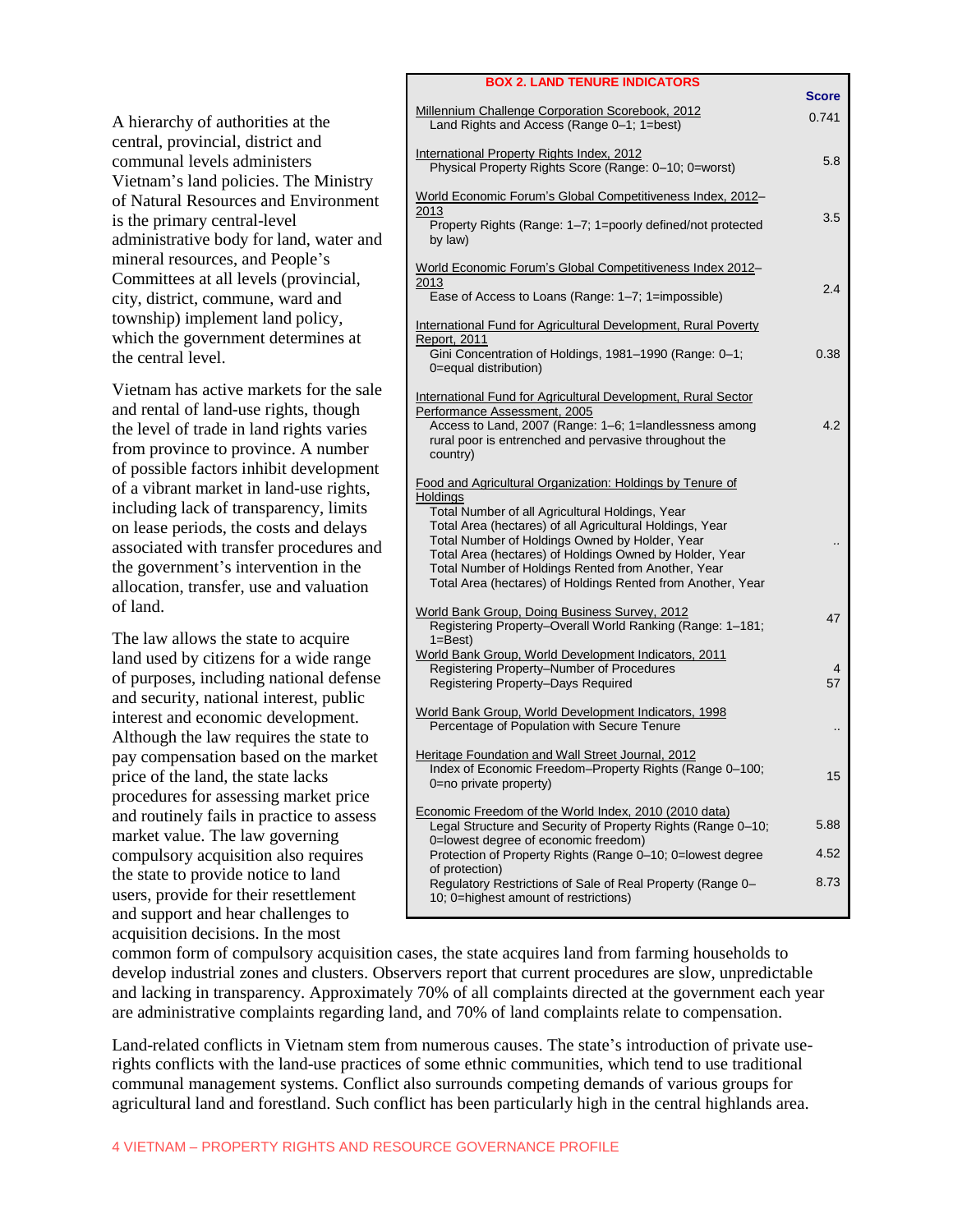Vietnam's compulsory acquisition procedures have also led to conflict. Complaints of inadequate compensation are widespread, and numerous protests have turned violent and led to police deployment.

As with land, the government manages all water, forest and mineral resources for the population as a whole. The Law on Water Resources, Law on Forest Protection and Development and the Mineral Law govern the licensing and allocation of these resources. Despite a relative abundance of resources, Vietnam struggles to overcome several resource-related challenges, including water pollution resulting from an increase in industrialization and urbanization accompanied by a lack of adequate sanitation facilities; a reforestation effort hampered by continued degradation of primary natural forests; and environmental effects stemming from increased mineral exploitation.

# **I. LAND**

# **LAND USE**

Vietnam is situated in Southeast Asia amid the Gulf of Thailand, the South China Sea and the Gulf of Tonkin. It borders China, Laos and Cambodia. The country contains 31,007,000 hectares, and the 2011 population was 87.8 million. The population is growing at an annual rate of 1%. Seventy percent of the population lives in rural areas, working primarily in agriculture. Vietnam's 2011 GDP was US \$124 billion, with 20% attributed to agriculture, 40% to industry and 40% to services. Vietnam is the world's second-largest exporter of rice (its top export commodity), exporting over 7 million metric tons in 2011. Other top exports include crude oil, clothes and shoes, marine products, wood products, electronics, coffee, cassava, rubber, fresh fruit, cashews and tea (World Bank 2012a; World Bank 2010b; *BBC* 2011; VFA 2012; FAO 2009; CIA 2012).

About one-third of Vietnam's land area is used for agriculture, with 20% of its land considered arable, 11% used as permanent cropland and about 2% used as permanent meadow and pastureland. Vietnam's top agricultural products are paddy rice, coffee, rubber, tea, pepper, soy beans, cashews, sugar cane, peanuts, bananas, poultry, fish and seafood. About 45% of Vietnam's agricultural land (or 15% of its total land area) is irrigated. Seven to ten million hectares of Vietnam's total area are wetlands, at least half of which are located in the Red and Mekong River Deltas (World Bank 2012a; FAO 2009; CIA 2012; Nang 2003).

Vietnam has diverse natural forests, including evergreen and semi-evergreen broad-leaved forests, semideciduous and dry deciduous forests, mixed evergreen coniferous forests and mangroves. Forests cover about 45% of Vietnam's land area. The country has undertaken a vast reforestation effort over the last 20 years, averaging an annual afforestation rate of 1% between 2005 and 2010 (World Bank 2010a; World Bank 2012a; FAO 2010).

Evidence has emerged of land degradation caused by unsuitable agricultural and land management practices. In the northern mountains, arrested crop succession and forest clearing, especially when linked to a shift toward drier regeneration, are leading to soil erosion and loss of biodiversity in favor of *imperata* grasslands. In intensively irrigated rice plantations in lowland areas, waterlogging and nutrient imbalances are preventing land productivity gains (World Bank 2010b).

Vietnam has one of the world's lowest per capita land endowments, with less than 0.3 hectares of agricultural land available per person. Most suitable lands are being utilized. Intensity of land use is high, especially in areas of human settlement and wetland rice agriculture, and is increasing within other categories of use as well. The average number of paddy crops has increased to nearly two per plot-year (World Bank 2010b).

#### **LAND DISTRIBUTION**

The current distribution of land in Vietnam stems from a series of reforms that extend as far back as 1954. From the mid-1950s to 1975, the nation was divided into two countries: the Democratic Republic of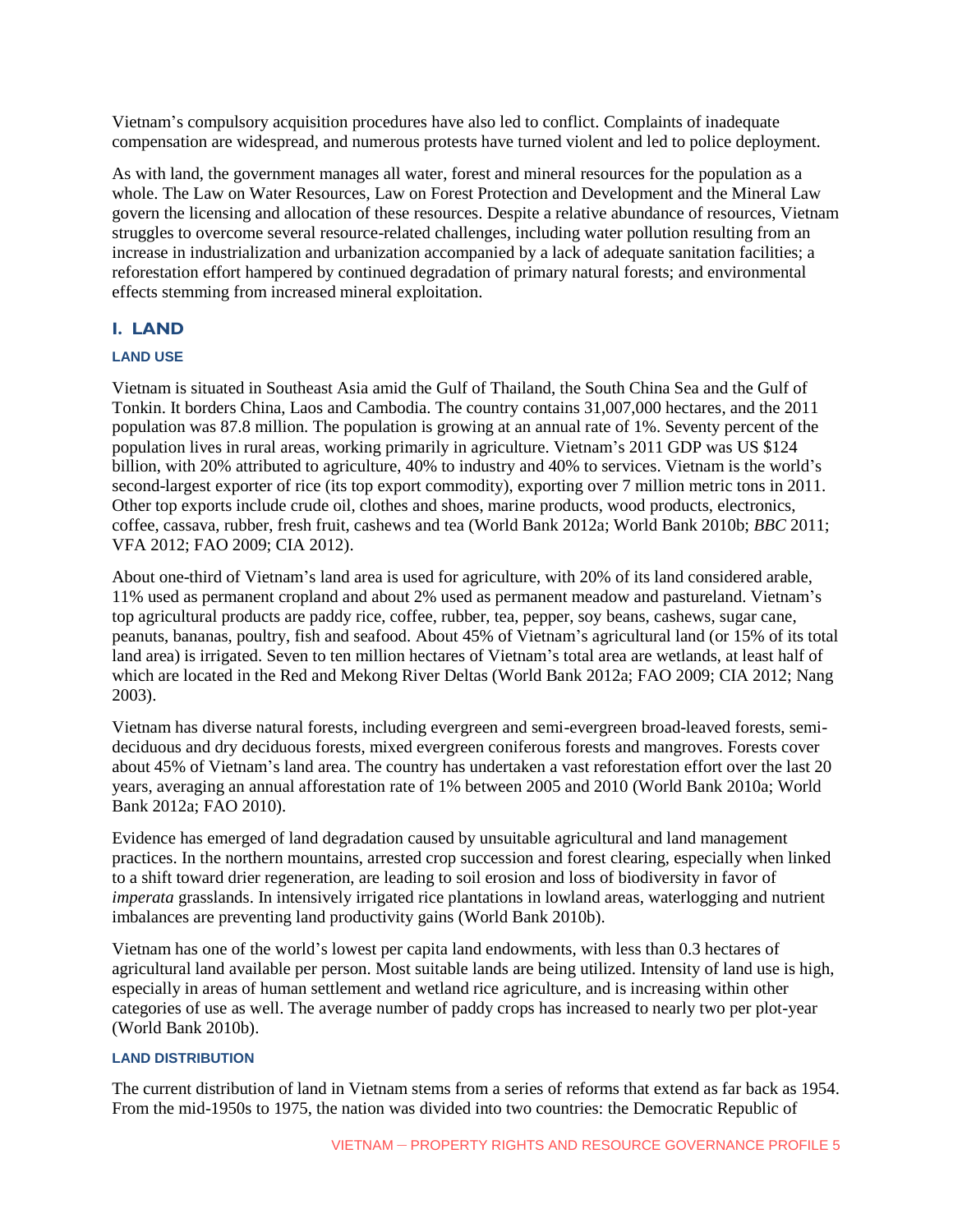Vietnam in the north, and the Republic of Vietnam in the south. Each country had a different agrarian structure. Communist reforms in the 1950s imposed agricultural collectivization in the north, while the south carried out a land-to-the-tiller program in the 1970s. The latter process provided ownership rights to former tenant farmers and led to approximately three-quarters of tenant households receiving rights to roughly 44% of the farm area in the south. This allocation to smallholders resulted in a 30% increase in rice production. The land-to-the-tiller reforms were largely lost when the Communists took power in 1975, but laid the foundation for the practice of household farming that spread across the country following decollectivization in the 1980s (Prosterman and Brown 2009).

In the late 1970s, almost 97% of rural households in the north belonged to collectivized farms. Although Communist leadership attempted to collectivize the south, peasant households resisted, and only 24.5% joined cooperatives. Collectivized areas in the north and the south experienced low and declining agricultural growth and food grain availability (Kirk and Tran 2009).

The government eventually suspended its failing attempt to collectivize the south, and implemented a series of measures in the late 1980s to transition Vietnam to a market-oriented economy. These steps, known as the *Doi Moi* reform process, included the allocation of land-use rights to farmers. By 2009, the state had allocated 72% of Vietnam's total land area and almost all of its agricultural land to land users, with cropland allocation among farm households being relatively equitable as compared with many other developing and transitional countries. Farm sizes vary, but are typically around 0.2 hectares per capita (Kirk and Tran 2009; World Bank 2010b; Marsh and MacAulay 2006).

Farms in the Mekong Delta region occupy 1.2 hectares on average, which is considerably larger than farm sizes in the Red River Delta area (Marsh and MacAulay 2006).

Land allocation processes vary by district. Generally, equity between households is a key consideration, and the process takes into account the number of people in a household and the quality of the land. Typically, the total amount of land allocated varies among households and each household's land is split into plots of varying quality. There are now approximately 70 million parcels of land in Vietnam (Marsh and MacAulay 2006).

Vietnam has more than 50 distinct ethnic groups, including the Kinh (Viet) majority group (85.6%). Kinh families are more likely than other families to have high-quality irrigated land. In the central highlands, where coffee and other cash crops are a source of rural development, Kinh are much more likely to have perennial cropland, which has been important in enabling rural households to diversify income sources (World Bank 2008).

Minority groups account for about 15% of the population and include the Tay  $(1.9\%)$ , Muong  $(1.5\%)$ , Khmer  $(1.5\%)$ , Mong  $(1.2\%)$ , Nung  $(1.1\%)$  and others  $(7.2\%)$ . These groups tend to have higher poverty rates, in part due to the lower quality of their land, and are concentrated in the upland and mountainous areas of the central and northern highlands. The Khmer are based primarily in Vietnam's lowlands, and the Tay, Muong and Nung tend to be valley-dwelling rice farmers in the northern mountains. Ethnic minorities often reside near forestland but do not have consistent access to forests. In the northwest region, half of all ethnic minority households report using forestland. In the central highlands, which hold the country's largest forest area, only 4% of ethnic minorities report that they have forest use access (CIA 2012; Ravallion and van de Walle 2008; Dang 2009; World Bank 2008).

Minority groups rely heavily upon land for their livelihood. Their production and land-use practices differ from the ethnic majority's practices, focusing more on shifting cultivation, forestry and communal tenure arrangements. More than 90% of ethnic minority households dependent upon agriculture have land that they use for annual crops. Those who do have annual cropland tend to have more of it than the Kinh and Chinese (majority population), though this does not necessarily represent an advantage, as much of this land is on sloping terrain and yields only one crop per year. Whereas upland agriculture is an essential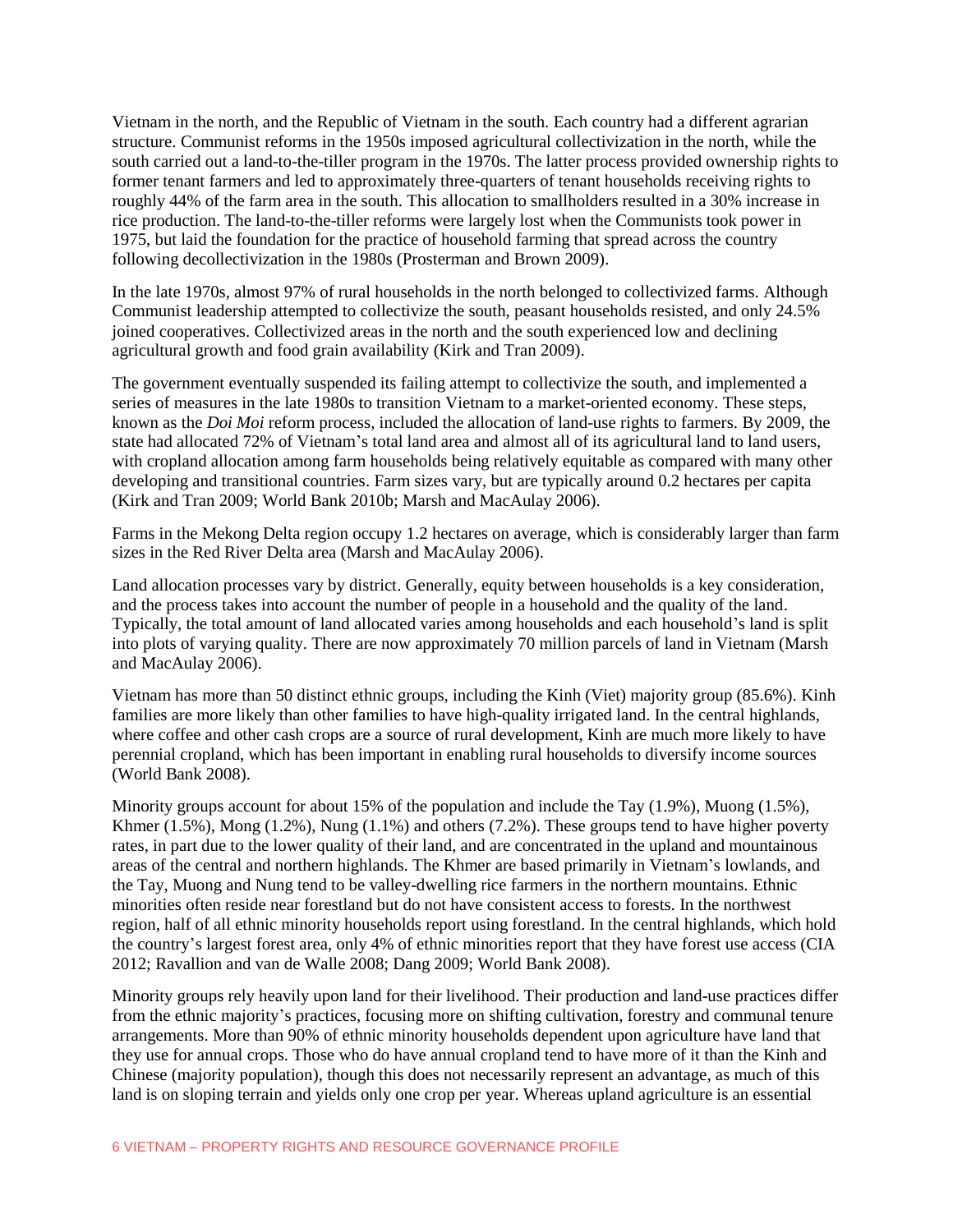part of most ethnic minority livelihoods, the state has not focused agricultural research or extension efforts on understanding and improving upland agriculture. For example, research has not sufficiently addressed diminishing fallow times, which present a challenge for upland farming systems. Instead, the state has emphasized policies that have little impact on ethnic minorities, such as those that encourage the production of wet rice in valleys (Ravallion and van de Walle 2008; World Bank 2008).

In 2003, Vietnam reported that 10.4 million farm households (90% of households using agricultural land) had received land-use right certificates (LURC). By 2010, the state had issued approximately 31.3 million LURCs, covering roughly half of Vietnam's land area. Certification rates differed between land categories and were lower for non-agricultural land other than residential land and forestland (Hartl 2003; World Bank 2010b).

#### **LEGAL FRAMEWORK**

The formal law governing land rights includes the 1992 Constitution of the Socialist Republic of Vietnam (amended in 2001), the 1986 Marriage and Family Law (revised in 2000), the 1995 Civil Code (amended in 2005), the 1993 Land Law (amended in 1998 and 2001) and the 2003 Law on Land.

The Constitution vests all land – including forests, rivers and lakes, water sources and underground natural resources – in the population as a whole. It also provides that the state is to systematically manage all land and allocate it to organizations and individuals, and that those to whom land has been allocated are entitled to transfer their right of use to others.

The 1986 Marriage and Family Law (revised in 2000) and the 1995 Civil Code (amended in 2005), govern matters relating to family, marital property rights and inheritance (FAO 2012a).

The 1993 Land Law is credited with laying the foundation for a formal land market by providing increased land-tenure security, facilitating access to credit, and bolstering the transferability of use rights. It formalized the farm household as the main unit of agricultural production, and provided for the allocation of land-use rights to households, vesting in them the power to purchase and use inputs, sell outputs from the land and (to some degree) to make decisions regarding the use of land. The law also provides that land users may exchange, transfer, bequeath, lease and mortgage their rights, and requires the state to issue land-use right certificates (LURC) at the household level. Additionally, it increased tenure security by providing for use-right grants of 20 years for annual cropland (further increased to 30 years in a 1998 revision) and 50 years for perennial cropland. The law also imposed ceilings of 2 to 3 hectares on annual cropland and 10 hectares on perennial cropland, and addressed leasing of land to foreigners. Decree 64 of 1993 further delineated the local application of ceilings in various provinces (Marsh and MacAulay 2006; Haque and Montesi 1996).

Revisions in 1998 added the rights to sublease LURCs and to use them as capital in joint venture arrangements (Marsh and MacAulay 2006).

The 2003 Law on Land supported Vietnam's transition to a market-oriented economy. It dealt with many aspects of land-use planning and land administration systems, decentralized many land administration responsibilities to local government structures and established policies and procedures to govern compulsory acquisition of land by the state. It also required that LURCs include names of both the husband and the wife if the land belongs to both, and required right holders to obtain an LURC to exchange, transfer, bequest, lease and mortgage land rights (Hatcher et al. 2005; World Bank 2010b; GOV Law on Land 2003).

Although the 1993 Land Law stipulated that the state should issue long-term use rights to various nonstate entities, the law did not mention customary groups such as village communities, hamlets or groups of households, and as a consequence such groups were not eligible to receive land use rights. The 2003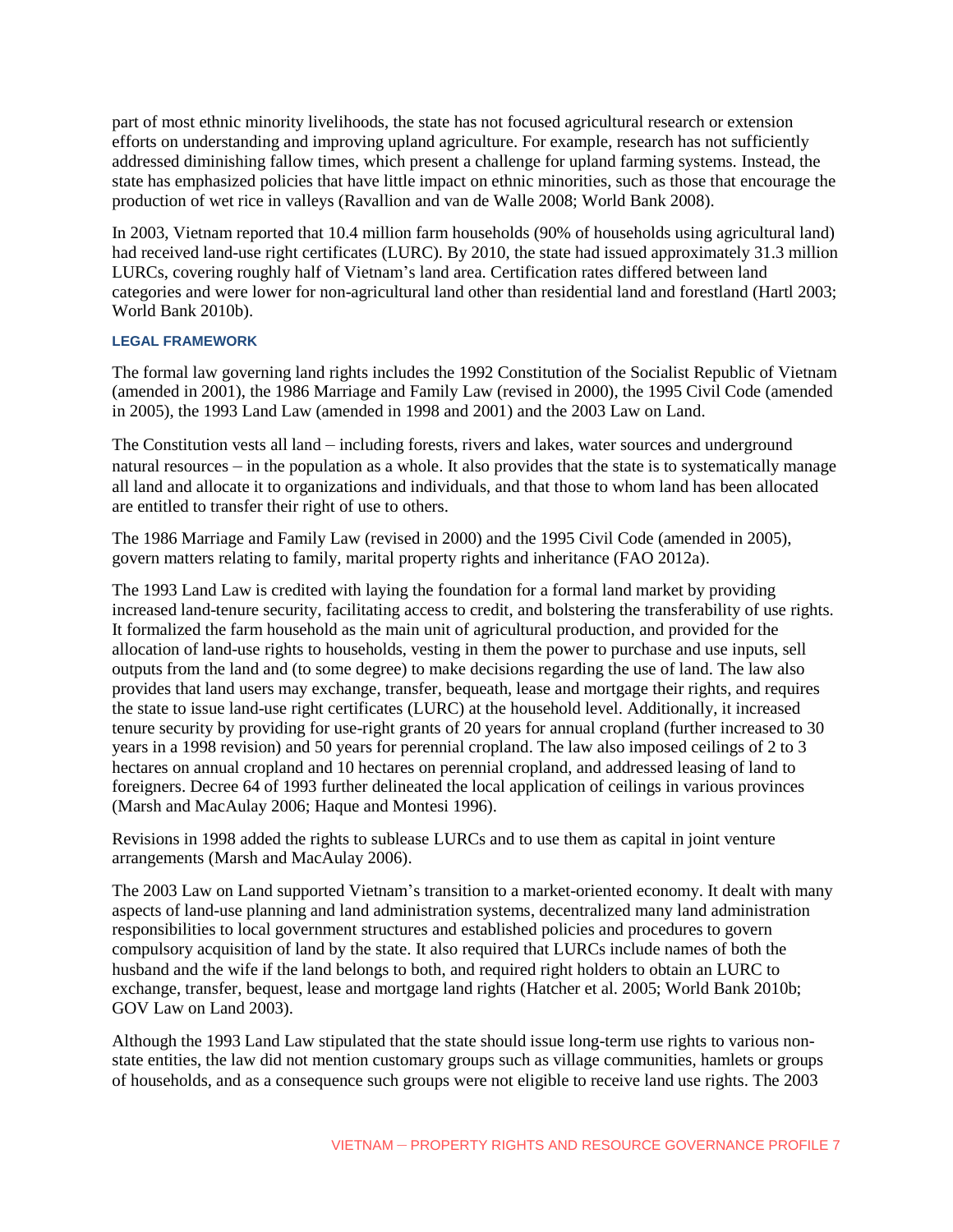Law on Land sought to remedy this defect, and authorized the state to issue use rights to such customary groups (EASRD 2004).

Vietnam's legal system has not recognized customary laws since 1975. However, in areas where the state does not have the capacity to administer state law, customary rules are often an important source of regulation for social relations, ownership rights, property disputes and issues of marriage, inheritance, contract and tort. In minority and ethnic communities, customary rules are often the first choice for dispute settlements (Phan 2011).

In October 2012, Vietnam's National Assembly began considering a law to amend the 2003 Law on Land. The full scope of the new law is unclear, but government officials have indicated that it will address compulsory acquisition mechanisms and processes for determining the market price of land. It is also expected to address the expiration of 20-year land-use rights that the government granted to land users in 1993 (VCCI 2012; GOV 2012c; Hiebert 2012).

# **TENURE TYPES**

As noted above, individuals, households and organizations cannot own land, as it belongs to the people as a whole. However, following the 1993 Land Law, the state may either allocate land-use rights, or lease land to individuals, households and organizations, who thereby acquire *usufruct* rights. This right includes the right to receive a land-use right certificate (LURC), to lease out, exchange, mortgage and bequeath the use right, and to exclude others from the land. This right also allows for land transactions that, while they are the equivalent of sales, are referred to as transfers, or *chuyen nuong dat* (Ngo 2005; GOV Law on Land 2003; EASRD 2004).

Use rights, which may extend for 20 or 50 years depending on their type (annual cropland, perennial cropland or forestland) do not include the right to determine how land is used, which the state reserves the right to decide. Transfers of use rights require the transferor to possess a registered LURC and must be for a period within the term initially granted to the transferor (GOV Law on Land 2003; EASRD 2004).

Several categories of legal entities may acquire land-use rights. The state can grant use rights either through allocation or lease, and some rights may require the user to pay fees or rent. By law, categories of "land users" include: (1) domestic organizations (*e.g.,* political organizations and units of the People's Armed Forces), which are allocated land by, lease land from or have land-use rights recognized by the state; (2) economic organizations that receive land-use rights by transfer; (3) communities of citizens whose use rights are allocated or recognized by the state; (4) domestic households and individuals, who are allocated land by the state, lease land from the state, have land-use rights recognized by the state or receive a transfer of such rights; (5) religious establishments, which receive land-use rights through state allocation or recognition; (6) foreign organizations with diplomatic functions, to which the state may lease land; (7) certain Vietnamese residing overseas, to whom the state may allocate or lease land; and (8) foreign organizations and individuals investing in Vietnam, to whom the state may lease land (GOV Law on Land 2003).

The law authorizes the state to allocate land to certain entities for particular kinds of use. These include: (1) households and individuals working directly in agriculture, forestry, aquaculture or salt production; (2) agricultural cooperatives using land for direct service production in agriculture and forestry; and (3) communities using agricultural land. In these cases, the holder of the use right is not required to pay use fees. Holders of other allocated use-rights are required to pay use fees, including, for example, households and individuals using residential land, and economic organizations using land for agriculture, forestry, aquaculture or salt production (GOV Law on Land 2003).

In the case of certain other use rights, the state leases out land and requires the user to pay annual rent or a one-time payment for the entire lease term. Rights in this category include: (1) those of households and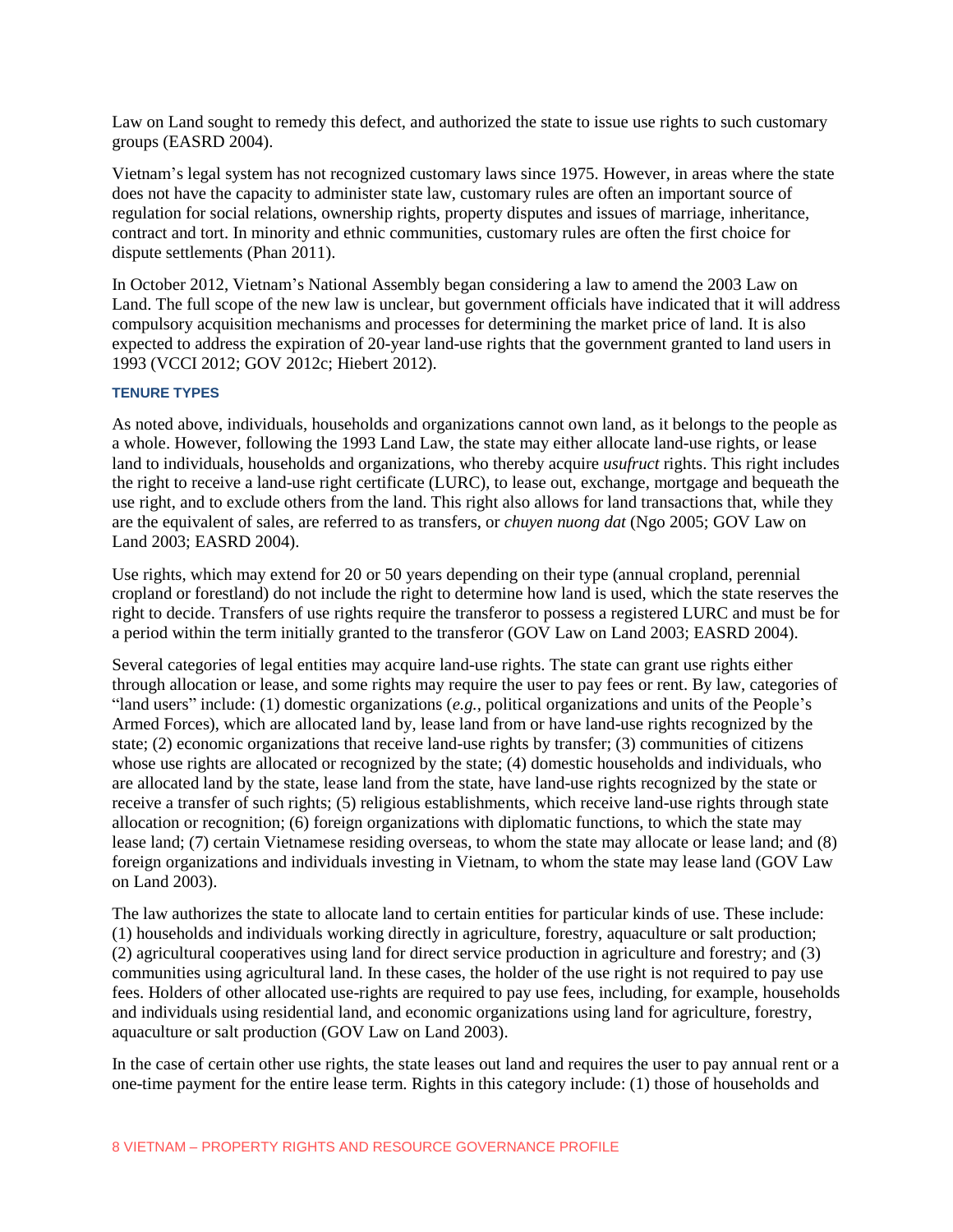individuals to use land for production in agriculture, forestry, aquaculture and salt production; and (2) various entities implementing investment projects (GOV Law on Land 2003).

The 2003 Law on Land includes a kind of communal land tenure, stating that, "land allocated by the State to a community of citizens shall be used to preserve the national identity through the habits and customs of ethnic minority people." Vietnam's legal system has not recognized customary laws since 1975. In some areas, however, occasional remnants of customary communal land tenure can be found. For example, a World Bank study found that communal land-tenure rules have remained predominant over state rules in some provinces, with land being allocated to households each year by a village elder. In these areas, individual private land-tenure rights were not widespread and were not locally recognized (GOV Law on Land 2003, *Art.* 71; Phan 2011; Andersen 2011).

#### **SECURING LAND RIGHTS**

There are numerous means by which Vietnamese may acquire rights to land. One is through state allocation or lease, which typically means that an authority assigns usage of a specific land plot to a particular land user. When collectivized agricultural land was redistributed in the late 1980s and early 1990s, allocation played a primary role in providing farmers access to agricultural land in north and central Vietnam. Land users can also acquire land-use rights through inheritance or grant from family members, through land market transactions, and as the result of land reclamation efforts. For firms and other organizations, state allocation continues to be a primary means for acquiring access to land (World Bank 2010b).

The predominant means by which households have acquired rights to land may vary by region. Findings from a 2001 study of 400 farm households in four provinces found that a high percentage of land was acquired through allocation in the north, whereas in the south more users had acquired land through inheritance (Marsh and MacAulay 2006).

There are three main mechanisms through which investors can acquire land-use rights from the state: (1) allocation, whereby the state adopts an administrative decision to grant use rights to a national entity; (2) recognition, also available for national entities only; and (3) leasing, in which the state provides use rights on a contract basis to national and foreign entities. Foreigners may only obtain use rights through lease and must pay a land-use rent. In the case of foreign entities, leases must be based on economic or technical justifications approved by a state body. Articles 80 through 84 of the 1993 Land Law contain provisions regarding the leasing of land to foreigners (Embassy of Vietnam 2012; Haque and Montesi 1996).

Land-use right certificates (LURC) signify formal state recognition of a user's rights, and are necessary for secured tenure, formal land transactions, access to formal credit and legal protection of land-use rights. They also contain information on the land user and the land parcel, and description of the property (Tran Nhu 2006).

The 2003 Law on Land required the state to establish land registration offices in all provinces for the registration of land transactions. Under this law, all parcels and any attachments to land are to be registered in one system (Do 2006).

At the province, district, city and town levels, People's Committees handle the allocation of land and issuance of LURCs to households and individuals, communities of citizens, religious organizations and establishments, and overseas Vietnamese. They are also responsible for procedures of transfer and exchange of land-use rights, except in rural areas, where these responsibilities belong to People's Committees at the commune level (FAO 2012a; GOV Law on Land 2003).

In cases where a particular parcel has multiple users, whether individuals, family households or organizations, the state should issue certificates to each co-user. Under the Marriage and Family Law,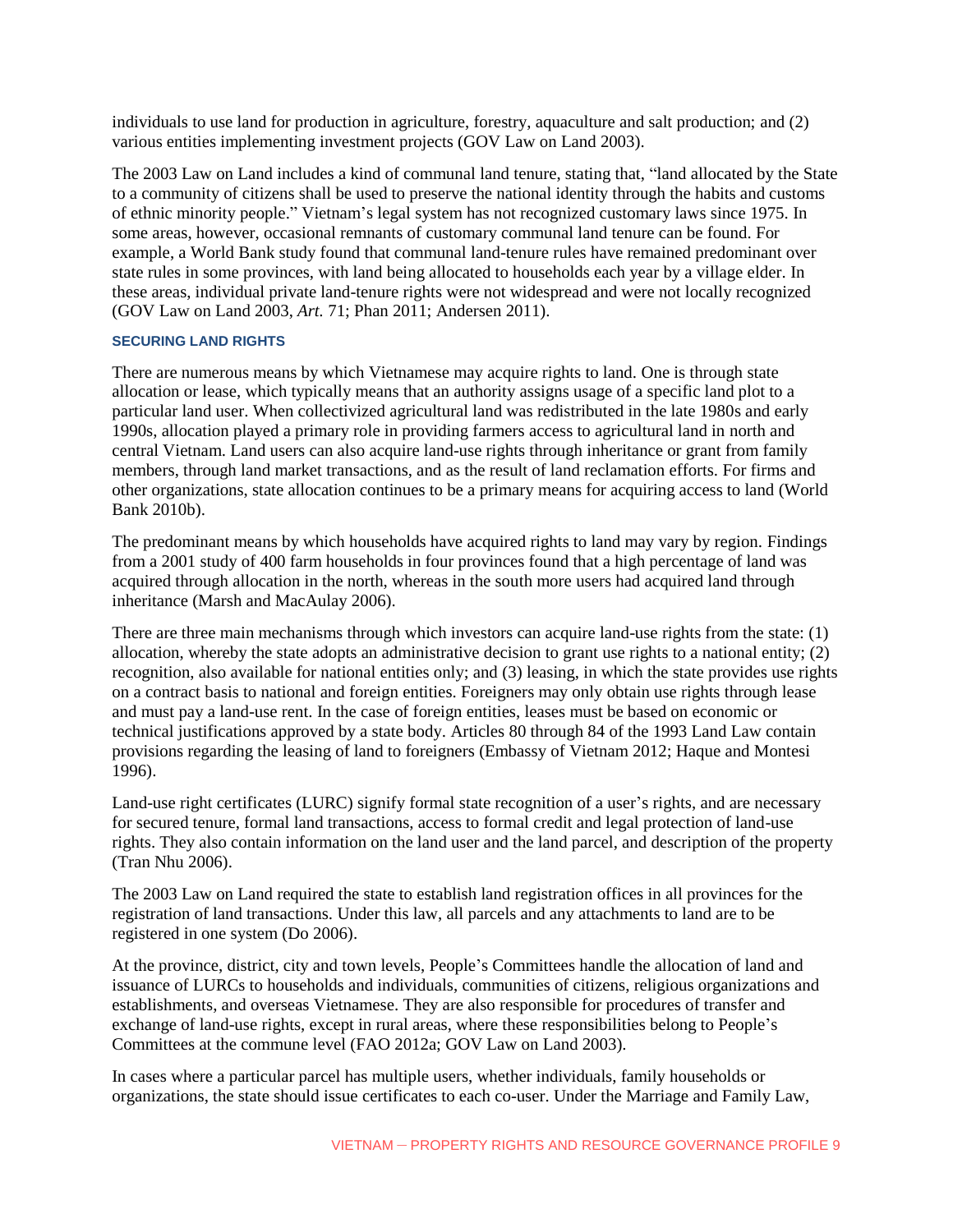land acquired during a marriage is deemed a common asset. That law requires that the names of both husband and wife be registered on LURCs. Additionally, the 2003 Law on Land requires that LURCs include the name of both husband and wife if the land is a mutual asset. If the wife's name is on the certificate, her rights to the land are protected in the case of separation, divorce or the death of her husband. These laws are not being implemented fully. As of 2010, only about 30% of LURCs included the names of both spouses. This figure appears to refer to LURCs for both agricultural and nonagricultural land, and the percentage for agricultural land alone may be lower, as discussed further below (GOV Law on Land 2003; Hatcher et al. 2005; World Bank 2010b).

While the law gives households the right to sell, rent, exchange, mortgage and bequeath their land, many do not have the right to determine how they use their plots. The state predetermines land-use designations (Markussen et al. 2009; World Bank 2010b).

Although the 20-year land-use rights that the state granted to land users in 1993 will expire in 2013, criteria and procedures for extending their duration are unclear. This contributes to a perception of insecurity and affects the security and certainty of rights in practice. A new land law, which the National Assembly began considering in October 2012, is expected to address the expiring rights. Reports indicate that the new law will tend to preserve existing allocations of those with expiring use-rights (World Bank 2010b; Hiebert 2012; Kirk and Tran 2009).

# **INTRA-HOUSEHOLD RIGHTS TO LAND AND GENDER DIFFERENCES**

A number of factors prevent women from asserting their land rights. These include the following: laws with inadvertent impacts; lineage practices; biased mediation groups and committees; biased testamentary (will-related) practices; lack of access to legal services; lack of enforcement and male privilege (Cầm et al. 2012).

Vietnam's laws emphasize gender equality, including with regard to land-use rights. The Constitution prohibits all forms of discrimination against women, and states that men and women have equal rights in

| <b>BOX 3. LAND AND GENDER INDICATORS</b>                                          |              |  |
|-----------------------------------------------------------------------------------|--------------|--|
|                                                                                   | <b>Score</b> |  |
| OECD: Measuring Gender In (Equality)—Ownership Rights, 2006                       |              |  |
| - Women's Access to Land (to acquire and own land)                                | 0.5          |  |
| (Range: 0–1; 0=no discrimination)                                                 |              |  |
| - Women's Access to Property other than Land (Range: 0-1; 0=no<br>discrimination) | 0.3          |  |
| - Women's Access to Bank Loans (Range: 0–1; 0=no discrimination)                  | 0.3          |  |
|                                                                                   |              |  |
| FAO: Holders of Land Classified by Sex, 1993                                      |              |  |
| - Percentage of Female Holders of Agricultural Land                               |              |  |
|                                                                                   |              |  |

the family and in political, economic, cultural and social fields. Other laws provide that women have the same rights as men to engage independently in civil transactions, contracts, property management and justice mechanisms. Article 8 of the Civil Code provides that men and women are equal in civil relations (Hatcher et al. 2005).

The Marriage and Family Law establishes that all land acquired during marriage is considered a common asset, while the 2003 **Law on Land requires that** 

LURCs bear the names of both spouses if a land-use right is shared property. By law a wife has the same rights and obligations as her husband in the use, possession and disposition of common property (GOV Law on Land 2003; GOV Marriage and Family Law 2000).

When the 1993 Land Law entitled farmers to trade, transfer, rent, bequeath and mortgage their land-use rights, the change was implemented through the issuance of LURCs at the household level. Though these reforms used gender-neutral language, disparities resulted during implementation. Initially, the LURCs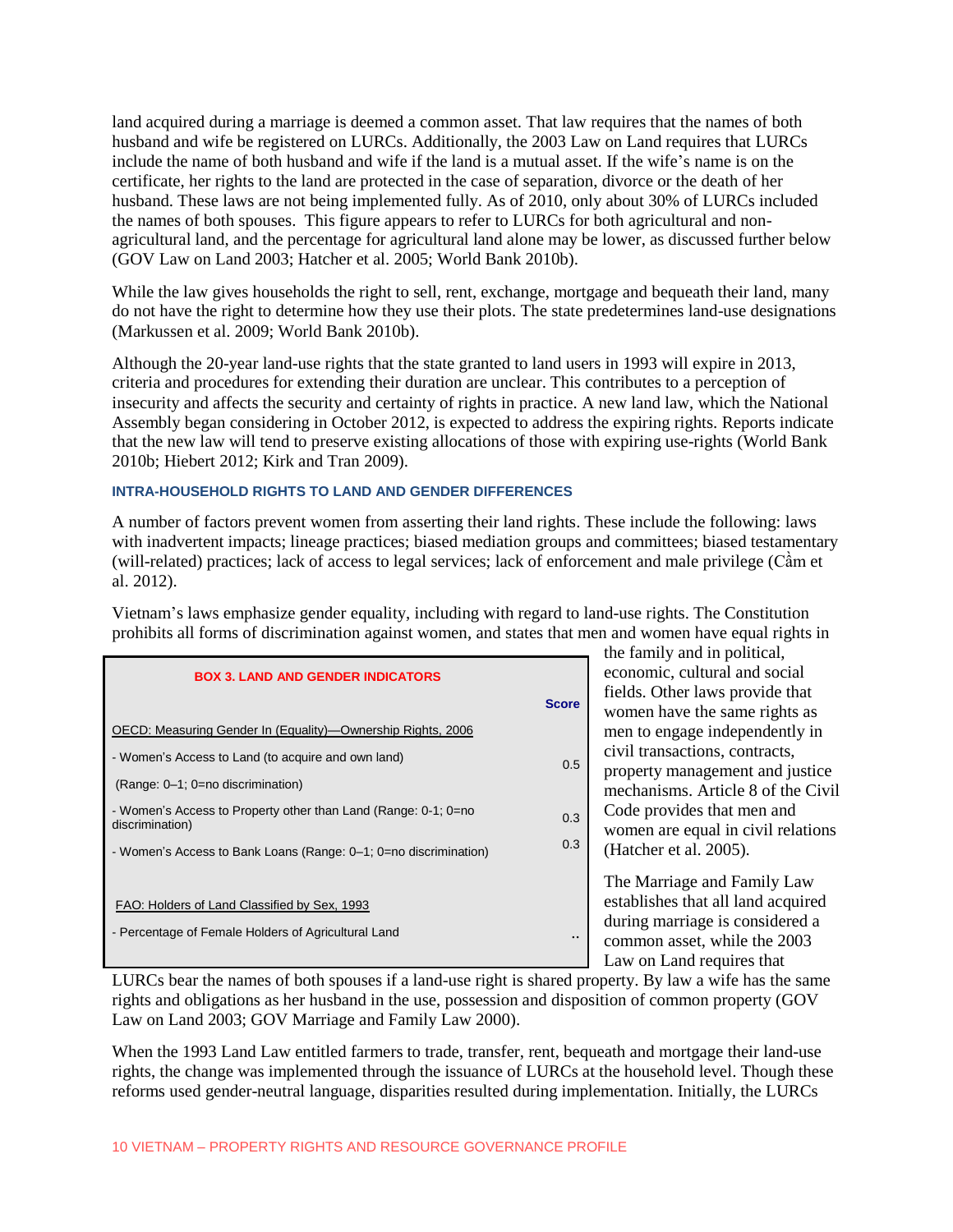had space for only one name, which was used to record the name of the household head. As men were more often household heads, more men than women had their names on LURCs (Menon and Rodgers 2012; Ravallion and van de Walle 2008).

Although a 2001 decree required that the names of both spouses be listed for jointly held land, government departments responsible for implementation lacked capacity, local officials reportedly reverted to traditions and customary practices favoring men, and the requirement was not well enforced (Menon and Rodgers 2012; Ravallion and van de Walle 2008; Hatcher et al. 2005).

The inclusion of women's names on LURCs is intended to protect their rights in the case of separation, divorce, or the death of a husband. However, inclusion continues to be low. In the most comprehensive study of women's access to land rights to date, groups following matrilineal succession reported 11% joint certification over non-residential land, and ethnic minority groups practicing patrilineal succession reported 4.2%. Those from matrilineal groups reported the highest levels of sole certification for wives (21.1%) as compared to non-Kinh patrilineal groups (15.7%). As for residential land, only 22% of married women are listed jointly with their husbands, and 19% solely (Hatcher et al. 2005; Cầm et al. 2012).

Without their names on land-use certificates, women are, in practice, subject to customary practices, which leave them without a share of family assets acquired after marriage in the case of divorce. In the case of a husband's death, widows often see a son's name, rather than their own, recorded on the land-use certificate (FAO 2012a).

The Marriage and Family Law requires that the purchase, sale, exchange, giving, borrowing and other deals relating to large-value (joint) property shall be agreed to by wife and husband. However, authority over property generally shifts to husbands upon marriage, and the amount of authority each spouse enjoys depends on cultural practice, social position in the community, language and economic status (GOV Marriage and Family Law 2000; Tran 2001; Cầm et al. 2012).

Though by law women are provided land-use rights equal to men's, their access to and control of land remains low. Many localities have allocated land on the basis of the age of household members, with working-age individuals receiving larger allocations than others. Female-headed households often have fewer working-age adults, and have therefore tended to receive smaller allotments than male-headed households. Size of allotment is often affected by the assignee's retirement age, which is 55 for women and 60 for men, with the result that women are typically awarded smaller plots. Of the 12 million farmers allotted land by the end of 2000, only 10% to 12% were women (Menon and Rodgers 2012; Hartl 2003; CEDAW 2005).

Vietnam's laws on inheritance and succession provide for gender equity that does not exist fully in practice. While men and women have equal rights to transfer property and to inherit according to testament or the law, the law also gives primacy to parental wills. In the vast majority of cases, excepting bilateral and matrilineal groups, families that divide property before death do so without regard to gender equity, and based on a variety of factors, including male preference and customary practice. Where there are both male and female children, males typically inherit property while daughters may inherit a smaller share or be excluded entirely. Due to the prevalence of patrilocal residency (the practice of married couples settling with or near the husband's family) and to expectations that sons maintain ancestral rites, daughters in families following patrilineal practices do not inherit land equally with their brothers (Cầm et al. 2012).

Succession and inheritance laws that apply in cases of intestate deaths (i.e., in cases where there is no testamentary will) include provisions that can create difficulties for women. For example, a "spouse" is considered under the law to be a member of the first order of succession. The definition presumably refers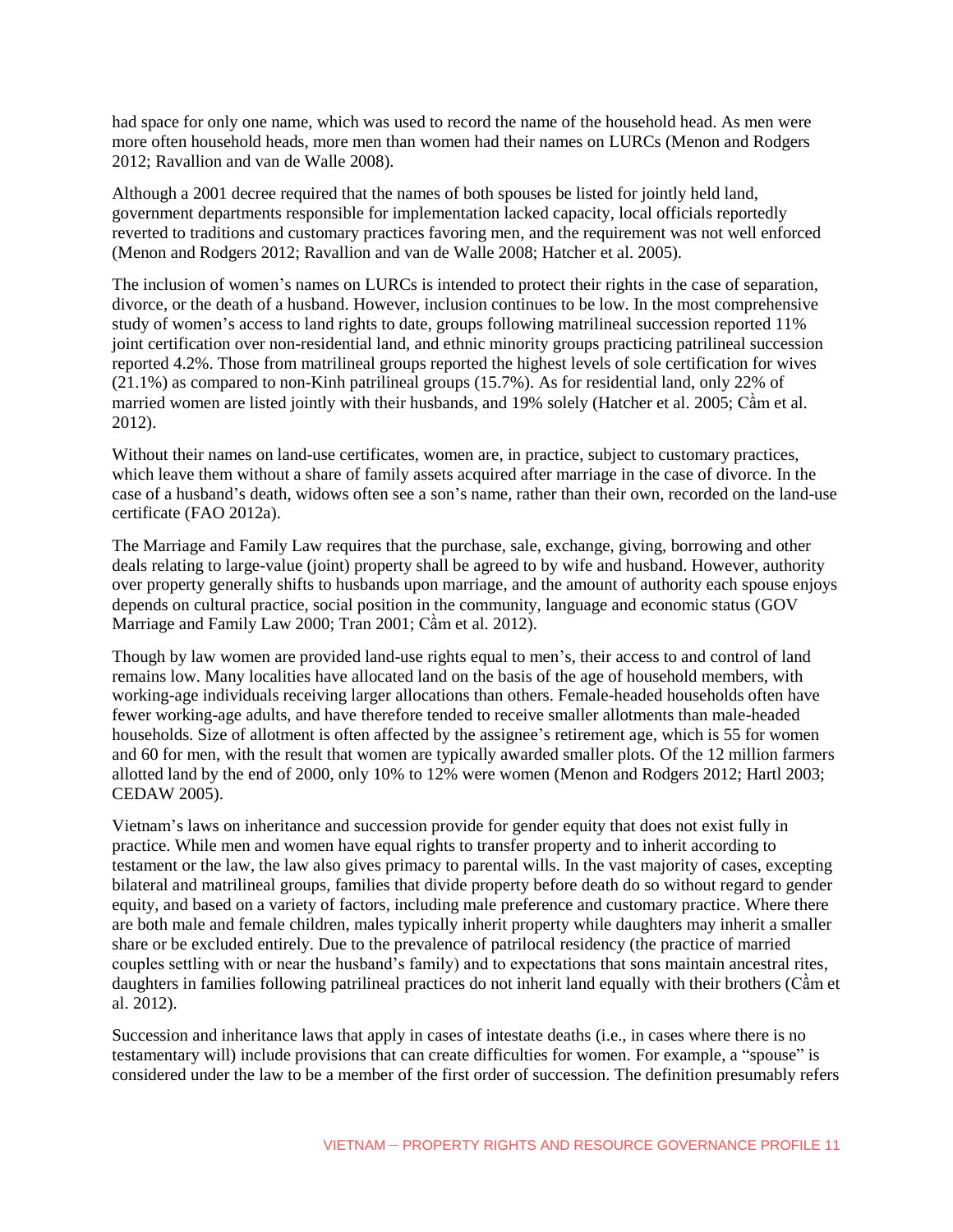only to a legal spouse, as according to law there can only be one, meaning that, in areas practicing polygyny, the inheritance rights of second and third wives are vulnerable (Cầm et al. 2012).

Confidence in the willingness of Vietnamese courts to uphold equal rights is reportedly high, though there is concern regarding the lack of mechanisms available for enforcing court decisions. Despite confidence in courts, data show that they draw on the law selectively and decide cases based on overlapping concerns including family, kinship and local cultural practices. Courts have also been shown to exclude women's rights by failing to consider such rights unless a female plaintiff explicitly makes a claim against property in court. In these situations, the customary practice of dividing property among sons can supersede laws on succession (Cầm et al. 2012).

Several factors strongly discourage women from accessing legal services, which in turn affects their ability to exercise their land rights. Lower education and language levels are common barriers, particularly for ethnic minority women, as all formal legal affairs must be conducted in written Vietnamese. Notions of women's lower social status and perceived inability to interact with formal legal institutions also discourage women from seeking legal assistance. In addition, women have reported factors preventing them from accessing legal services, including a reluctance to deal with complicated bureaucratic processes and a sense of disempowerment when interacting with government representatives (Cầm et al. 2012).

# **LAND ADMINISTRATION AND INSTITUTIONS**

Vietnam's land policies are administered through a hierarchy of authorities at the central level, across 61 provinces, across more than 500 districts and across more than 10,000 communes (Huyen and Ha 2009).

The country has a unified and decentralized system of state land management and administration set out in the 2003 Law on Land. In addition to establishing systems at all levels, this law concentrated policy formulation and supervision of implementation at the central level and distributed roles among numerous central agencies including the administrations of justice, natural resources, construction, agriculture, finance and planning and investment.

As provided for in the 2003 Law on Land, the state makes decisions on provincial and city land use zoning and planning and exercises uniform administration of land throughout the country. The National Assembly promulgates laws on land, makes decisions regarding national land use zoning and planning and exercises supreme supervision of land administration and use throughout the country. Based on issues presented by the government, the National Assembly's Standing Committee decides policies regarding land use rights and quotas assigned to family households and individuals (FAO 2012a; GOV Law on Land 2003).

The Ministry of Natural Resources and Environment (MoNRE) is the primary central-level administrative body for land, water and mineral resources. It is charged with the state administration of land, directing and organizing inspections of land nationwide and directing the surveying, measurement, drawing and management of cadastral maps, land use status maps and land use zoning maps nationwide. In addition, it provides regulations on cadastral files and guidelines on their formulation, revision and management and issues LURCs (FAO 2012a; GOV Law on Land 2003).

Below the central level, provincial and district entities and commune People's Committees carry out responsibilities for land policy implementation with support from provincial or district departments for Natural Resources and Environment and commune cadastral officers (World Bank 2010b).

People's Committees at all levels serve as organs of state administration. In provinces and cities, they issue certificates of land use rights to religious organizations and establishments, Vietnamese residing overseas and foreign organizations and individuals; direct the implementation of land use zoning and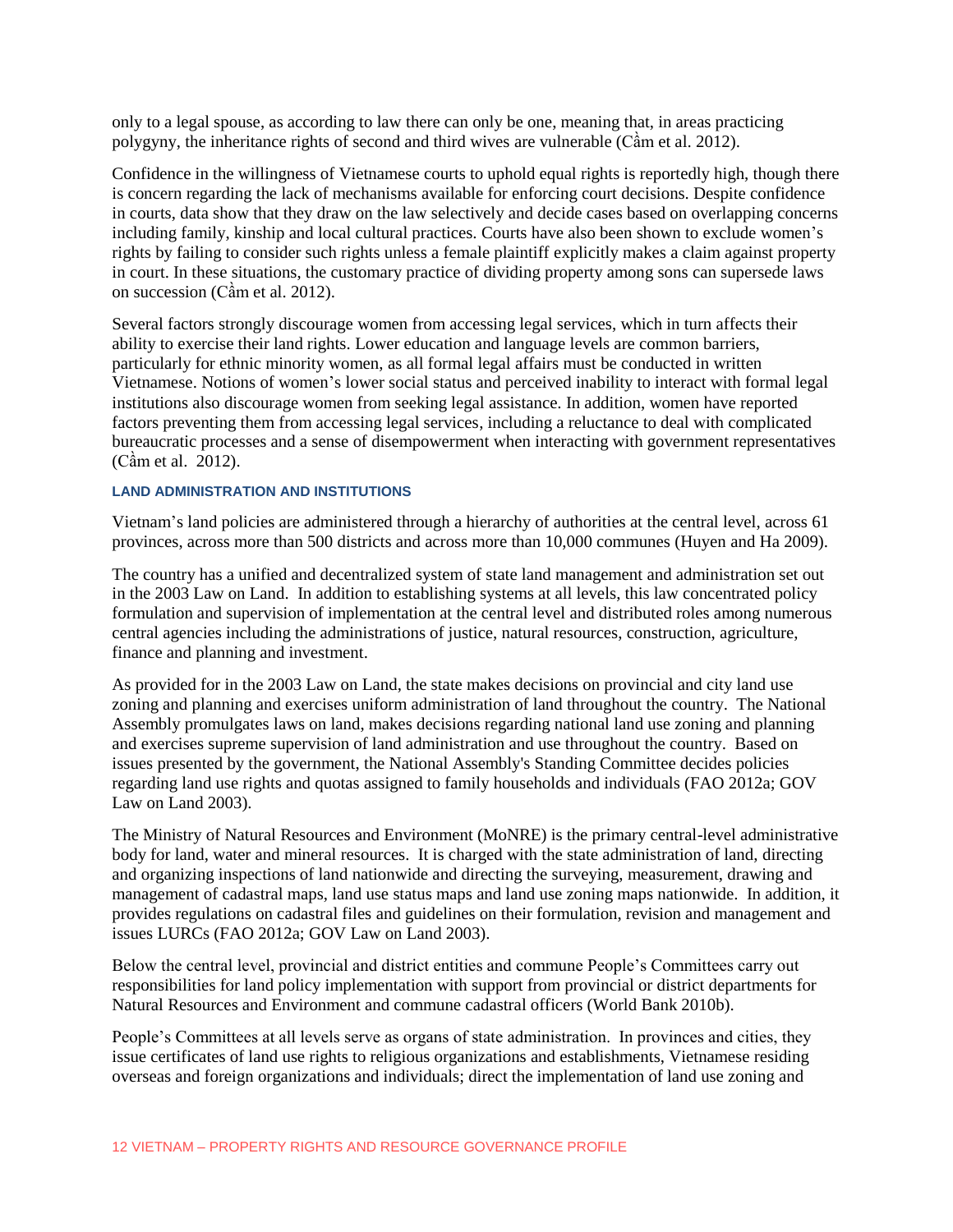planning of their locality; and inspect implementation of land use zoning and planning by local authorities of the lower level (FAO 2012a).

People's Committees at the provincial city (a unit of administration distinct from province or city), district and town levels are responsible for allocating land and issuing land use right certificates to households and individuals, communities of citizens and Vietnamese residing overseas who purchase residential housing attached to residential land. They are also responsible for all procedures of transfer and exchange of land use rights, except in rural areas, where these responsibilities belong to the People's Committee at the commune level (FAO 2012a).

People's Committees at the township, ward and commune levels are responsible for settling land disputes which conciliation efforts are unable to solve, and for which legal documents for the disputed land exist. Where documentation is absent or insufficient, such disputes are brought to the city or province-level People's Committee or, if the parties disagree with the city or province People's Committee, to the Minister of Natural Resources and Environment for resolution. These also organize and direct implementation of land use zoning and planning of their localities, and identify and prevent land use which is inconsistent with the land use zoning and planning (FAO 2012a; GOV Law on Land 2003).

Land Registration Offices, established in all provinces and a third of districts, provide land-related public services. These offices lack consistent organizational, staffing and service standards as well as the capacity to meet increasing demands from land users (World Bank 2010b).

The Land Inspectorate is charged with inspecting how well state bodies and land users comply with land laws and with preventing and resolving breaches of the law (FAO 2012a).

# **LAND MARKETS AND INVESTMENTS**

As discussed above, land is a scarce resource in Vietnam, which has one of the world's lowest land endowments on a per capita basis. There is evidence that prices for both rented-in cultivated land and cultivated land obtained by auction have increased significantly since 1997 (World Bank 2010b; Marsh and MacAulay 2006).

The 2003 Law on Land governs the circumstances and conditions under which land-use right holders can sell, lease, sublease or mortgage their rights or assets attached to leased land. Transfers: require the transferor to possess a registered LURC; must be for a period within the term initially granted to the transferor; and cannot involve land under dispute (GOV Law on Land 2003).

The legal status of transferors and transferees (e.g., status as an organization or household, or as a foreign or domestic entity) also constrain the ability to transfer and receive rights. For example, foreign investors cannot buy land-use rights directly from LURC holders and must instead negotiate with the government. The means by which a transferor acquired land-use rights, whether by allocation or lease, also affects the transferability of use rights. In addition, a transferee can only use a land parcel in a way consistent with the use purpose that the state has assigned to that parcel, which is listed on the LURC. Thus, if a parcel has a residential use purpose, the transferee cannot use the land for agriculture, and vice versa. Those wishing to change a parcel's use purpose must obtain official permission (GOV Law on Land 2003; Marsh and MacAulay 2006).

People's Committees at the commune level (for rural areas) and at the provincial, district or town levels (for other areas) are responsible for approving transfers and exchanges of land-use rights (Ngo 2005; FAO 2012a; GOV Law on Land 2003).

Data indicate that Vietnam has an active market for land-use rights, though the volume of transactions varies considerably between provinces. The country's decollectivization of farms in the late 1980s and issuance of LURCs have been identified as having triggered the emergence of land lease and land transfer (*chuyen nuong dat*) markets (Marsh and MacAulay 2006; Kirk and Tran 2009; Ngo 2005).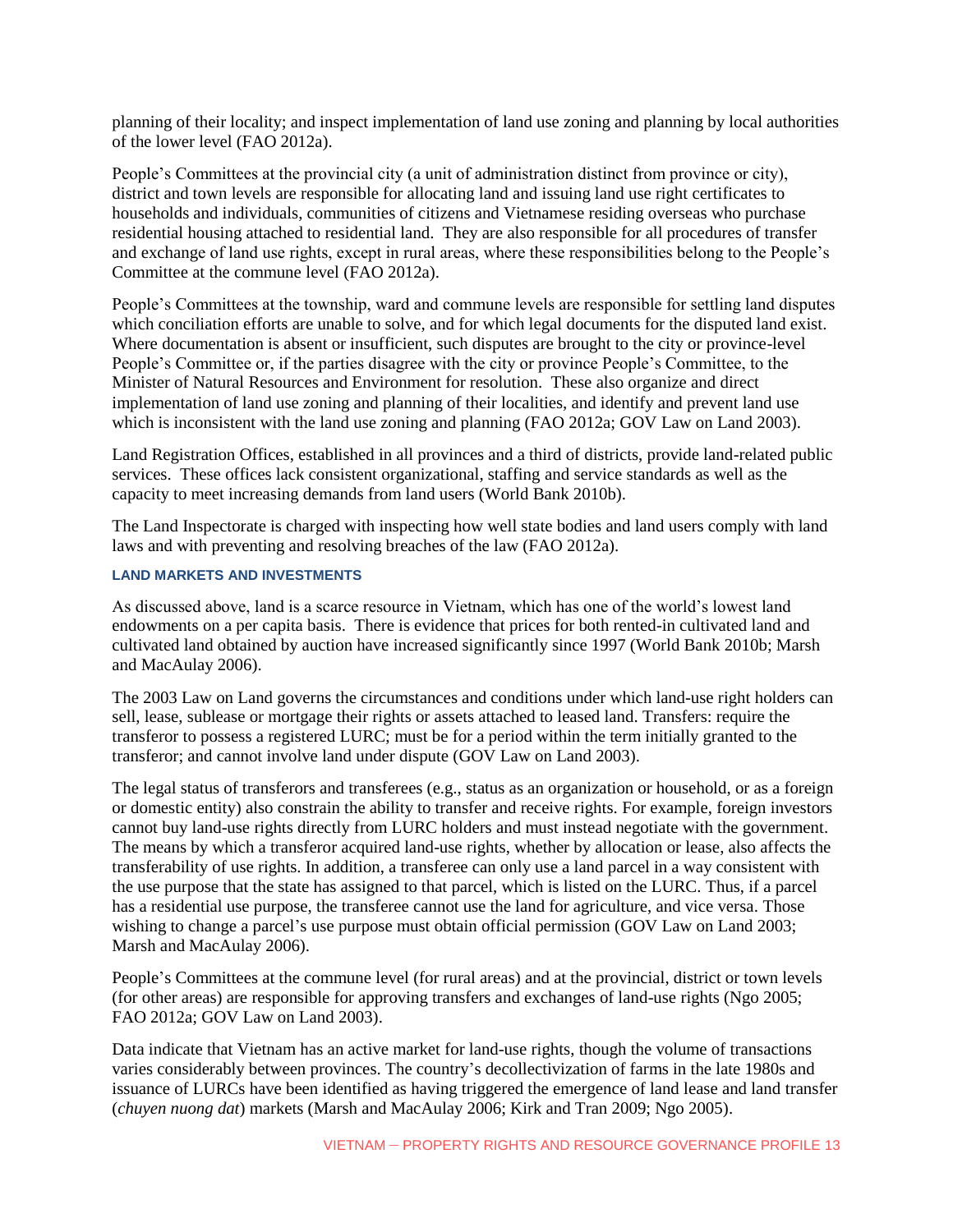Bureaucratic processes may be a limiting force. Research suggests that local state entities play an active role in setting the terms for land transactions in order to prevent poor families from selling their lands, which would subject them to the dynamics of the land market. Such restrictions may have the unintended effect of worsening outcomes for the poor by driving transactions underground and forcing poor sellers to accept less favorable terms (Kirk and Tran 2009).

Specifically with regard to rentals, legal restrictions on lease periods are so constraining as to inhibit leasing. Under the 1993 Land Law, those with use rights cannot lease out their rights for more than three years (Haque and Montesi 1996).

Lack of transparency is a key obstacle to the emergence of a more functional land market. Vietnam has been ranked since 2006 as one of the world's least transparent real estate markets (World Bank 2010b).

The government's intervention in the allocation, transfer, use and valuation of land also frustrates the development of a free market in land-use rights. Additionally, the costs associated with registering transfers of land-use rights, time-consuming procedures, rent-seeking behavior in peri-urban areas, and unclear regulations have led to many transfers and use changes occurring illegally (Marsh and MacAulay 2006; World Bank 2010b).

In explaining the difficulty they encounter in purchasing land-use rights, farmers have cited several factors, including: inadequate access to credit; a lack of available land, particularly in northern communes; and a lack of available farm labor (Marsh and MacAulay 2006).

# **COMPULSORY ACQUISITION OF PRIVATE PROPERTY RIGHTS BY GOVERNMENT**

Vietnam's policy on compulsory acquisition is laid out in the 2003 Law on Land, which characterizes the state's acquisition as its "recovery" of the public's right to land from private users who have exercised use rights to it. Under the 2003 Law on Land, compulsory acquisition is permitted for the following purposes: national defense and security; national interest; public interest; and economic development. Economic development is defined as "cases of investment in construction of industrial zones, high-tech zones, economic zones and large investment projects as stipulated by the Government." The law also establishes the procedures the state must observe (including the procedure for assessing the price of land to be taken) and sets out the rights and obligations of households, individuals, domestic economic organizations and foreign investors in the compulsory acquisition process (GOV Law on Land 2003, *Art.* 40; World Bank 2011a).

Decrees 17, 69, 84, 181, 188 and 197 guide the implementation of the 2003 law. These decrees limit the circumstances under which compulsory recovery is allowed, and address, among other things, land valuation methods and compensation, as well as the state's obligation to resettle and otherwise provide support for those whose land is taken (World Bank 2011a; CIEM 2006).

Those with rights to land may also face recovery by the state in a variety of other circumstances. If the user dies without an heir, the right is lost and control over the land reverts to the state. If the user misuses the land or violates use terms, the user may lose the right. For example, where land designated for annual crops is not used for 12 consecutive months, the state may determine that the user has forfeited the right (GOV Law on Land 2003).

People's Committees of districts, provincial cities and towns are responsible for deciding whether to recover land from households, individuals, communities of citizens and certain overseas Vietnamese. In cases involving organizations, religious establishments, foreign entities and certain Vietnamese residing overseas, these decisions are made by People's Committees of provinces and cities (GOV Law on Land 2003).

By law, compensation for recovered land must correspond with market price. In practice, however, there are no specific procedures for assessing market value, and provincial People's Committees determine land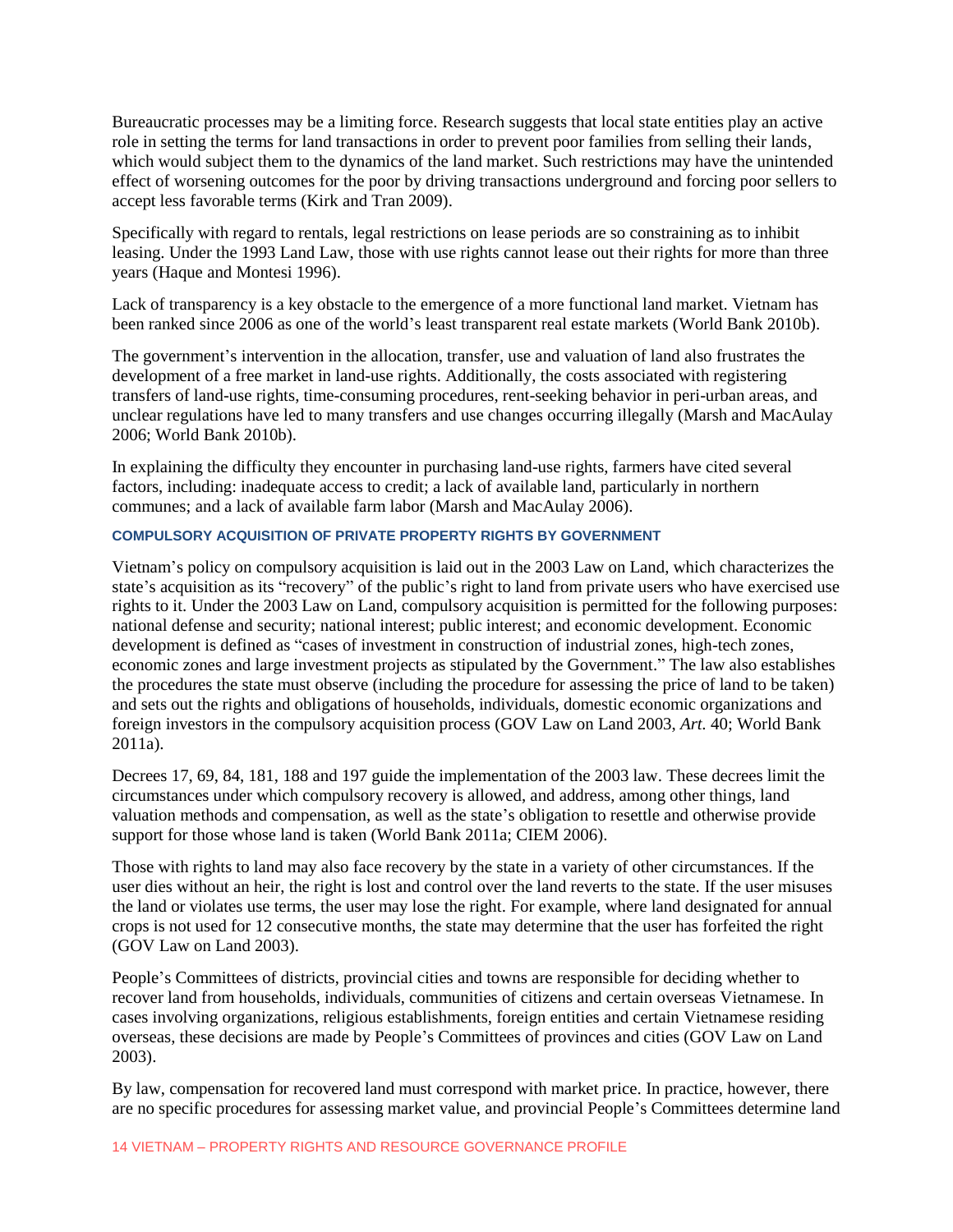prices. Households and individuals whose agricultural land is recovered are entitled to compensation in the form of land that has the same use purpose, or, if no such land is available, to a cash amount equaling the price of land with the same purpose (World Bank 2011a; GOV Decree 69/2009/ND-CP 2009a). In addition to addressing the matter of compensation, the 2003 Law on Land requires provincial and district People's Committees to give notice to parties facing land recovery, and provides that those losing their land have the right to make a complaint against a decision for recovery (GOV Law on Land 2003).

The most common type of recovery case involves the state's acquisition of land from farming households for the development of industrial zones and clusters. By 2005, the state had taken land from over 100,000 households for the development of more than 190 industrial zones and clusters. Although the conversion of land – including agricultural land – is an important source of land supply for the private sector, conversions have been criticized for their adverse impact on poor households in rural and peri-urban areas. Such impacts include livelihood disruption, social and cultural dislocation and negative impacts on food security arising from large-scale conversions of paddy land to other uses (CIEM 2006).

Vietnam's current procedures for recovery and reallocation are said to be slow, unpredictable and lacking in transparency. Administrative complaints regarding land account for 70% of complaints and disputes that are directed toward the government each year, and 70% of these relate to compensation and resettlement. Widespread hostility surrounds the issue of compensation, and, in some cases, violence has erupted as a result of disputes. Reasons behind this hostility include: the fact that authorities use subjective approaches to determine land values, which they often set below market rate without consulting displaced households; that land users are compensated on the basis of their existing use, rather than for the increased value that will result from the conversion of their land; that valuations vary across administrative boundaries, which can mean different rates are applied to adjacent plots; and disputes over plot measurements, which sometimes differ from measurements in land records (World Bank 2010b; CIEM 2006).

#### **LAND DISPUTES AND CONFLICTS**

The state's introduction of private use rights in 1993 led to conflicts with numerous ethnic communities. The new model of individual use rights tied to specific land parcels did not apply easily to minority group land-use practices, which tend to rely on shifting cultivation and forestry. Some communities, preferring to maintain traditional collective management systems, refused to accept individual land-use certificates and the privatization of use rights. Conflicts were particularly severe in the central highlands, where national army and police forces deployed in 2001 and 2003 to quell protests by thousands of ethnic minority people (Ravallion and van de Walle 2008; Andersen 2011).

Perhaps in response to the unrest, the 2003 Law on Land provides for a kind of communal tenure by recognizing that the state may allocate land to a "community of citizens." Although this means it is now legally possible to institutionalize communal land tenure, institutionalization has not occurred in practice, and the potential for conflict remains (Andersen 2011).

Conflict also surrounds the competing demands of various groups for agricultural land and forestland. Ethnic minorities, local farmers and forest dwellers, recent migrants and state forest enterprises often have conflicting interests. However, processes for resolving them in an economically, socially and environmentally sound way have not yet been developed. Conflicts have been rife in parts of the central highlands, which have seen particularly large population in-migration. Between 1976 and 2001, the population more than tripled in the central highlands as mostly lowland Kinh (Vietnam's ethnic majority group) migrated to the area and occupied communal land occupied by ethnic minorities (World Bank 2010b; *Writenet* 2006; Andersen 2011).

The growing coffee industry brought many newcomers to the central highlands area in the 1980s and 1990s. Between 1976 and 1996, Dak Lak province received 311,000 migrants (many of them ethnic minorities), a number exceeding the area's entire indigenous population. Conflict has arisen as locals are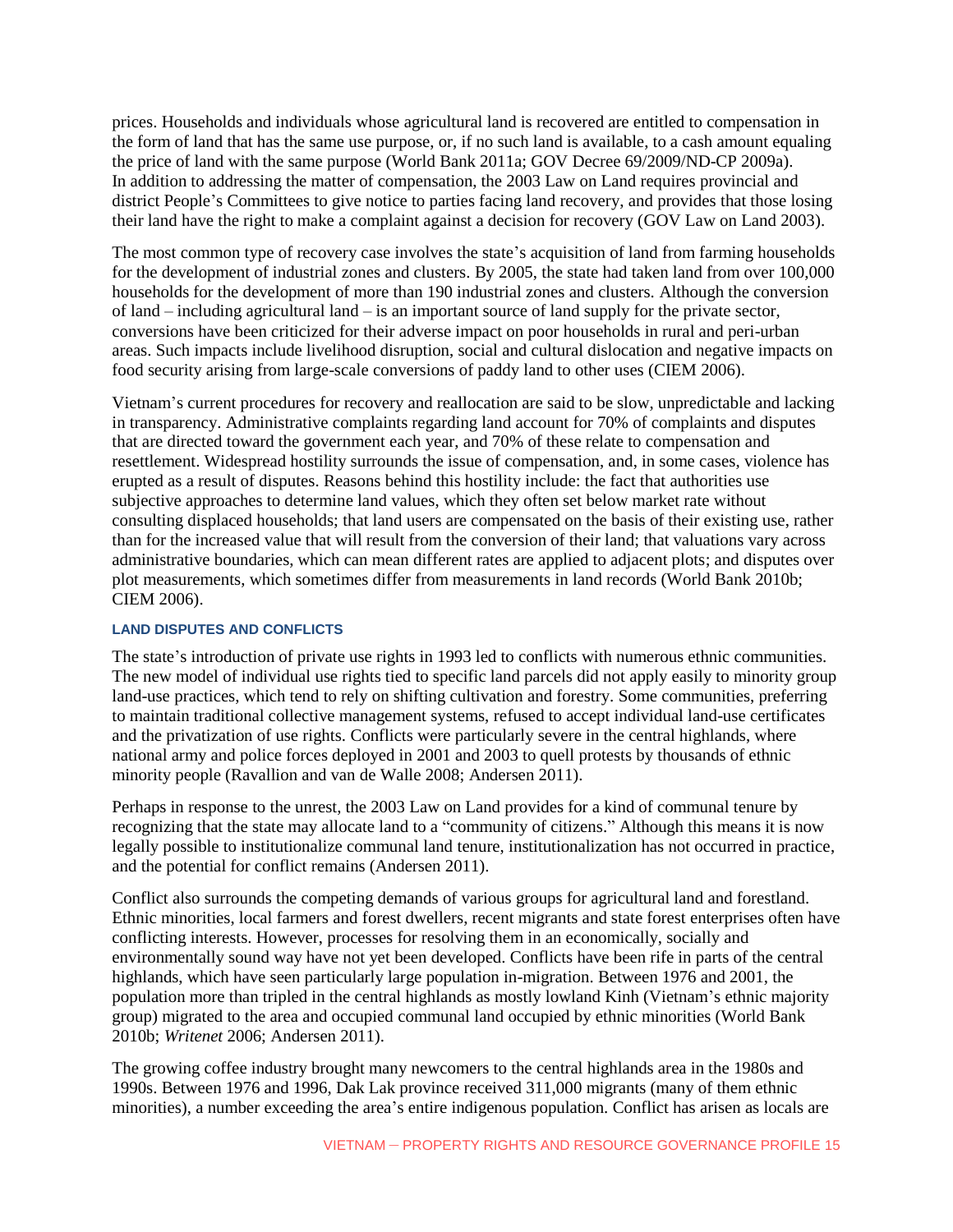pushed from their lands and as migrants clear forestland, fallowing swidden lands or community fields that appear to be unoccupied (*Writenet* 2006).

The number of large-scale land disputes has increased since the beginning of 2012. Among these disputes are numerous high-profile conflicts relating to compulsory acquisition. As discussed above, compensation for expropriated land often falls below market price despite legal requirements. Disputes over compensation sometimes result in violence. By law, district-level officials have the authority to forcibly evict land users who refuse to relocate; there have been a string of forced evictions in rural areas, in some cases involving military forces (Hiebert 2012; CIEM 2006; Ravallion and van de Walle 2008).

In April 2012, authorities in Van Giang deployed 3000 police to pacify approximately 1000 villagers protesting inadequate compensation and consultation relating to a development project. This situation and others involving claims of inadequate compensation for expropriated land have been referred to as "land grabs" (Hiebert 2012; Tran 2006; *Radio Free Asia* 2012).

Mediation groups, which operate at the street and village level, and mediation committees, which operate at the commune and neighborhood level, play an important role in adjudicating property disputes between individuals. Both are comprised of influential community members. Committees typically include officials from the justice department, the police and the country's Fatherland Front, and representatives from groups such as the farmers' union, women's union, Veterans' Association and the Communist Youth Union. Although individuals on these committees do not formally act as state representatives, the state is invested in the committees as a matter of policy, and views them as important institutions for handling small disputes. The 2003 Law on Land states explicitly that the "State encourages parties to a land dispute to conciliate by themselves or to resolve the land dispute by conciliation at the grass-roots level" (GOV Law on Land 2003 *Art*. 135; Cầm et al. 2012).

Mediation committees often prevent women from realizing their land rights, as they tend to resolve disputes according to custom rather than law, particularly in areas where patrilineal groups dominate. While committee decisions are not binding, and complainants may pursue their claims through the formal legal system as well, those who use the mediation process face significant pressure from their community and the committees to end their grievance at the committee level (Cầm et al. 2012).

According to the 2003 Law on Land, parties who fail to resolve their land disputes through conciliation are to refer their complaints to the People's Committee of the commune, ward or township where their land is situated. If a dispute continues past that point, the committee will refer parties to one of several places – a people's court, a People's Committee at a province or city level or the Minister of Natural Resources and Environment – depending on the details of the case (GOV Law on Land 2003).

Parties with complaints about administrative decisions made by People's Committees can bring their complaint before various levels of People's Committees and in some cases to People's Courts (GOV Law on Land 2003).

#### **DONOR INTERVENTIONS**

The World Bank and AusAid are currently funding a five-year Land Administration Project aimed at improving the quality and timeliness of land-use administration and increasing access to land information services. The project, which MoNRE is implementing in nine provinces, intends to accomplish the following: modernize land administration and information systems; raise public awareness about land administration and certification; and increase public participation in the land-use rights certification process, especially for ethnic minorities. It also involves issuing or re-issuing LURCs through a streamlined application process. As of June 2012, over 500,000 LURCs had been issued under the project (World Bank 2011b; World Bank 2012b; World Bank 2012e).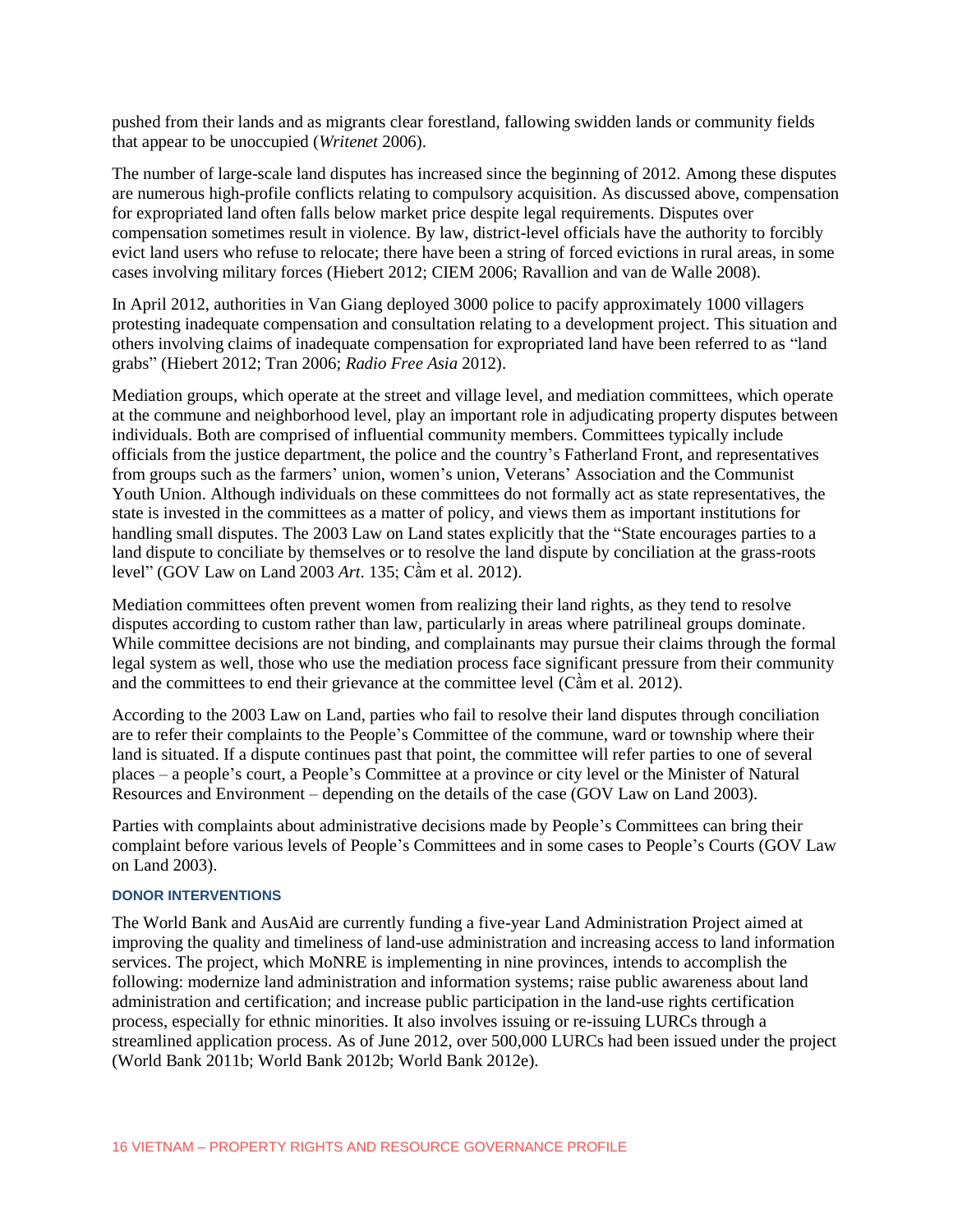USAID and other donors have focused projects on improving conditions for ethnic minorities, the rural poor and other marginalized communities. USAID's efforts related to land include improving access to agriculture extension services and increasing education on horticulture and animal husbandry. The Asian Development Bank (ADB) is currently funding projects to improve rural infrastructure, including irrigation systems and access infrastructures in the central highlands, and to resettle ethnic minorities displaced by a hydropower project (USAID Vietnam 2012; ADB 2012a; ADB 2012b).

# **2. FRESHWATER (LAKES, RIVERS, GROUNDWATER)**

#### **RESOURCE QUANTITY, QUALITY, USE AND DISTRIBUTION**

Vietnam has a dense network of 2373 rivers longer than 10 kilometers, about 3600 reservoirs and many natural lakes. There are 17 major river basins in the country, the largest of which are the Red and Thai Binh, the Mekong, the Dong Nai-Saigon and the Ma-Chu, which together account for the vast majority of Vietnam's surface water. Wetlands comprise 7–10 million hectares of Vietnam's total land area, at least half of which are located in the Red and Mekong river deltas. Vietnam's freshwater resources support a high level of biodiversity, including many rare and endangered species (WEPA 2012a; WEPA 2012b; Nang 2003).

The country also has abundant groundwater, with reserves of nearly 60 billion cubic meters per year. Less than 5% of the total groundwater reserves are used annually, and the volume of groundwater used varies by region. Overexploitation of aquifers in some areas, like the Mekong Delta, has led to falling water tables and salinity intrusion, especially in coastal regions. Groundwater pollution is another concern, though overall water quality remains generally good (WEPA 2012a; World Bank 2010b).

Ninety-five percent of Vietnam's freshwater withdrawals are for agriculture, which employs 52% of the nation's total labor force and approximately 70% of rural households. Approximately 45% of Vietnam's agricultural land is irrigated. The remaining freshwater withdrawals are for industrial (4%) and domestic use (1%). Vietnam also relies on hydropower to produce about one-third of its national power capacity, and approximately 50% of Vietnam's hydropower production comes from dams in the Red and Thai Binh and Dong Nai river basins (World Bank 2012a; World Bank 2010b; CIA 2012; FAO 2009).

Vietnam receives ample total rainfall, averaging 1821 millimeters annually. However, precipitation is uneven across regions and uneven throughout the year. About 60% of all river water is found in the Mekong River Basin and the remaining 40% of river water supplies almost 80% of the country's total population. Vietnam's weather patterns produce periods of heavy rainfall followed by a long dry season, so that in reality, water is fully available only for 20–30% of the year. The wet season, characterized by typhoons, storms and flooding, presents its own dangers, while the dry season leads to water shortages in some parts of the country. Vietnam's water supply is also vulnerable because more than 60% of its surface water flow originates in other countries (World Bank 2012a; World Bank2010b; GOV 2006b; WEPA 2012a).

Freshwater quality in Vietnam varies, although water pollution is becoming an increasing concern as urbanization and industrialization rapidly expand. Although the quality of most upstream river water remains generally good, quality deteriorates downstream due to an increasing amount of urban and industrial pollution. The Vietnam Environment Monitor has declared sections of some rivers as "dead zones," meaning that they are unable to support life. About half of the total population lacks an adequate supply of clean water, and even fewer have access to adequate sanitation. In rural areas, although about half of the population has sanitation facilities (often in the form of a septic tank), only 18% of those facilities meet Ministry of Health hygienic standards. Additionally, 90% of domestic wastewater and 70% of industrial wastewater is not treated. Conditions are worse during the dry season, as lower surface water levels mean higher concentrations of pollutants (WEPA 2012a; World Bank 2007; World Bank 2010b; ADB 2010).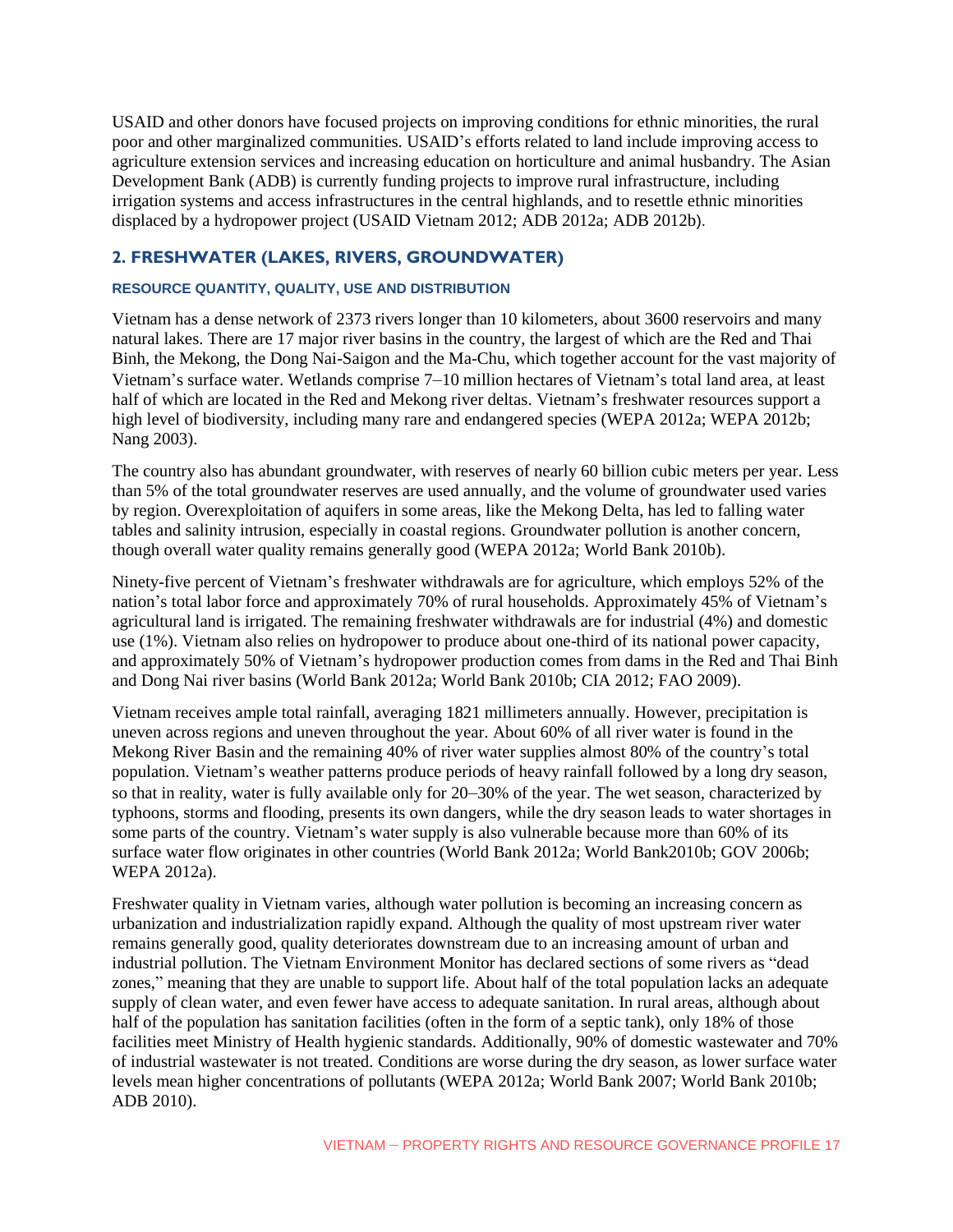Climate change is expected to negatively affect Vietnam's freshwater resources in the following ways: exacerbating and making its existing extreme weather cycles more unpredictable; raising sea levels; increasing freshwater salinity; and reducing the total amount of freshwater resources by exacerbating the long dry season (WEPA 2012a; World Bank 2010b).

### **LEGAL FRAMEWORK**

Under Vietnam's constitution, all governmental entities, private businesses and organizations, and individual citizens must observe state regulations regarding natural resources and environmental protection and must refrain from any acts that deplete or destroy the environment. The 2005 Law on Environmental Protection strives to protect the environment to promote social progress and sustainable development of the nation. Under this law and regulations following from it, the government has set environmental standards, including specific ambient standards on certain pollutants for surface and groundwater, and effluent standards for waste flowing into water resources. The law also requires industries and projects to complete assessments of environmental impacts, including impacts on water quality (GOV Constitution 1992; GOV Law on Environmental Protection 2005; WEPA 2012a).

The Law on Water Resources provides a framework for managing, protecting, exploiting and using water resources. In June 2012 the National Assembly passed a revised Law on Water Resources, which includes a strengthened licensing system for water use and wastewater discharge, encourages conservation, decentralizes water management responsibilities, and requires the state to invest in scientific research and improve water resources management. The new law will enter into force in January 2013 (*Vietnam News*  2012; *VietnamPlu*s 2012; GOV 2012b).

#### **TENURE ISSUES**

Under the 1998 Law on Water Resources, Vietnam's water is owned by the entire people, and falls under the unified management of the state. People have the right to use water resources for living, agriculture, forestry, industrial production, mining, electricity generation, transportation, aquaculture, sea fishery, salt making, sport, recreation, tourism, medicine, health rehabilitation, scientific research and other purposes. However, other than for use of small amounts of water for household purposes, each person or organization using water resources must obtain permission from the relevant national or local agency. Although the current Law on Water Resources does require users to obtain permission, it does not define the parameters of the licensing system or set quantitative limits on water use. This may change under the 2012 version of the law, due to enter into force in 2013 (GOV Law on Water Resources 1998; World Bank 2010b).

# **GOVERNMENT ADMINISTRATION AND INSTITUTIONS**

The Ministry of Natural Resources and Environment (MoNRE) protects, oversees and manages the quality and quantity of national water resources. The agency has devolved some of its authority to provincial authorities that handle the issuing of licenses, environmental management and other local water-related matters (World Bank 2010b; WEPA 2012a).

Although MoNRE is the lead agency regarding water resources, others also have duties with respect to water: the Ministry of Industry and Trade oversees hydropower; the Ministry of Science and Technology appraises and publicizes water quality standards; the Ministry of Construction designs and builds water supply and sewage works; and the Ministry of Health manages drinking water.

# **GOVERNMENT REFORMS, INTERVENTIONS AND INVESTMENTS**

The state has taken several measures in recent years to improve its water management system. It adopted a new Law on Water Resources in 2012 and a stronger Law on Environmental Protection in 2005. The state has also developed a National Water Resources Strategy, a National Target Program (NTP) for Rural Water Supply and Sanitation, and a NTP to Respond to Climate Change. MoNRE also drafted a NTP on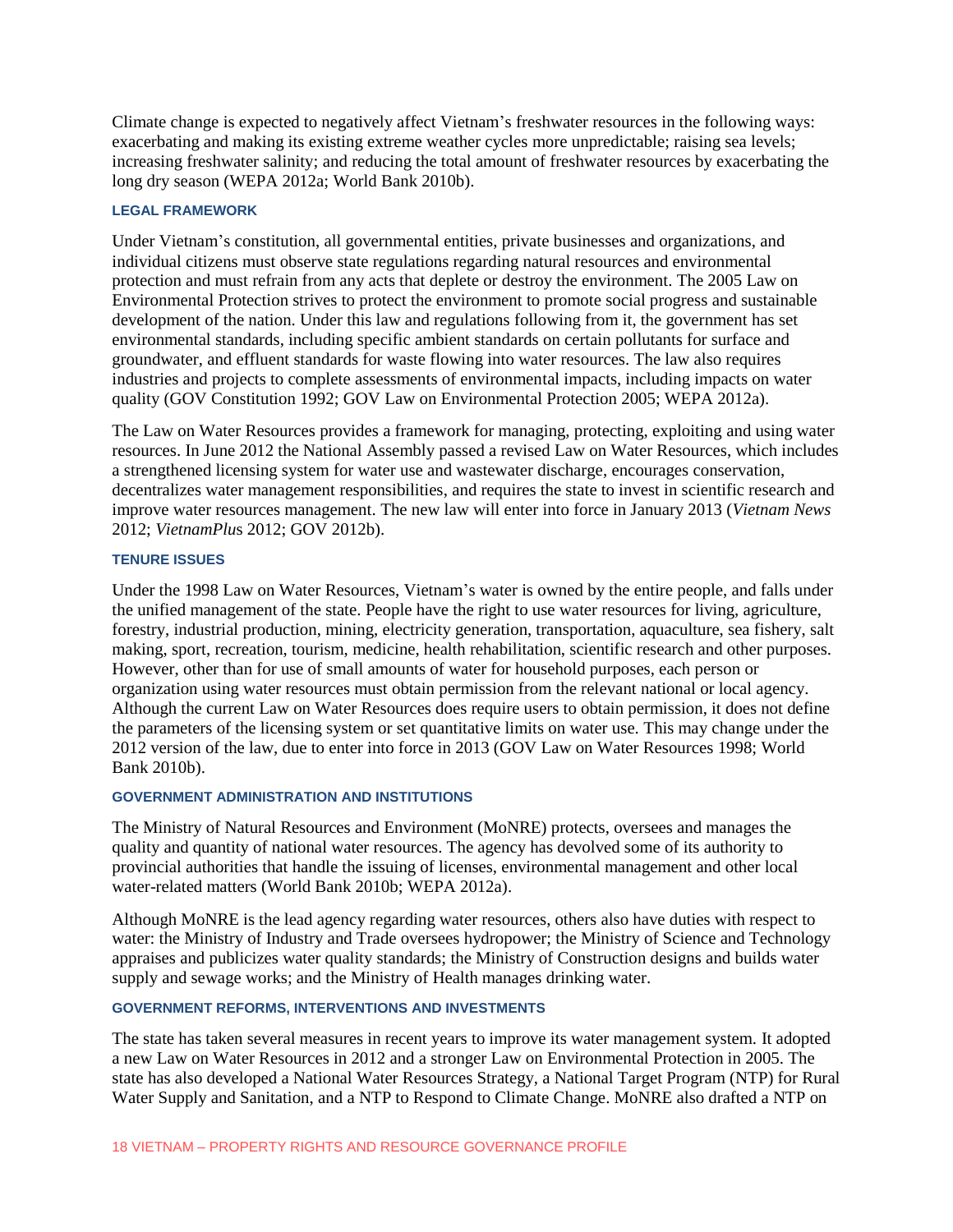Improvement of Efficiency for Water Resource Protection, Management and Multipurpose Use, which includes a US \$500 million investment over ten years to establish a water resources monitoring system (World Bank 2010b; ADB 2009; GOV 2010b).

High priority projects under the National Water Resources Strategy include: conducting an inventory and assessment of water resources; agreeing on priorities for water allocation and regulation in the event of a water shortage; implementing agricultural changes that will make more efficient use of water, such as restructuring crop patterns and developing a management mechanism for irrigation; and protecting groundwater (GOV 2006b).

# **DONOR INTERVENTIONS AND INVESTMENTS**

Several non-governmental organizations, governmental aid agencies and multilateral organizations have worked with the Government of Vietnam to improve the nation's water quality and management.

The World Bank is funding several water-related projects in Vietnam. Three projects were approved in 2012. One focuses on mitigating national hazards, including floods, storms and droughts. Another project focuses on upgrading urban infrastructure, including sanitation facilities and sewers, in urban areas of the Mekong Delta. The third project aims to improve integrated water resources management in the Mekong Delta region at the regional, national and sub-national levels (World Bank 2012c).

ADB has provided technical assistance and loans to help improve Vietnam's water sector. Recent projects include: improvements to the collection, treatment and disposal of urban wastewater; capital investment in Vietnam's water companies and National Nonrevenue Water Program; and recommendations for the sustainable provision of safe water in Da Nang (ADB 2012c).

Australia and two other donors currently provide funding and technical assistance to help Vietnam implement its National Target Program on Rural Water and Sanitation. Now in its third phase, the project aims to improve water and sanitation by building latrines and promoting safe hygiene practices (AusAID 2012).

Western NGOs, including PATH and East Meets West, conduct safe drinking water and sanitation projects in Vietnam (East Meets West 2012; PATH 2008).

# **3. TREES AND FORESTS**

# **RESOURCE QUANTITY, QUALITY, USE AND DISTRIBUTION**

In 1992, the Vietnamese government began long-term reforestation efforts to promote planting on "barren hills" and to enrich existing forests. At that time, most forests and plantations had been degraded and had shrunken to comprise only 27% of Vietnam's land area. The program has been a success. As of 2010, Vietnam's annual afforestation rate was about 1%, and 44% of its land area (13,797,000 hectares) was forested. Vietnam has highly biodiverse and varied natural forests, including evergreen and semievergreen broad-leaved forests, semi-deciduous and dry deciduous forests, mixed evergreen coniferous forests and mangroves. Approximately 1% of forestland is primary forest (naturally regenerated forest of native species without clear indication of human activities), 74% is other naturally regenerated forest (naturally regenerated forest with clear indication of human activities) and 25% is planted forest (forest composed mainly of trees established through deliberate planting and seeding) (World Bank 2012a; World Bank 2010b; RECOFTC 2011; FAO 2010).

Approximately 25 million people, many of them ethnic minorities in remote areas, live in or near forests, though access to forestland varies. In the northwest region, half of all ethnic minority households report using forestland, whereas in the central highlands, which hold the country's largest forest area, only 4% of ethnic minorities report having forest use access. Among all forest dwellers, poverty levels are generally high, and most rely on forest resources to meet their basic needs or to supplement their income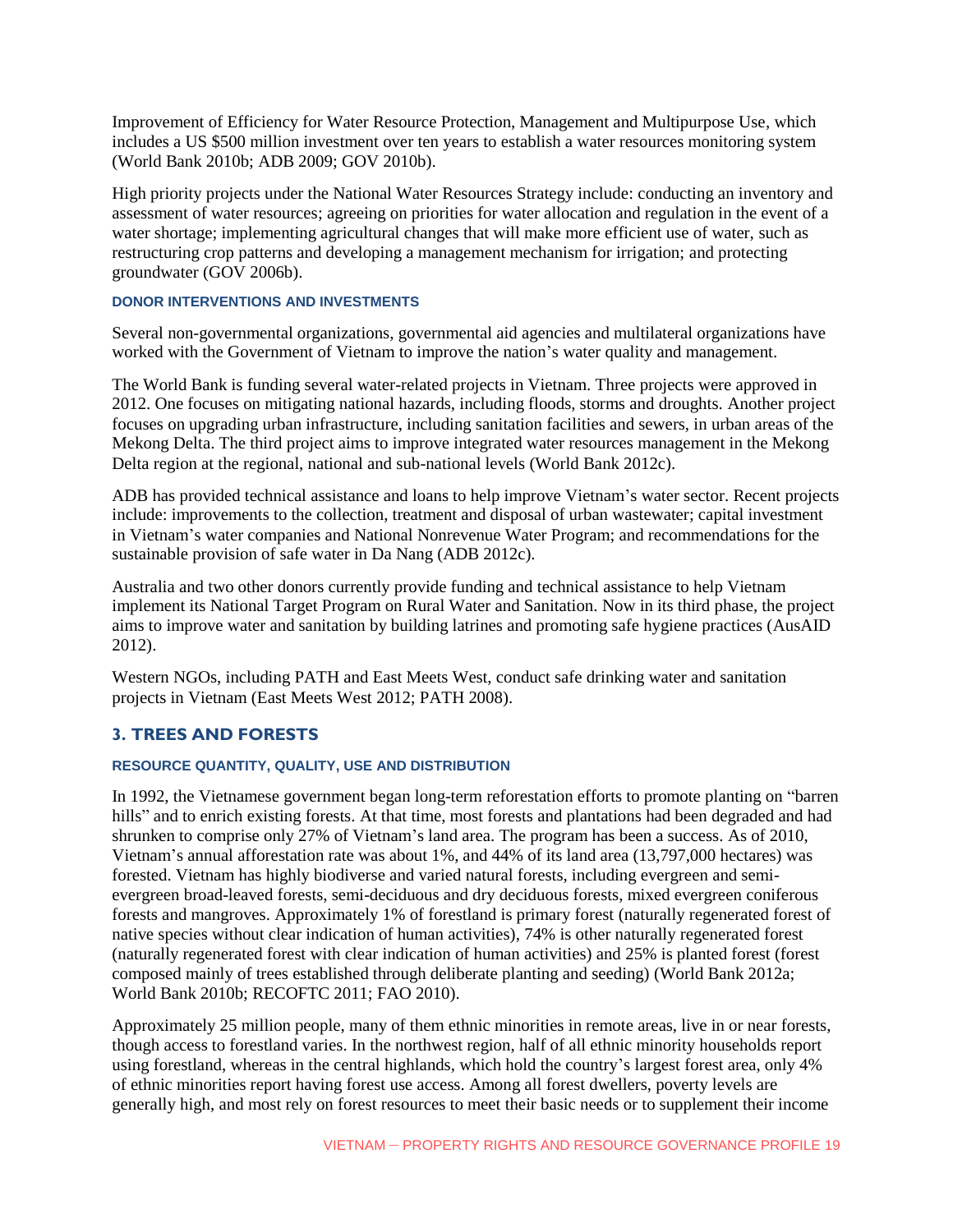between agricultural harvests or during emergencies. Several ethnic minorities attach political, cultural and spiritual significance to the forestland as well. By the end of 2009, ethnic minorities held certificates to 1% of all Vietnam's forestland (World Bank 2010b; World Bank 2008; IWGIA 2011).

Vietnam's forests fall into three functional categories: (1) special-use forests used for national parks and nature reserves (about 15% of total forest area); (2) protection forests meant to protect the environment, regulate climate and prevent erosion, desertification and natural disasters (38%); and (3) production forests used for producing and trading timber and non-timber forest products (46%). Though all forestland is owned by the state, about 24% is held privately under allocation or long-term lease. Privately held land includes land held and managed by individuals, households, communities, private cooperatives or privately owned businesses or organizations. The private sector manages about 70% of production forests, 30% of protection forests and15% of special-use forests. State operations manage the remaining forests (World Bank 2010b; GOV Law on Forest Protection and Development 2004; FAO 2010; FSIV 2009).

The forestry sector as a whole is responsible for about 5% of Vietnam's annual GDP. Vietnam's wood processing industry, conducted primarily by private sector enterprises, has grown in recent years, and forest product processing and trade now employs about 520,000 workers. Many others work with forest products at the household or craft village level. In areas with abundant forest cover, income from forestry accounts for 15–40% of total household income. Although the government's afforestation efforts have increased overall forest area, degradation of natural forestland has continued. Primary causes are the following: illegal conversion of forest to non-forest uses; forest fires; and overexploitation and illegal logging, the latter driven in part by the illegal trade in wood products. Forest degradation has adversely affected Vietnam's biodiversity. Increasing numbers of species, some of which are found only in Vietnam, have become endangered (World Bank 2010a; World Bank2010b; FSIV 2009; CIRUM 2012).

Degradation has disproportionately affected mangrove forests, which covered 400,000 hectares in 1943, but comprised less than 60,000 hectares in 2008. Recognizing the importance of mangroves in mitigating the effects of coastal storms and sea level rise, the government and donors have promoted mangrove protection and rehabilitation efforts, including a community-based management program under which local communities collectively run nurseries, select and source seeds and plant trees to regrow and repair mangroves. Although the area covered by mangrove forest has begun to increase in recent years, the forests remain fragmented (World Bank 2010b; FSIV 2009; Powell et al. 2010).

Climate change is expected to strain forestland further as pests, diseases and risk of forest fires increase, and as higher temperatures and rising sea levels impact forest boundaries, biodiversity and distribution of species (World Bank 2010b).

#### **LEGAL FRAMEWORK**

The legal framework governing forestland has developed rapidly over the last decade alongside the government's efforts to promote reforestation, forestland tenure reform and allocation of forest land to private citizens and communities (World Bank 2010a).

The Land Law of 2003 classifies forestland as a sub-category of agricultural land. As with other land in Vietnam, no forests are subject to private ownership, but rather belong to the people and are managed by the state. However, private entities, including households, may be allocated or lease forestland for 50 years. Such use rights can be inherited, transferred and exchanged. The state will grant an extension of the allocation or lease term if all of the following are true: the user wishes to continue using the land; the user has observed the land laws during the previous term; and the use conforms to current zoning laws. For large investment projects with slow capital recovery rates or other special circumstances, the maximum use rights period is 70 years (World Bank 2010a; GOV Law on Land 2003).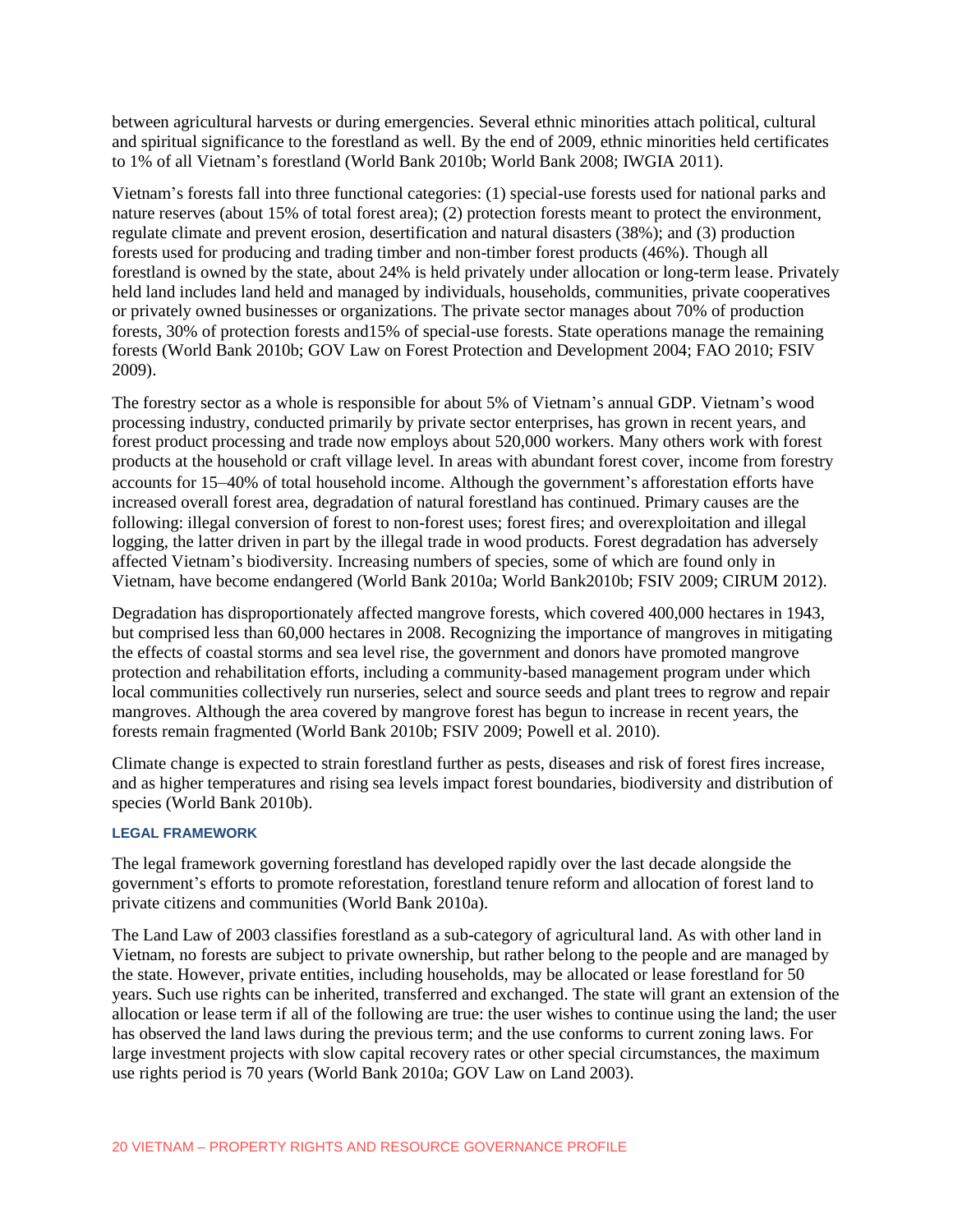The 2004 Law on Forest Protection and Development categorizes all forestland as belonging to one of three functional categories (special-use, protection and production), and establishes principles and rules for the management, protection, development and use of each type. The law includes, for example, provisions regulating the lease of production forests, and transfers responsibility for protecting the leased forests to the lessees. The Law on Forest Protection and Development also prohibits the following activities: illegal hunting; illegal collection of non-timber forest products; illegal logging; forest destruction; disregard of forest fire prevention and pest prevention regulations; encroachment upon forestland; transport of illegal forest products; and illegal grazing. Violations of these provisions can be administrative or criminal if made so under the Penal Code. The Penal Code makes it a crime to: breach regulations on forest exploitation and protection; breach regulations on forest management; destroy forests; breach regulations on the protection of certain rare wild animals; or breach the special protection regime for nature preservation areas (GOV Law on Forest Protection and Development 2004; World Bank 2010a).

Forestland is also subject to the Law on Environmental Protection and the Law on Biodiversity (REDD 2012a).

#### **TENURE ISSUES**

Under Vietnam's 2003 Law on Land, all land, including forestland, belongs to all the people and is managed by the state. However, forestland is allocated to private entities, including households, for longterm tenure agreements, typically for 50 years with a possible extension. Leases include forest use and ownership rights over planted production forest, meaning that the lessee can, in accordance with relevant laws and regulations, possess, use and dispose of trees, animals and other property associated with the forestland and enjoy the yields and profits from those forest products. These leases can be transferred, exchanged and inherited (GOV Law on Land 2003; GOV Law on Forest Protection and Development 2004; FSIV 2009; World Bank 2010a).

About 24% (3,311,280 hectares) of Vietnam's forestland is formally allocated or leased to private entities, including more than 1.1 million organizations, households and individuals. About 90,000 households and individuals have contracts to protect, plant or regenerate natural, special-use and protection forests. The government, through its Provincial People's Committees, began piloting a community forest management program in 2004, allocating forest tenure and accompanying responsibilities to communities living on forestland. The project has remained small, and only a minor percentage of the privately held forestland has been allocated for community management (approximately 17,000 hectares to 64 villages). The government intends to allocate another 2.5 million hectares (another 18% of Vietnam's current forestland) to households and communities (RECOFTC 2011; FSIV 2009; World Bank 2010b; World Bank 2012d).

#### **GOVERNMENT ADMINISTRATION AND INSTITUTIONS**

Most forest-related administration and management falls under the Directorate of Forestry of the Ministry of Agriculture and Rural Development (MARD). MARD develops forest policy and provides oversight and guidance for its implementation. Forest protection at a provincial level falls to the provincial Departments of Agriculture and Rural Development (World Bank 2010a; World Bank 2010b; GOV Decree 119/2006/ND-CP 2006a).

The Law on Forest Protection and Development provides that the Ministry of Public Security, the National Ministry of Defense and the Ministry of Natural Resources and Environment shall collaborate with MARD at the district and provincial levels to implement forest policy. The number of agencies involved along with the highly decentralized nature of governing agencies has led to weak and ineffective enforcement of forestry laws as well as uneven enforcement across regions (World Bank 2010a).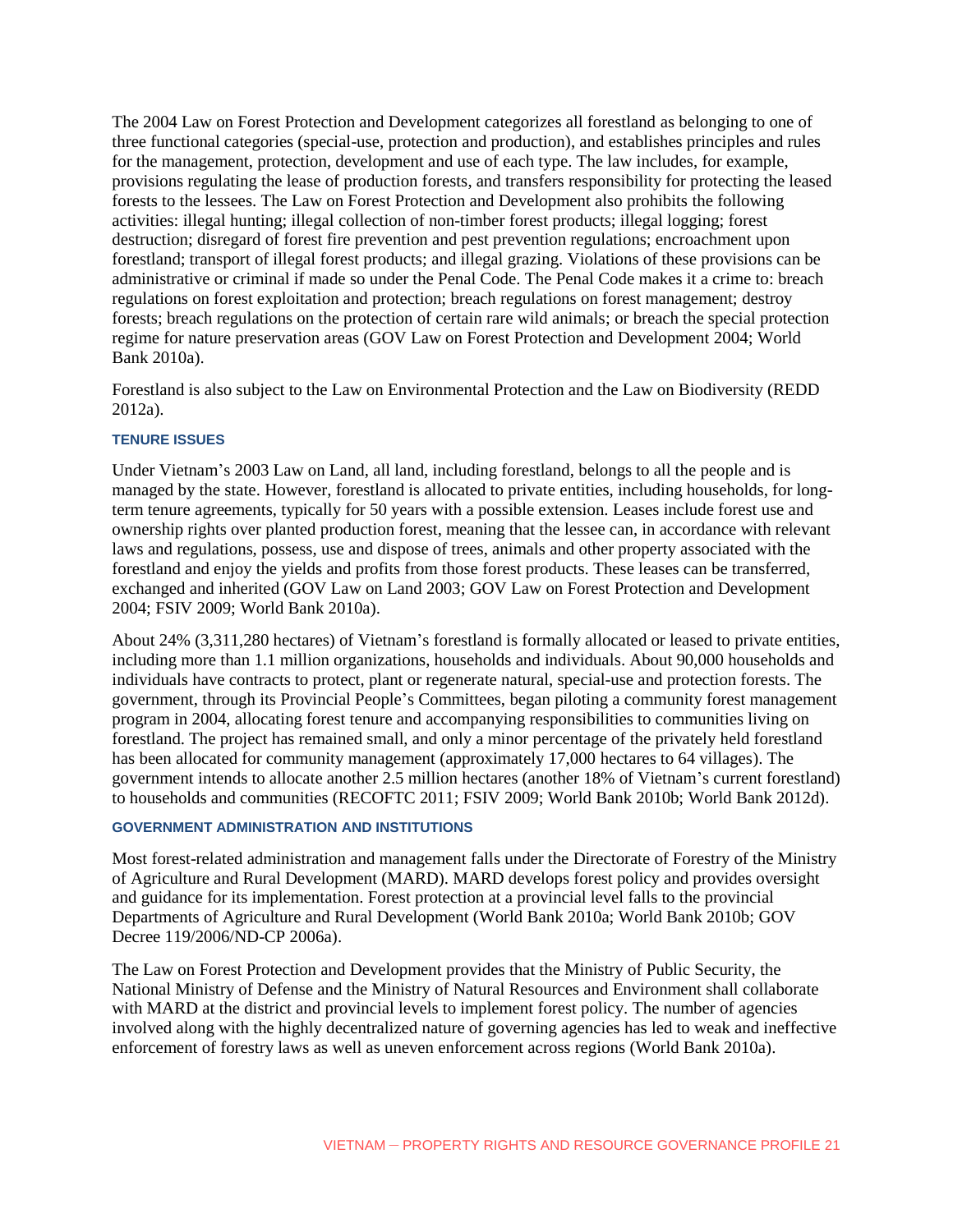# **GOVERNMENT REFORMS, INTERVENTIONS AND INVESTMENTS**

The Government of Vietnam has developed and implemented policies aimed at the following: protecting existing forests; increasing forest cover and production; and allocating use and management rights over forestland to private entities, including households and specific communities (RECOFTC 2011).

Vietnam's 2006–2020 Forest Development Strategy (FDS) builds on an earlier FDS to achieve these objectives. Approximately 4.6 million hectares of trees were planted between 1998 and 2010 under the government's Five Million Hectare Reforestation Programme. The Programme aimed to accomplish the following: encourage citizens and enterprises to plant trees by allocating forest land rights and management to households and communities; encourage joint ventures and foreign investment; institute benefit sharing policies; and provide technical and financial support to tree planting and forest management efforts. In an effort to mitigate climate change, the government plans to increase forest cover by 45% (approximately 6 million hectares) by 2020. The current FDS also includes a plan to accomplish the following: promoting private tenure and resource access; encouraging households in or near forests to take on responsibility for forest protection at a community level; and extending loans at a preferential rate for tree planting and protection activities. The FDS's social objectives include: increasing income; eliminating hunger; and reducing poverty by 70% in certain forestry areas by completing forest land allocation and leasing to ensure secure land rights and creating more forestry sector jobs. Allocation efforts under the FDS will prioritize the poor and ethnic minorities (World Bank 2010b; GOV 2012a; UNFF 2005; FSIV 2009; GOV 2007).

#### **DONOR INTERVENTIONS AND INVESTMENTS**

Vietnam was one of the pilot countries for the UN's Reducing Emissions from Deforestation and Forest Degradation program (REDD). During 2009–2011, REDD invested US \$4.4 million in Vietnam's reforestation efforts through the following activities: working with MARD to establish forest management tools; conducting pilot projects to build local authorities' forest management capacity; and conducting public awareness raising campaigns in the country. REDD is now using the success of reforestation efforts in Vietnam as an example as it designs projects for other countries in the region (REDD 2012b; FAO 2012b).

The UN Food and Agriculture Organization (FAO) is currently conducting three forestry related projects in Vietnam. FAO is assisting MARD to conduct a national forest and trees assessment as well as a rural poverty reduction project in Quang Nam Province to develop sustainable market-oriented agroforestry. FAO is also funding a Ministry of Industry and Trade project to promote pro-poor, sustainable and "green" value chains for rural handicrafts and furniture, much of which are made from timber and other forest products (FAO 2012b).

# **4. MINERALS**

#### **RESOURCES QUANTITY, QUALITY, USE AND DISTRIBUTION**

Vietnam has over 60 mineral commodities, including oil, natural gas, coal, tin, gold, copper, chromium ore, lead, limestone, salt, bauxite, titanium-zircon, apatite, white marble, glass sand and thermo-mineral waters. Most of Vietnam's mineral commodities are processed and consumed locally, though some are exported. In 2011, heavy industrial products and minerals comprised 36% of Vietnam's total exports. Total output of the mining and quarrying sector accounted for about 3.7% of GDP in 2011. The mining and quarrying sectors employ less than 1% of all employed workers in Vietnam (Fong-Sam 2012; World Bank 2010b; Nguyen 2010; GSO 2011a; GSO 2011b; GSO 2011c).

Vietnam's petroleum and natural gas production is significant and has increased steadily over the last two decades, though the industry operates mainly offshore. Operating within the country's land territory, Vietnam's largest mining operation is coal. Vietnam's largest coal operations are in Quang Ninh Province in the northeast of the country. Vinacomin, the state-owned minerals enterprise, is currently evaluating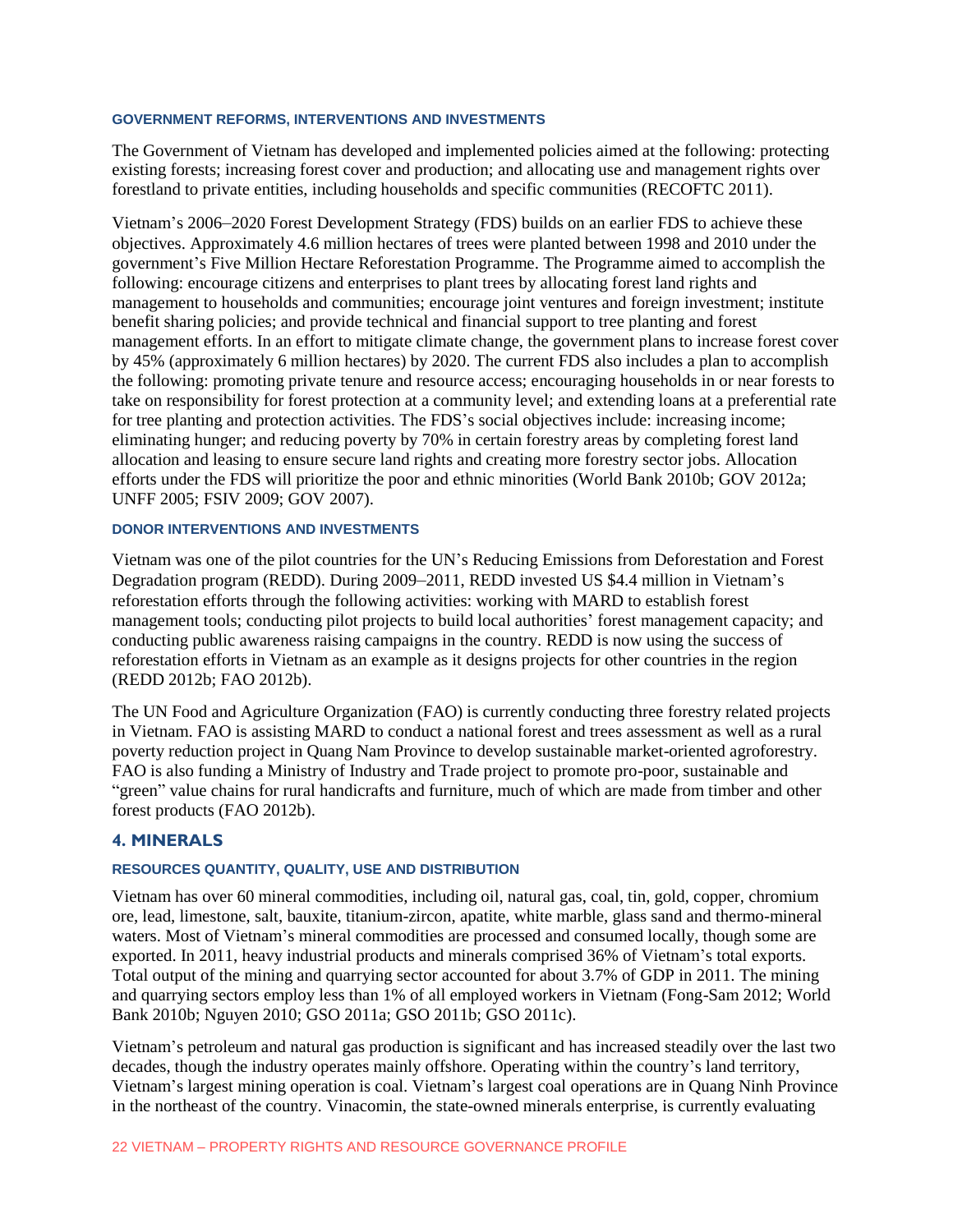the real reserves of coal in the Red River Delta Basin, Vietnam's largest deposit of coal, and plans to mine the area in the future. In 2010, Vietnam produced 49.2 million tons of coal, about 48% of which was exported, largely to China and Japan (World Bank 2010b; USEIA 2012; Wu 2009; *VietNamNet Bridge* 2012).

A thriving mining and quarrying sector promotes socioeconomic development, but also poses negative physical and social consequences for the country. Potential negative impacts include: harm to the physical environment from exploration and extraction activities; and creation and exacerbation of social tensions regarding development of new mining projects and distribution of benefits. For instance, in 2008 coal mining in Vietnam produced 285 million tons of waste rock and soil, and caused dust pollution exceeding permitted standards, having a significant health impact on nearby residents. It also: caused a loss of usable land area, some of which was previously agricultural; produced a large amount of wastewater discharge, contributing to the acidification of surface waters and groundwater; and led, in some localities, to overall reductions in rice yields (World Bank 2010b).

Climate change is expected to negatively impact Vietnam's mineral resources. Rising sea levels may lead to mine flooding, and the resulting salinization and corrosion will degrade mineral quality. Flooding from higher sea levels and more frequent extreme weather may also spread mining contaminants and cause difficulties in mineral exploration and extraction (Nguyen 2010).

#### **LEGAL FRAMEWORK**

The Mineral Law of 2010 replaced Vietnam's 1996 Mineral Law (which had been amended in 2005). Under the new Mineral Law and its corresponding regulations, the state administers Vietnam's mineral resources by regulating geological surveys, mineral exploitation, mining and overall management of the nation's unexploited minerals. The state develops an overall mineral strategy and master plan for specific minerals to encourage efficient and effective mining practices and sustainable development in the mining and quarrying sector. Under the Mineral Law, the Ministry of Natural Resources and the Environment (MoNRE) leads the overall development of the mineral strategies, which must be approved by the Prime Minister. Master plans, developed by the assigned government ministry and approved by the Prime Minister, include projects and production targets for five to ten years and an outlook for ten to twenty years. The Mineral Law also allows the state to collect revenue from mining entities that can assist in promoting local socioeconomic development, and encourages the export of minerals after local needs are met (Fong-Sam 2012; GOV Mineral Law 2010a; Mayer Brown JSM 2012; World Bank 2010b).

The mining and quarrying industry is also subject to the 2005 Law on Environmental Protection, which requires that parties proposing mining projects prepare environmental impact assessments with social impact components. The state collects fees from mining entities, which go to provincial budgets and support environmental protection and cleanup efforts. Fees intended for protection often go instead toward remedying existing pollution and degradation issues (World Bank 2010b; GOV Law on Environmental Protection 2005; GOV Order 05/2008/L-CTN 2008a).

The Mineral Law does not cover oil and natural gas operations. These fall under the Petroleum Law of 1993 (amended in 2008), which vests in the state all authority to manage petroleum resources. The Petroleum Law and its corresponding regulations establish requirements for businesses in the petroleum sector, the licensing system for exploration and extraction and management principles for Vietnam's state-owned petroleum company, PetroVietnam. The 2008 amendments to the Petroleum Law included anti-corruption measures and provisions to make the sector more attractive to foreign investors (GOV Petroleum Law 1993; GOV Decree 63/2008/ND-CP 2008b; GOV Decree 115/2009/ND-CP 2009b; *Global Trade* 2011).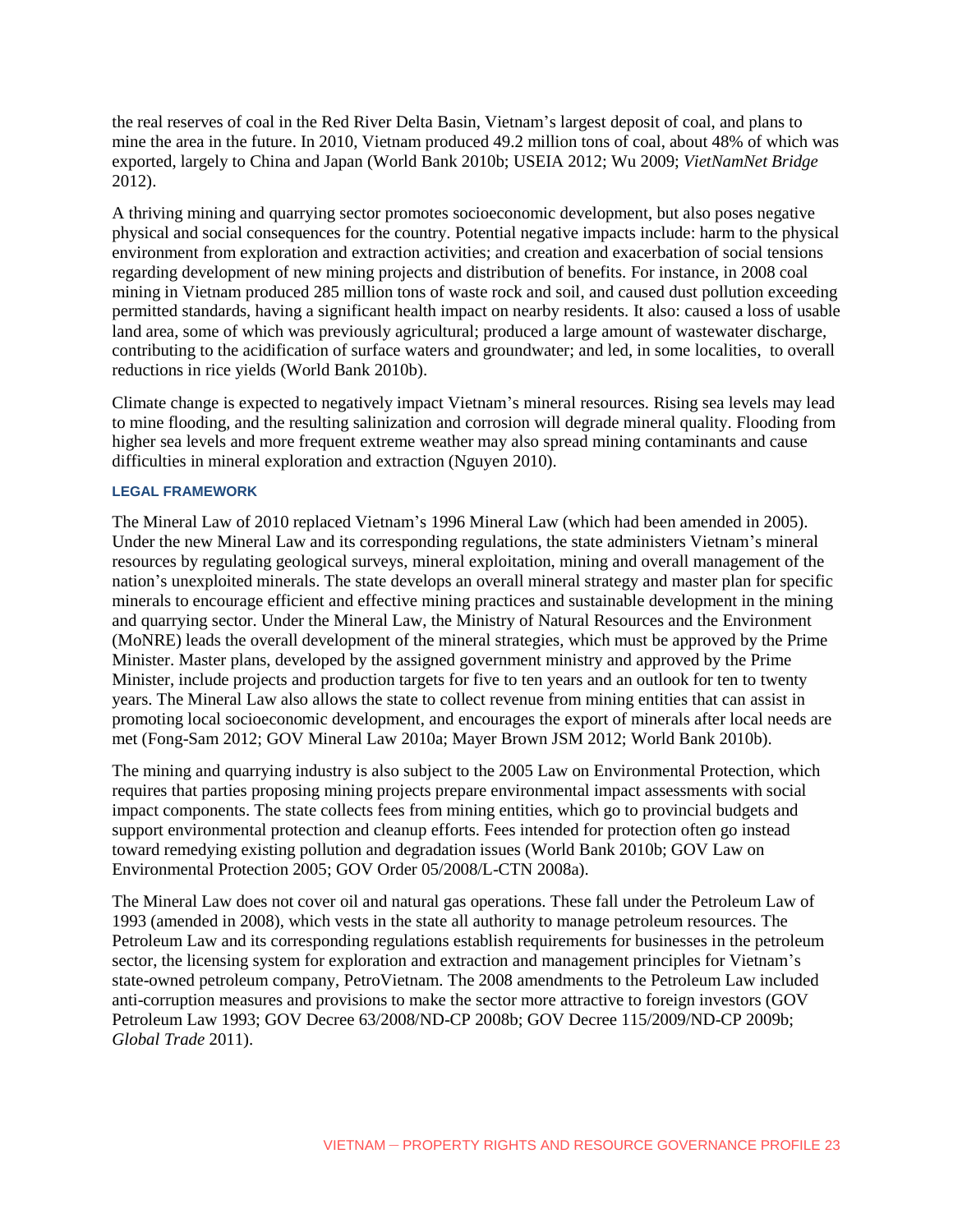#### **TENURE ISSUES**

Under Vietnam's constitution, the people of Vietnam own the country's natural resources collectively, and these resources are administered by the state. The Mineral Law established two types of licenses: a mineral exploration license and a mineral mining license. Foreign entities are ineligible for mining licenses, but can invest in mining operations through joint venture arrangements that meet certain criteria. Prior to 2010, mining rights were issued under an "ask-give" system, in which an entity would request a license from the relevant state agency, and the state agency would either issue a license or deny the request based on relevant criteria and its own discretion. The 2010 Mineral Law established an auction system for issuing mining licenses. Under the new auction system, entities seeking a mining license submit bids to the Auction Council, and the Council issues a license to the winning bidder (GOV Constitution 1992; GOV Mineral Law 2010a; Mayer Brown JSM 2012).

The Ministry of Natural Resources and the Environment (MoNRE) and its corresponding provincial agencies issue licenses, with provincial authorities handling exploration and mining licenses for smallscale operations, common construction materials or peat, and individual mining. MoNRE issues all other licenses in accordance with the Mining Strategy and appropriate master plans. Prospecting requires only written permission from the government (GOV Mineral Law 2010a; Fong-Sam 2012).

The licensing system for oil and natural gas is laid out under the Petroleum Law and subsequent regulations (GOV Petroleum Law 1993; GOV Decree 63/2008/ND-CP 2008b; GOV Decree 115/2009/ND-CP 2009b).

### **GOVERNMENT ADMINISTRATION AND INSTITUTIONS**

MoNRE is the lead governmental agency for most matters regarding mineral resources in Vietnam. MoNRE works with the Ministry of Industry and Trade (MOIT) and Vietnam National Coal-Mineral Industries Corporation (Vinacomin), Vietnam's state-owned coal enterprise, to draft the master plans required under the Mineral Law. These lay out projects and production targets for the large mineral deposits over which MoNRE retains administrative authority.

MoNRE's duties include geological survey work, administration and maintenance of mine licenses and review of environmental impact assessments required under the Law for Environmental Protection. Smaller mineral deposits are not regulated under the master plans and are instead administered by provincial authorities. In addition to assisting MoNRE with master plan drafting for certain mineral commodities, MOIT approves usage and export of minerals (World Bank 2010b).

The Ministry of Planning and Investment plays a role in mining administration by registering investment certificates and administering investment capital. Vinacomin owns and operates coal and metal mines on behalf of the state, enters joint ventures with private companies, and directly or indirectly controls 95% of Vietnam's hard-rock mineral productions (World Bank 2010b).

PetroVietnam is Vietnam's state-owned petroleum enterprise. PetroVietnam, under the authority of MOIT, dominates the oil and natural gas industry in Vietnam. PetroVietnam and its subsidiaries act as operators and regulators of most petroleum based activities, including exploration, production, refining, distribution, importing, exporting and investing in petroleum activities, domestically and abroad. Vietnam does allow private investment in petroleum activities. PetroVietnam controls license issuing, and private operations are generally joint ventures or production sharing contracts in which PetroVietnam has at least 20% equity (GOV Petroleum Law 1993; USEIA 2012).

#### **GOVERNMENT INTERVENTIONS AND INVESTMENTS**

The government has undertaken reforms in recent years to open up mineral and petroleum exploitation to private investment. To this end, it passed amendments to the Petroleum Law in 2008 and a new Mineral Law in 2010. The administration of mineral resources has decentralized somewhat, with provincial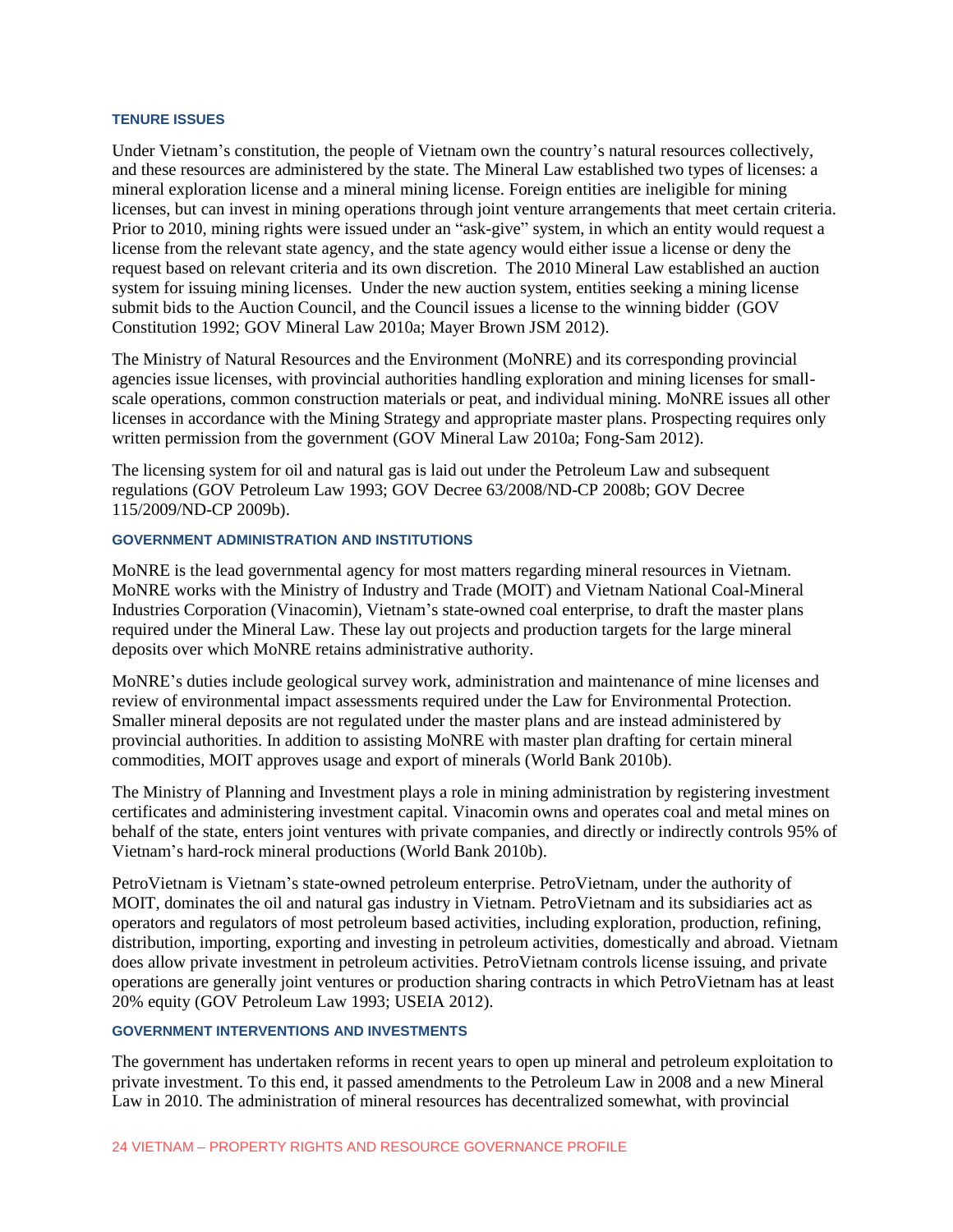agencies receiving licensing and administrative authority over small mineral deposits and deposits of common construction minerals. This devolution of licensing authority has led to an increase in smallscale mining licenses (World Bank2010b).

The government has also invested in mining-related infrastructure, both on its own and in conjunction with some of the partners listed in the following section. Projects include a titanium factory in Binh Dinh Province, a natural gas pipeline from the Su Tu Vang oilfield, two new refineries and a plan to mine Vietnam's largest coal deposit in the Red River Delta Coal Basin (Fong-Sam 2011).

# **DONOR INTERVENTIONS AND INVESTMENTS**

Donor organizations do not appear to be funding projects in this sector. However, in partnership with the Vietnamese government, several foreign investors have contributed in recent years to improving the country's mining industry. In 2009, Atlantic Ltd. of Australia began a partnership with the Vietnam Natural Resources and Environment Corporation (a state-owned corporation under MoNRE) to develop a bauxite mine, a port and a rail system in the central highlands. Other companies, including Sumitomo Metals of Japan, China Steel Corporation of Taiwan and POSCO of South Korea, have invested in projects to expand Vietnam's iron and steel industry. Formosa Plastic Group of Taiwan has invested in a deep-sea port, an oil refinery, a steel manufacturing unit and a petrochemical complex in Vietnam (Fong-Sam 2011; Atlantic Ltd. 2012).

# **5. DATA SOURCES (SHORT LIST)**

- Cầm, Hoàng, et al. 2012. The Exclusion of Women's Access to Land in Contemporary Viet Nam. UNDP Draft Report.
- FAO. 2012a. Gender and Land Rights Database: Viet Nam.<http://www.fao.org/gender/landrights/report/en> (accessed 18 December 2012; scroll down to select country).
- GOV. 2003. Law on Land. [http://www.theredddesk.org/sites/default/files/law\\_on\\_land\\_2.pdf](http://www.theredddesk.org/sites/default/files/law_on_land_2.pdf) (accessed 18 December 2012).
- Hatcher, Jeffrey, Laura Meggiolaro, and Catia-Isabel Santonico Ferrer. 2005. Cultivating women's rights for access to land: Country analysis and recommendations for Afghanistan, Bangladesh, Burkina Faso, Ethiopia, Ghana, Guatemala, Malawi, Mozambique, Uganda and Viet Nam. ActionAid and the International Food Security Network. [http://www.mokoro.co.uk/files/13/file/lria/cultivating\\_womens\\_rights\\_for\\_access\\_to\\_lans.pdf](http://www.mokoro.co.uk/files/13/file/lria/cultivating_womens_rights_for_access_to_lans.pdf) (accessed 2 January 2013).
- Kirk, Michael and Nguyen Do Anh Tran. 2009. Land Tenure Policy Reforms: Decollectivization and the Doi Moi System in Vietnam. IFPRI Discussion Paper 00927 (November 2009). International Food Policy Research Institute, Washington DC.
- Marsh, S.P. and T.G. MacAulay. 2006. Farm Size and Land Use Changes in Vietnam Following Land Reforms. Paper presented at 47th Annual Conference of the Australian Agricultural and Resource Economics Society. 13–15 February 2003. Fremantle, Australia. [http://ageconsearch.umn.edu/bitstream/57919/2/2003\\_](http://ageconsearch.umn.edu/bitstream/57919/2/2003_marshmacaulay.pdf) [marshmacaulay.pdf](http://ageconsearch.umn.edu/bitstream/57919/2/2003_marshmacaulay.pdf) (accessed 18 December 2012).
- Ravallion, Martin and Dominique van de Walle. 2008. Land in Transition: Reform and Poverty in Rural Vietnam. World Bank, Washington DC. [https://openknowledge.worldbank.org/bitstream/handle/10986/6433/439660](https://openknowledge.worldbank.org/bitstream/handle/10986/6433/439660PUB0Box310only109780821372746.pdf?sequence=1) [PUB0Box310only109780821372746.pdf?sequence=1](https://openknowledge.worldbank.org/bitstream/handle/10986/6433/439660PUB0Box310only109780821372746.pdf?sequence=1) (accessed 18 December 2012).
- WEPA. 2012a. State of Water: Vietnam.<http://www.wepa-db.net/policies/state/vietnam/overview.htm> (accessed 18 December 2012).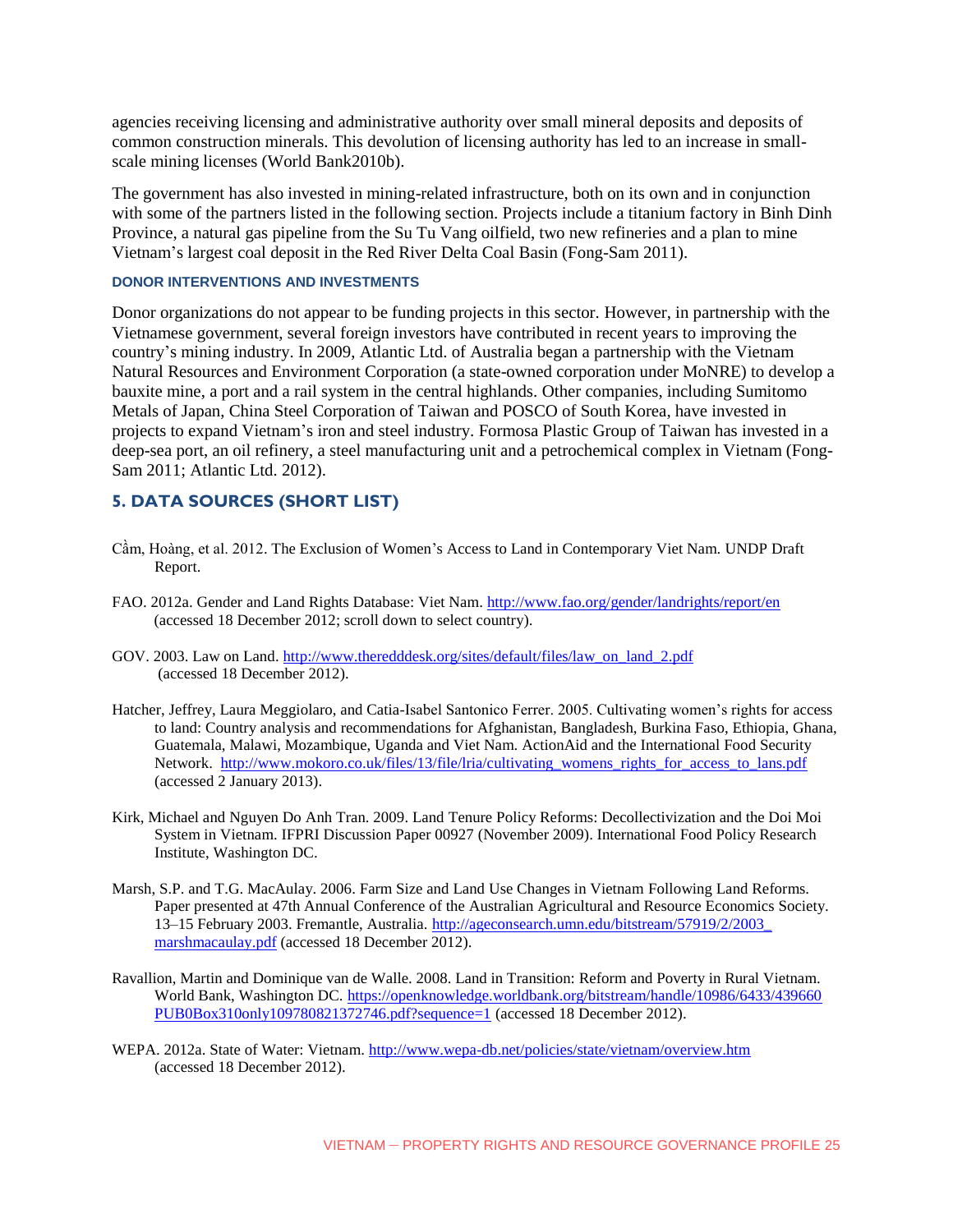- World Bank. 2010a. Socialist Republic of Vietnam Forest Law Enforcement and Governance. <http://documents.worldbank.org/curated/en/2010/01/12316199/vietnam-forest-law-enforcement-governance> (accessed 2 January 2013).
	- ———. 2010b. Vietnam Development Report 2011: Natural Resources Management, Joint Development Partner Report to the Vietnam Consultative Group Meeting, 7–8 December 2010, Hanoi. Hanoi: Vietnam Development Infromation Center (2011).
	- -. 2012a. Development Indicators: Vietnam.<http://data.worldbank.org/country/vietnam> (accessed 18 December 2012).

# **6. DATA SOURCES (COMPLETE LIST)**

ADB. *See* Asian Development Bank.

- Anderson, Kirsten Ewers. 2011. Communal Tenure and the Governance of Common Property Resources in Asia: Lessons from Experiences in Selected Countries. Land Tenure Working Paper No. 20. Food and Agriculture Organization. <http://www.fao.org/docrep/014/am658e/am658e00.pdf> (accessed 18 December 2012).
- Asian Development Bank. 2009. Water: Vital for Viet Nam's Futur[e. http://www2.adb.org/Documents/Brochures/](http://www2.adb.org/Documents/Brochures/Water-Vital-VietNam-Future.pdf) [Water-Vital-VietNam-Future.pdf](http://www2.adb.org/Documents/Brochures/Water-Vital-VietNam-Future.pdf) (accessed 18 December 2012).
- ———. 2010. Water and Sanitation: Sector Assessment, Strategy and Roadmap. Draft Summary Report. Manila.
- ———. 2012a. 40238-012: Productive Rural Infrastructure Development Project in the Central Highlands. <http://www.adb.org/projects/40238-012/details> (accessed 18 December 2012).
- ———. 2012b. 45108-001: Implementation and Monitoring of Song Bung 4 Hydropower Project Resettlement and Ethnic Minority Development Plan. [http://www.adb.org/projects/45108-001/main?ref=countries/viet-nam/](http://www.adb.org/projects/45108-001/main?ref=countries/viet-nam/projects) [projects](http://www.adb.org/projects/45108-001/main?ref=countries/viet-nam/projects) (accessed 18 December 2012).
	- ———. 2012c. Project Records: Vietnam.<http://www.adb.org/projects/search/481> (accessed 18 December 2012).
- Atlantic Ltd. 2012. Aluminum Supply Chain Project (Vietnam). [http://atlanticltd.com.au/projects/vietnam/](http://atlanticltd.com.au/projects/vietnam/aluminium-supply-chain) [aluminium-supply-chain](http://atlanticltd.com.au/projects/vietnam/aluminium-supply-chain) (accessed 18 December 2012).
- AusAID. *See* Australian Agency for International Development.
- Australian Agency for International Development. 2012. Vietnam: Rural Water Supply and Sanitation National Target Program Phase 3. [http://www.ausaid.gov.au/countries/eastasia/vietnam/Pages/water-sanitation](http://www.ausaid.gov.au/countries/eastasia/vietnam/Pages/water-sanitation-init1.aspx)[init1.aspx](http://www.ausaid.gov.au/countries/eastasia/vietnam/Pages/water-sanitation-init1.aspx) (accessed 18 December 2012).
- *BBC Business News*. 2011. The race for rice. 8 February.<http://www.bbc.co.uk/news/business-12277807> (accessed 18 December 2012).
- Cầm, Hoàng, et al. 2012. The Exclusion of Women's Access to Land in Contemporary Viet Nam. UNDP Draft Report.
- CEDAW. *See* Committee on the Elimination of Discrimination Against Women.
- Central Institute for Economic Management. 2006. Agricultural Land Conversion for Industrial and Commercial Use: Competing Interests of the Poor. *Markets and Development Bulletin,* No. 8. April 2006. Hanoi, Vietnam.
- Central Intelligence Agency. 2012. World Factbook: Vietnam. [https://www.cia.gov/library/publications/the-world](https://www.cia.gov/library/publications/the-world-factbook/geos/vm.html)[factbook/geos/vm.html](https://www.cia.gov/library/publications/the-world-factbook/geos/vm.html) (accessed 18 December 2012).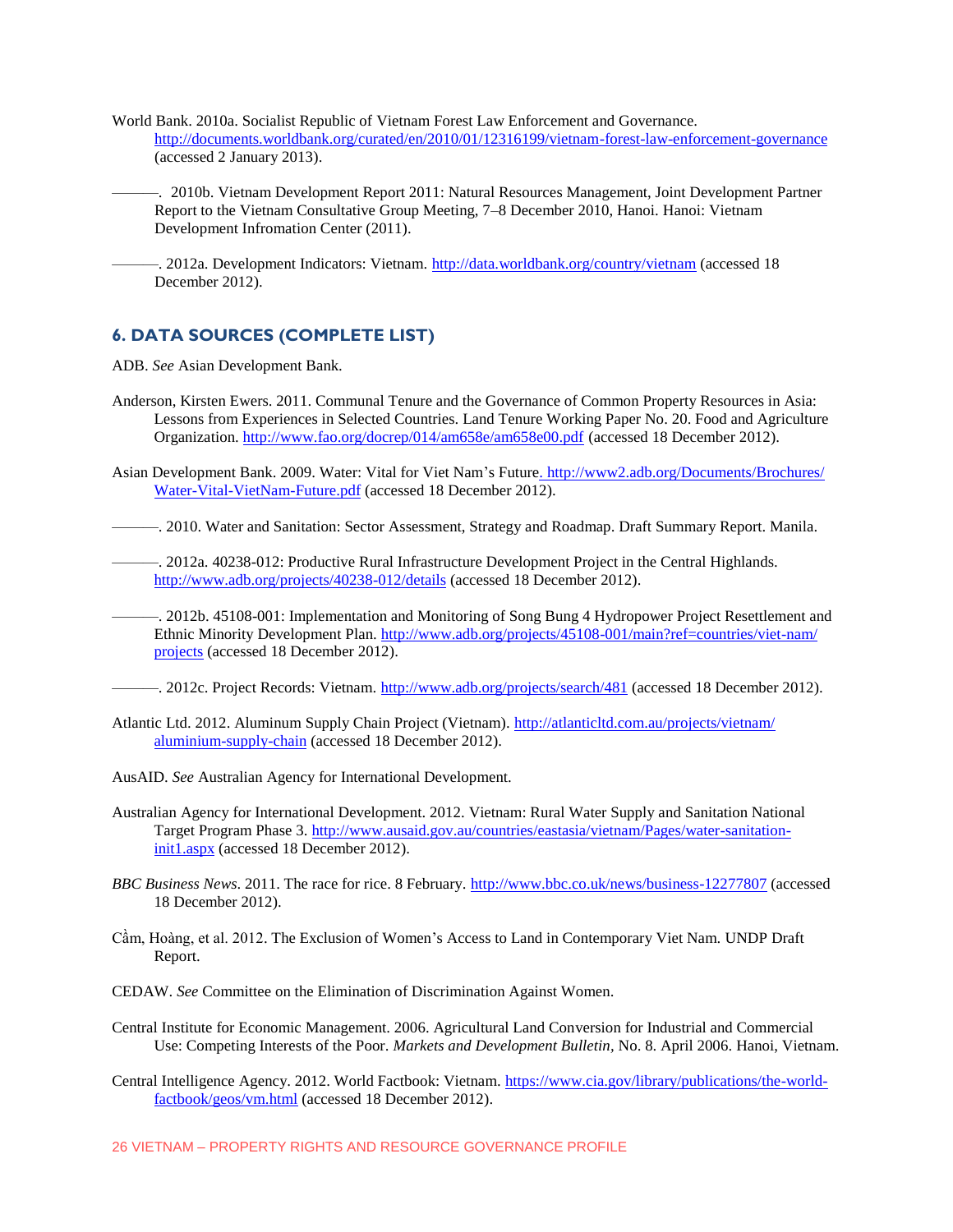- CIA. *See* Central Intelligence Agency.
- CIEM. *See* Central Institute for Economic Management.

CIRUM. *See* Culture Identity and Resources Use Management.

- Committee on the Elimination of Discrimination Against Women. 2005. Consideration of reports submitted by States parties under article 18 of the Convention on the Elimination of All forms of Discrimination Against Women: Combined fifth and sixth periodic reports of States parties,Viet Nam. 22 June 2005. New York: United Nations Division for the Advancement of Women.
- Culture Identity and Resources Use Management. 2012. *Customary Law in Forest Resources Use and Management: A Case Study among the Dzao and Thai People in North-West Vietnam.* Hanoi: CIRUM.
- Dang, Hai-Anh. 2009. Vietnam: A Widening Poverty Gap for Ethnic Minorities. [http://siteresources.worldbank.org/](http://siteresources.worldbank.org/EXTINDPEOPLE/Resources/407801-1271860301656/Chapter_8_Vietnam.pdf) [EXTINDPEOPLE/Resources/407801-1271860301656/Chapter\\_8\\_Vietnam.pdf](http://siteresources.worldbank.org/EXTINDPEOPLE/Resources/407801-1271860301656/Chapter_8_Vietnam.pdf) (accessed 18 December 2012).
- Do Duc Doi, Trung Chinh Dao and Ian Hyde. 2006. Vietnam's Legal and Policy Reform Agenda: Achieving the Right Balance. XXIII FIG Congress, Munich, Germany, October 8-13, 2006[. http://www.fig.net/pub/](http://www.fig.net/pub/fig2006/papers/ts22/ts22_05_do_etal_0499.pdf) [fig2006/papers/ts22/ts22\\_05\\_do\\_etal\\_0499.pdf](http://www.fig.net/pub/fig2006/papers/ts22/ts22_05_do_etal_0499.pdf) (accessed 18 December 2012).
- East Meets West. 2012. East Meets West to Bring Improved Sanitation and Hygiene Practices to 1.7 Million in Vietnam, Cambodia. Press Release, 15 August.<http://www.eastmeetswest.org/page.aspx?pid=792> (accessed 18 December 2012).

EASRD. *See* Rural Development and Natural Resources East Asia and Pacific Region.

- Embassy of the Socialist Republic of Vietnam. 2012. Land Regulations. [http://vietnamembassy-usa.org/basic](http://vietnamembassy-usa.org/basic-page/land-regulations)[page/land-regulations](http://vietnamembassy-usa.org/basic-page/land-regulations) (accessed 18 December 2012).
- FAO. *See* Food and Agriculture Organization.
- Food and Agriculture Organization. 2009. ResourceSTAT: Vietnam. [http://faostat.fao.org/site/377/default.](http://faostat.fao.org/site/377/default.aspx#ancor) [aspx#ancor](http://faostat.fao.org/site/377/default.aspx#ancor) (accessed 18 December 2012; scroll down to select country).
	- ———. 2010. Forest Resources Assessment 2010: Country Report, Vietnam. [http://www.fao.org/forestry/](http://www.fao.org/forestry/fra/67090/en/vnm/) [fra/67090/en/vnm/](http://www.fao.org/forestry/fra/67090/en/vnm/) (accessed 2 October 2012).
	- —. 2012a. Gender and Land Rights Database: Viet Nam.<http://www.fao.org/gender/landrights/report/en> (accessed 18 December 2012; scroll down to select country).
	- —. 2012b. Vietnam: Projects<http://www.fao.org.vn/> (accessed 18 December 2012, select "Projects" on navigation bar on left).
- Fong-Sam, Yolanda. 2011. 2009 Minerals Yearbook: Vietnam. United States Geological Survey. [http://minerals.](http://minerals.usgs.gov/minerals/pubs/country/2009/myb3-2009-vn.pdf) [usgs.gov/minerals/pubs/country/2009/myb3-2009-vn.pdf](http://minerals.usgs.gov/minerals/pubs/country/2009/myb3-2009-vn.pdf) (accessed 18 December 2012).
	- —. 2012. 2010 Minerals Yearbook: Vietnam. United States Geological Survey. [http://minerals.usgs.gov/](http://minerals.usgs.gov/minerals/pubs/country/2010/myb3-2010-vn.pdf) [minerals/pubs/country/2010/myb3-2010-vn.pdf](http://minerals.usgs.gov/minerals/pubs/country/2010/myb3-2010-vn.pdf) (accessed 18 December 2012
- Forest Service Institute of Vietnam. 2009. Vietnam Forestry Outlook Study. Working Paper No. APFSOS II/WP/2009/09, Bangkok: FAO.<http://www.fao.org/docrep/014/am254e/am254e00.pdf> (accessed 18 December 2012).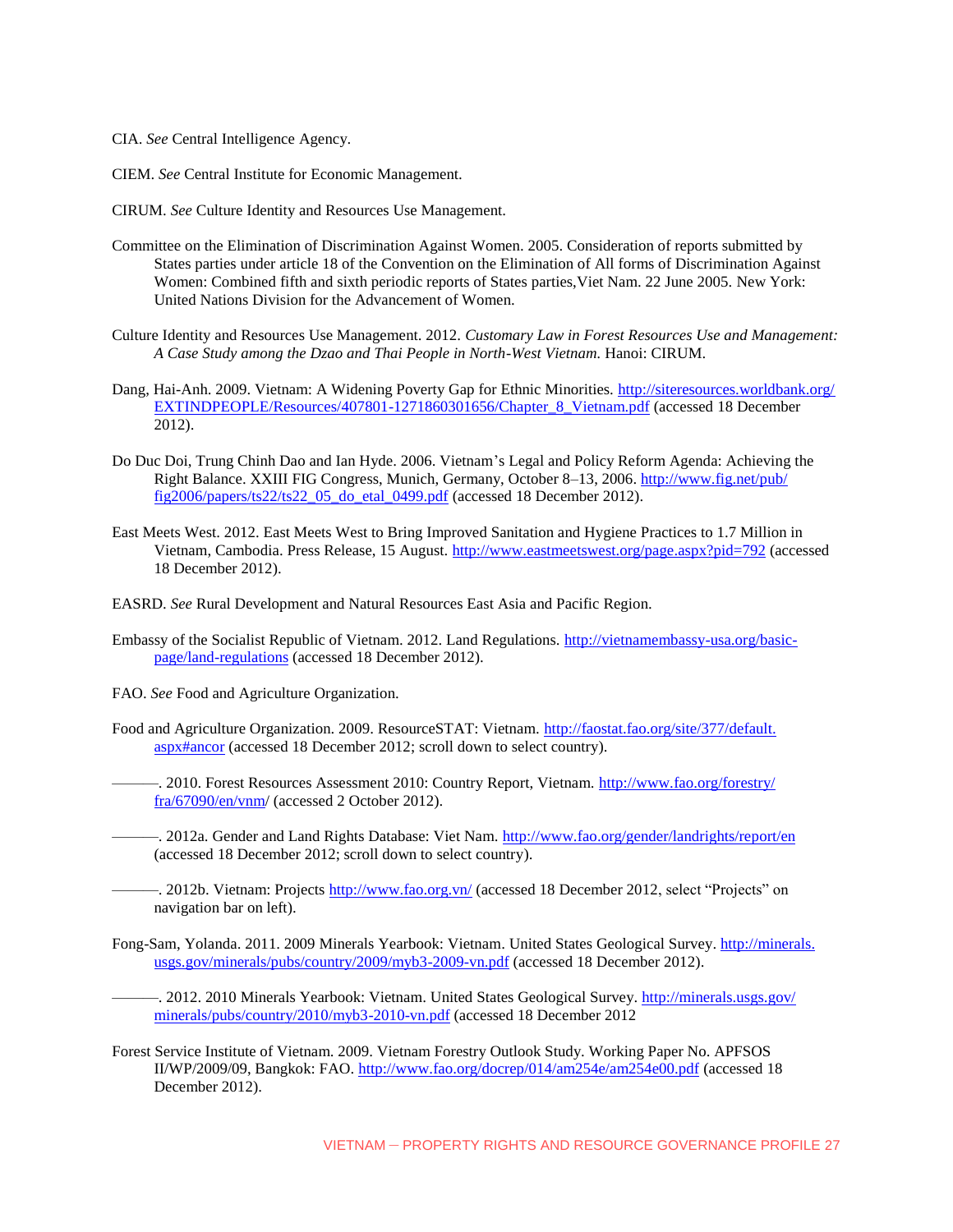FSIV. *See* Forest Service Institute of Vietnam.

- General Statistics Office of Vietnam. 2011a. National Accounts Gross domestic product at constant 1994 prices by types of ownership and kinds of economic activity. [http://www.gso.gov.vn/default\\_en.aspx?tabid=468&](http://www.gso.gov.vn/default_en.aspx?tabid=468&idmid=3&ItemID=12976) [idmid=3&ItemID=12976](http://www.gso.gov.vn/default_en.aspx?tabid=468&idmid=3&ItemID=12976) (accessed 18 December 2012).
	- ———. 2011b. Trade, Price and Tourism Exports of goods by kinds of economic sectors and by commodity group. [http://www.gso.gov.vn/default\\_en.aspx?tabid=472&idmid=3&ItemID=13215](http://www.gso.gov.vn/default_en.aspx?tabid=472&idmid=3&ItemID=13215) (accessed 18 December 2012).

———. 2011c. Trade, Price and Tourism – Exports of goods by kinds of economic sectors and by commodity group. [http://www.gso.gov.vn/default\\_en.aspx?tabid=472&idmid=3&ItemID=13215](http://www.gso.gov.vn/default_en.aspx?tabid=472&idmid=3&ItemID=13215%20) (accessed 18 December 2012).

- *Global Trade.* 2011. Oil and Gas Machinery and Service in Vietnam. [http://www.globaltrade.net/f/market-research](http://www.globaltrade.net/f/market-research/text/Vietnam/Oil-Extraction-of-Crude-Petroleum-Oil-and-Gas-Machinery-and-Service-in-Vietnam.html) [/text/Vietnam/Oil-Extraction-of-Crude-Petroleum-Oil-and-Gas-Machinery-and-Service-in-Vietnam.html](http://www.globaltrade.net/f/market-research/text/Vietnam/Oil-Extraction-of-Crude-Petroleum-Oil-and-Gas-Machinery-and-Service-in-Vietnam.html) (accessed 18 December 2012).
- GOV. *See* Government of Vietnam.
- Government of Vietnam. 1992. Constitution of the Socialist Republic of Vietnam (as amended 2001)[. http://www.](http://www.vietnamlaws.com/freelaws/Constitution92(aa01).pdf) [vietnamlaws.com/freelaws/Constitution92\(aa01\).pdf](http://www.vietnamlaws.com/freelaws/Constitution92(aa01).pdf) (accessed 18 December 2012).

——. 1993. Petroleum Law.<http://faolex.fao.org/docs/texts/vie41074.doc> (accessed 18 December 2012).

———. 1998. Law on Water Resources.<http://www.vnwp.org/vanban/Law-on-Water-Resources.pdf> (accessed 18 December 2012).

—. 2000. The Marriage and Family Law. http://moj.gov.vn/vbpq/en/Lists/Vn%20bn%20php%20lut/View [Detail.aspx?ItemID=373](http://moj.gov.vn/vbpq/en/Lists/Vn%20bn%20php%20lut/View_Detail.aspx?ItemID=373) (accessed 18 December 2012).

- -. 2003. Law on Land. [http://www.theredddesk.org/sites/default/files/law\\_on\\_land\\_2.pdf](http://www.theredddesk.org/sites/default/files/law_on_land_2.pdf) (accessed 18 December 2012).
- —. 2004. Law on Forest Protection and Development. http://www.theredddesk.org/sites/default/files/law\_on forest protection and development - vietnam 2.pdf (accessed 18 December 2012).
	- ———. 2005. Law on Environmental Protection. [http://www.vertic.org/media/National%20Legislation/Vietnam/](http://www.vertic.org/media/National%20Legislation/Vietnam/VN_Law_on_Environmental_Protection.pdf) [VN\\_Law\\_on\\_Environmental\\_Protection.pdf](http://www.vertic.org/media/National%20Legislation/Vietnam/VN_Law_on_Environmental_Protection.pdf) (accessed 18 December 2012).

———. 2006a. Decree No. 119/2006/ND-CP of October 16, 2006, on Organization and Operation of the Forest Protection Service. [http://www.vietnam-redd.org/Upload/CMS/Content/Library-GovernmentDocuments/119-](http://www.vietnam-redd.org/Upload/CMS/Content/Library-GovernmentDocuments/119-2006-ND-CP.pdf) [2006-ND-CP.pdf](http://www.vietnam-redd.org/Upload/CMS/Content/Library-GovernmentDocuments/119-2006-ND-CP.pdf) (accessed 18 December 2012).

———. 2006b. Ministry of Natural Resources and Environment (MoNRE). National Water Resources Strategy Towards the Year 2020. [http://www.vnwp.org/vanban/VN\\_Water\\_Resources\\_Strategy.pdf](http://www.vnwp.org/vanban/VN_Water_Resources_Strategy.pdf) (accessed 18 December 2012).

-. 2007. Viet Nam Forestry Development Strategy, 2006-2020. [http://www.theredddesk.org/sites/default/](http://www.theredddesk.org/sites/default/files/viet_nam_forestry_development_strategy_2.pdf) [files/viet\\_nam\\_forestry\\_development\\_strategy\\_2.pdf](http://www.theredddesk.org/sites/default/files/viet_nam_forestry_development_strategy_2.pdf) (accessed 18 December 2012).

———. 2008a. Order No. 05/2008/L-CTN of June 12, 2008, on the Promulgation of the Law Amending and Supplementing a Number of Articles of the Petroleum Law.<http://faolex.fao.org/docs/pdf/vie84159.pdf> (accessed 18 December 2012).

———. 2008b. Decree No. 63/2008/ND-CP dated May 13, 2008 of the Government on Environmental Protection Charges for Mineral Exploitation.<http://lawfirm.vn/?a=doc&id=1698> (accessed 18 December 2012).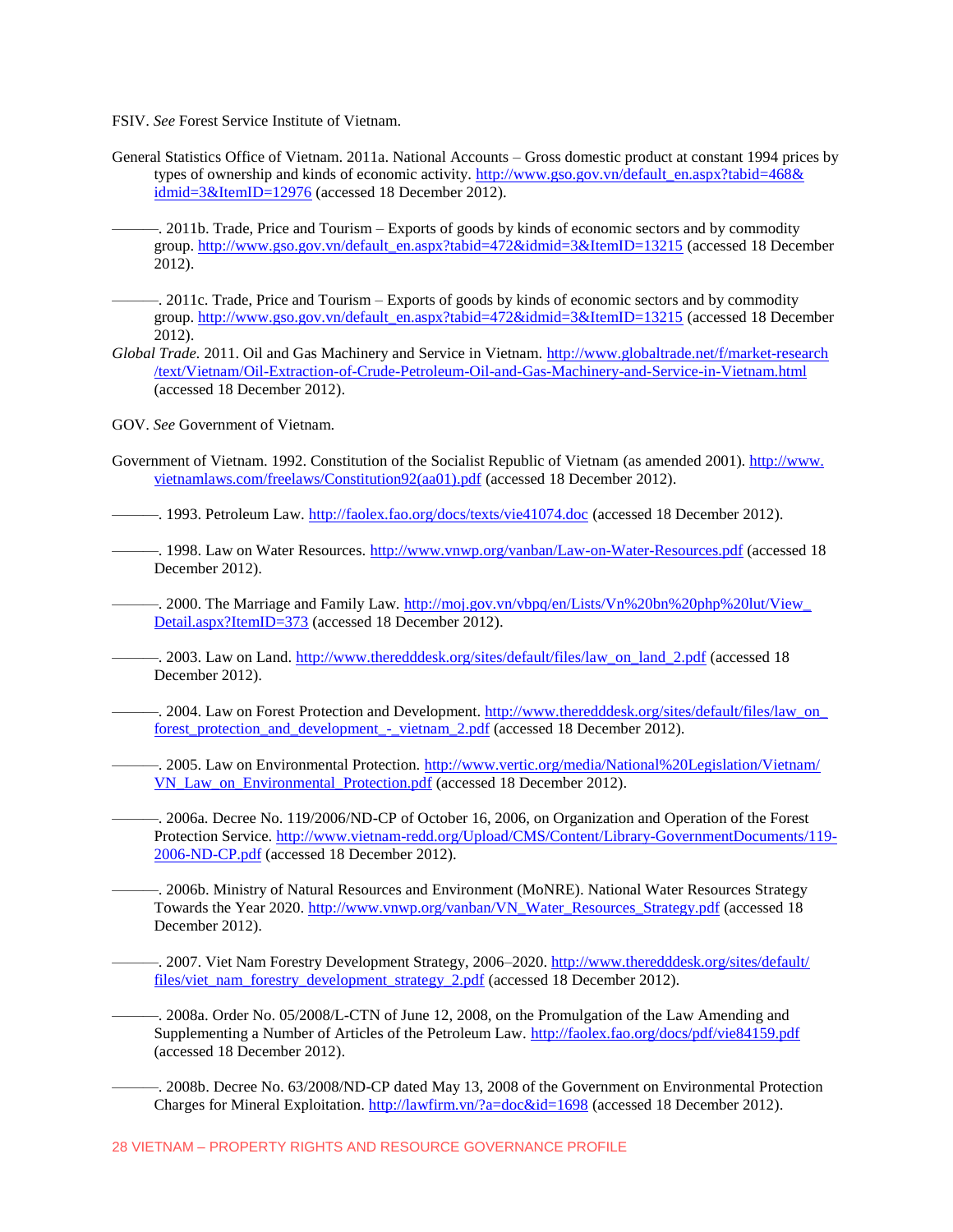- ———. 2009a. Decree No. 69/2009/ND-CP dated August 13, 2009 of the Government Additionally Providing for Land Use Planning, Land Prices, Land Recovery, Compensation, Support and Resettlement[. http://lawfirm.](http://lawfirm.vn/?a=doc&id=1026) [vn/?a=doc&id=1026](http://lawfirm.vn/?a=doc&id=1026) (accessed 18 December 2012).
- ———. 2009b. Decree No. 115/2009/NC-CP Amending and Supplementing a Number of Articles of the Government's Decree No. 48/2000/ND-CP Detailing the Petroleum Law and the Regulation on Bidding for Petroleum Survey, Exploration and Exploitation Promulgated Together with Decree No. 34/2001/ND-CP. <http://www.epronews.com/en-US/Document/Details.aspx?ID=147> (accessed 18 December 2012).
- ———. 2010a. Mineral Law.<http://www.epronews.com/en-US/Document/Details.aspx?ID=282> (accessed 18 December 2012).
- ———. 2010b. Ministry of Natural Resources and Environment (MoNRE). The National Target Programme on Improvement to the Effectiveness of Water Resources Management, Protection and Use. Draft. [http://](http://www.ntprcc.gov.vn/attachments/article/120/NTP-WaterResources-Draft1004.pdf) [www.ntprcc.gov.vn/attachments/article/120/NTP-WaterResources-Draft1004.pdf](http://www.ntprcc.gov.vn/attachments/article/120/NTP-WaterResources-Draft1004.pdf) (accessed 18 December 2012).
- ———. 2012a. Ministry of Agriculture and Rural Development (MARD). Locals to help care for nations forests. [http://www.agroviet.gov.vn/en/Pages/news\\_detail.aspx?NewsId=766&Page=1](http://www.agroviet.gov.vn/en/Pages/news_detail.aspx?NewsId=766&Page=1) (accessed 18 December 2012).
- ———. 2012b. Ministry of Foreign Affairs, National Boundary Commission. Presidential Office Announces Law on Viet Nam's Sea and Six other Laws. 2 August. Website on Viet Nam's Sovereign Boundaries. [http://](http://biengioilanhtho.gov.vn/eng/presidentialofficeannounceslawonviet-nd-95f3e08e.aspx) [biengioilanhtho.gov.vn/eng/presidentialofficeannounceslawonviet-nd-95f3e08e.aspx](http://biengioilanhtho.gov.vn/eng/presidentialofficeannounceslawonviet-nd-95f3e08e.aspx) (accessed 18 December 2012).
	- ———. 2012c. Ministry of Natural Resources and Environment (MoNRE). MoNRE website. [http://www.monre.](http://www.monre.gov.vn/v35/default.aspx?tabid=673) [gov.vn/v35/default.aspx?tabid=673](http://www.monre.gov.vn/v35/default.aspx?tabid=673) (accessed 7 November 2012).
- GSO. *See* General Statistics Office of Vietnam.
- Haque, T. and L. Montesi. 1996. Tenurial Reforms and Agricultural Development in Viet Nam, Part One. FAO Sustainable Development Department.<http://www.fao.org/sd/LTdirect/LR96/haque.htm> (accessed 18 December 2012).
- Hatcher, Jeffrey, Laura Meggiolaro, and Catia-Isabel Santonico Ferrer. 2005. Cultivating women's rights for access to land: Country analysis and recommendations for Afghanistan, Bangladesh, Burkina Faso, Ethiopia, Ghana, Guatemala, Malawi, Mozambique, Uganda and Viet Nam. ActionAid and the International Food Security Network. [http://www.mokoro.co.uk/files/13/file/lria/cultivating\\_womens\\_rights\\_for\\_access\\_to\\_lans.pdf](http://www.mokoro.co.uk/files/13/file/lria/cultivating_womens_rights_for_access_to_lans.pdf) (accessed 2 January 2013).
- Hartl, Maria. 2003. Rural women's access to land and property in selected countries: Analysis based on initial and periodic reports to the Committee on the Elimination of Discrimination against Women (1997–2003). June 2003. Food and Agriculture Organization, IFAD and International Land Coalition. [http://www.fao.org/sd/](http://www.fao.org/sd/2003/PE07033a2_en.htm) [2003/PE07033a2\\_en.htm](http://www.fao.org/sd/2003/PE07033a2_en.htm) (accessed 12 October 2012).
- Hiebert, Murray. 2012. Land Disputes Stir Political Debate in Vietnam. Center for Strategic and International Studies. 24 July.<http://csis.org/publication/land-disputes-stir-political-debate-vietnam> (accessed 18 December 2012).
- Huyen, Ton Gia, and Tran Thi Minh Ha. 2009. Vietnam Land Administration: The Past, Recent and for the Future. Paper presented at the 7th FIG Regional Conference. 19–22 October 2009. Hanoi, Vietnam. [http://www.fig.](http://www.fig.net/vietnam/papers/ps01_huyen_minhha_3762.pdf) [net/vietnam/papers/ps01\\_huyen\\_minhha\\_3762.pdf](http://www.fig.net/vietnam/papers/ps01_huyen_minhha_3762.pdf) (accessed 15 December 2012).
- International Work Group for Indigenous Affairs. 2011. Update 2011 Vietnam. [http://www.iwgia.org/regions/](http://www.iwgia.org/regions/asia/vietnam/904-update-2011-vietnam) [asia/vietnam/904-update-2011-vietnam](http://www.iwgia.org/regions/asia/vietnam/904-update-2011-vietnam) (accessed 18 December 2012).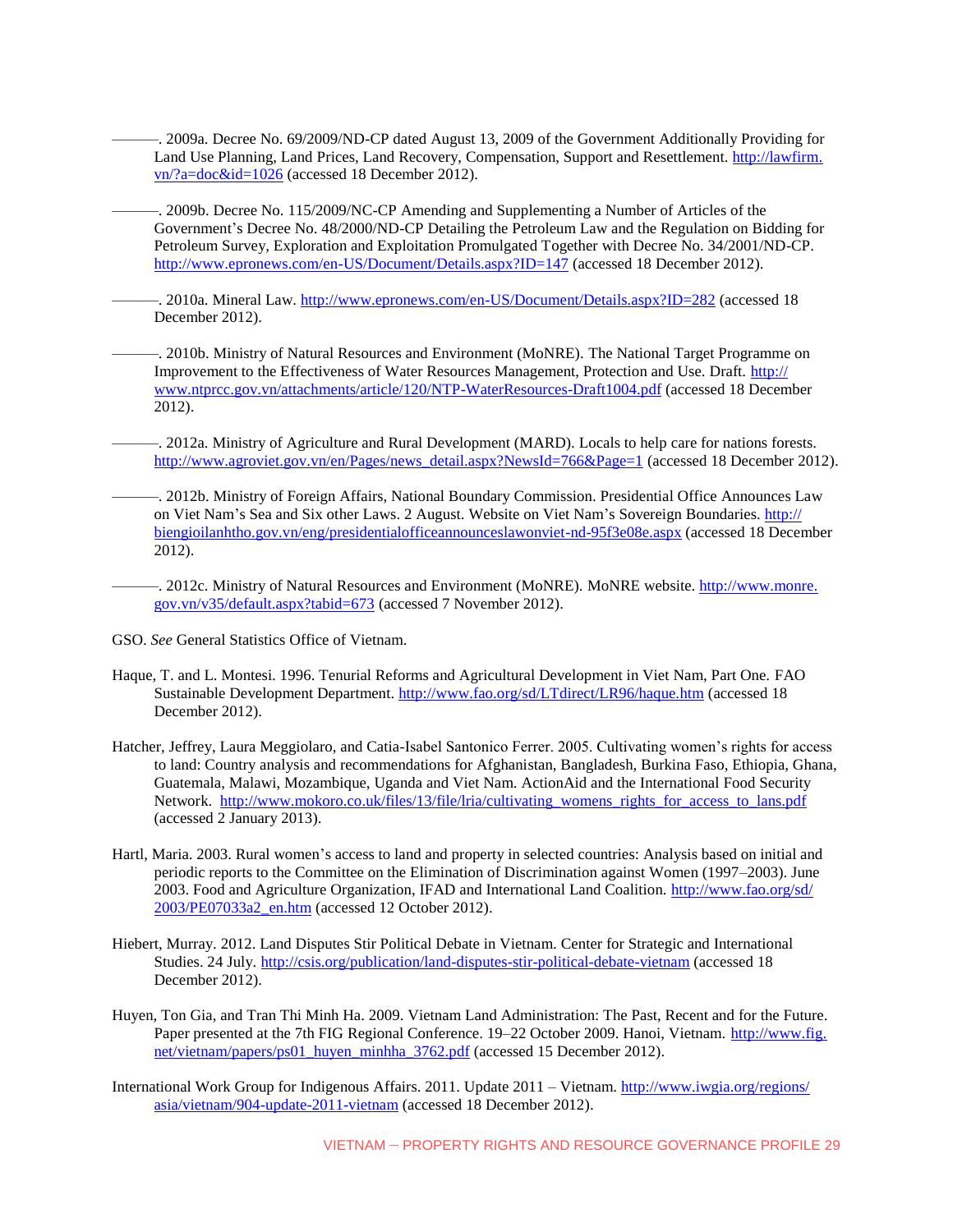IWGIA. *See* International Work Group for Indigenous Affairs.

- Kirk, Michael and Nguyen Do Anh Tran. 2009. Land Tenure Policy Reforms: Decollectivization and the Doi Moi System in Vietnam. IFPRI Discussion Paper 00927. International Food Policy Research Institute, Washington DC. November 2009. <http://www.ifpri.org/sites/default/files/publications/ifpridp00927.pdf> (accessed 2 January 2013).
- Markussen, Thomas, Finn Tarp and Katleeen Van den Broeck. 2009. The Forgotten Property Rights: Restrictions on Land Use in Vietnam. University of Copenhagen Department of Economics Discussion Paper No. 09–21. [http://papers.ssrn.com/sol3/papers.cfm?abstract\\_id=1477936](http://papers.ssrn.com/sol3/papers.cfm?abstract_id=1477936) (accessed 18 December 2012).
- Marsh, S.P. and T.G. MacAulay. 2006. Farm Size and Land Use Changes in Vietnam Following Land Reforms. Paper presented at the 47th Annual Conference of the Australian Agricultural and Resource Economics Society. 13–15 February 2003. Fremantle, Australia. [http://ageconsearch.umn.edu/bitstream/57919/2/2003\\_](http://ageconsearch.umn.edu/bitstream/57919/2/2003_marshmacaulay.pdf) [marshmacaulay.pdf](http://ageconsearch.umn.edu/bitstream/57919/2/2003_marshmacaulay.pdf) (accessed 15 December, 2012).
- Mayer Brown JSM. 2012. Vietnam Issues Decree to Implement the Mineral Law. 31 May. [http://www.mayerbrown.](http://www.mayerbrown.com/vietnam-issues-decree-to-implement-the-mineral-law-05-31-2012/) [com/vietnam-issues-decree-to-implement-the-mineral-law-05-31-2012/](http://www.mayerbrown.com/vietnam-issues-decree-to-implement-the-mineral-law-05-31-2012/) (accessed 18 December 2012).
- Menon, Nidhiya and Yana Rodgers. 2012. Land Rights and Economic Security for Women in Vietnam (draft paper). [http://people.brandeis.edu/~nmenon/Draft02\\_Vietnam\\_Land\\_Rights\\_and\\_Women.pdf](http://people.brandeis.edu/~nmenon/Draft02_Vietnam_Land_Rights_and_Women.pdf) (accessed 15 December 2012).
- Nang, Doan. 2003. Wetlands Protection and Management in Vietnam. In *Wetlands management in Vietnam: issues and perspectives*, eds. M. Torrell, A.M. Salamanca and B.D. Ratner*.* Penang: WorldFish Center. <http://www.worldfishcenter.org/Pubs/wetlands/pdf/Chapter02.pdf> (accessed 18 December 2012).
- Ngo, Thi Minh-Phuong. 2005. How to Grow Equitably: Land Redistribution, Agricultural Growth, and Poverty Reduction in Vietnam (1992–1998). PhD. Thesis. University of London. [http://etheses.lse.ac.uk/79/1/Ngo](http://etheses.lse.ac.uk/79/1/Ngo_Land_redistribution_agricultural_growth_and_poverty_reduction_in_Vietnam.pdf) Land redistribution agricultural growth and poverty reduction in Vietnam.pdf (accessed 16 December 2012).
- Nguyen Quang Hung. 2010. Impacts of Climate Change on Mineral Resources of Vietnam Current Status and Solutions. Paper presented at the 47th CCOP Annual Session, Manado, Indonesia, 18–21 October 2010. [http://www.dgmv.gov.vn/default\\_en.aspx?tabid=165&ItemID=3191](http://www.dgmv.gov.vn/default_en.aspx?tabid=165&ItemID=3191) (accessed 18 December 2012).
- PATH. 2008. PATH's Safe Water Project in Vietnam and Cambodia. [http://www.path.org/publications/detail.](http://www.path.org/publications/detail.php?i=1625) [php?i=1625](http://www.path.org/publications/detail.php?i=1625) (accessed 18 December 2012).
- Phan, Nhat Thanh. 2011. Recognizing customary law in Vietnam: legal pluralism and human rights.Ph.D. Thesis, University of Wollongong. Available for download a[t http://ro.uow.edu.au/theses/3455/](http://ro.uow.edu.au/theses/3455/) (accessed 16 December 2012).
- Powell, Neil, Maria Osbeck, Sinh Bach Tan & Vu Canh Toan. 2010. Mangrove Restoration and Rehabilitation for Climate Change Adaptation in Vietnam. World Resources Report Case Study. [http://www.worldresources](http://www.worldresourcesreport.org/files/wrr/wrr_case_study_mangrove_restoration_vietnam.pdf) [report.org/files/wrr/wrr\\_case\\_study\\_mangrove\\_restoration\\_vietnam.pdf](http://www.worldresourcesreport.org/files/wrr/wrr_case_study_mangrove_restoration_vietnam.pdf) (accessed 18 December 2012).
- Prosterman, Roy L. and Jennifer Brown. 2009. Tenancy Reform*.* In *One Billion Rising: Law, Land and Alleviation of Global Poverty*, eds. Roy L. Prosterman, Robert Mitchell, and Tim Hanstad. Leiden: University of Leiden Press, pp. 57-106.
- *Radio Free Asia.* 2012. Hundreds Protest Land Grab. 9 October. [http://www.rfa.org/english/news/vietnam/protest-](http://www.rfa.org/english/news/vietnam/protest-10092012173911.html)[10092012173911.html](http://www.rfa.org/english/news/vietnam/protest-10092012173911.html) (accessed 18 December 2012).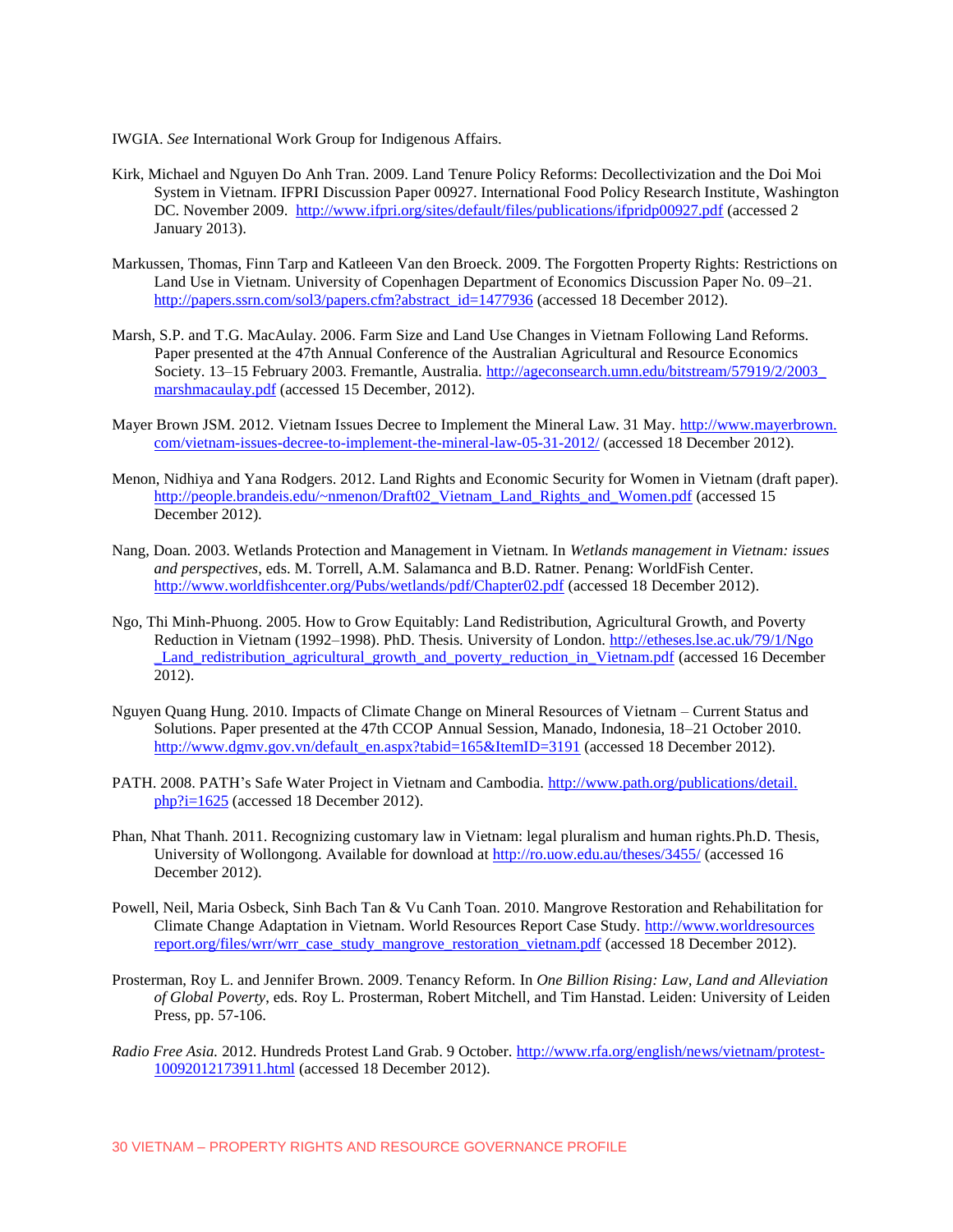- Ravallion, Martin and Dominique van de Walle. 2008. Land in Transition: Reform and Poverty in Rural Vietnam. World Bank, Washington DC. [https://openknowledge.worldbank.org/bitstream/handle/10986/6433/439660](https://openknowledge.worldbank.org/bitstream/handle/10986/6433/439660PUB0Box310only109780821372746.pdf?sequence=1) [PUB0Box310only109780821372746.pdf?sequence=1\(](https://openknowledge.worldbank.org/bitstream/handle/10986/6433/439660PUB0Box310only109780821372746.pdf?sequence=1)accessed 17 December 2012).
- RECOFTC-The Center for People and Forests. 2011. Vietnam's Forestry Reforms. [http://www.recoftc.org/site/](http://www.recoftc.org/site/Vietnam-s-Forestry-Reforms) [Vietnam-s-Forestry-Reforms](http://www.recoftc.org/site/Vietnam-s-Forestry-Reforms) (accessed 18 December 2012).
- REDD. *See* United Nations Collaborative Programme for Reducing Emissions from Deforestation and Forest Degradation in Developing Countries.
- Rural Development & Natural Resources, East Asia & Pacific Region. 2004. Customary Land Titling in Vietnam. Policy Brief No. 37418. World Bank, Washington DC. [http://www-wds.worldbank.org/external/default/](http://www-wds.worldbank.org/external/default/WDSContentServer/WDSP/IB/2006/09/22/000160016_20060922163747/Rendered/PDF/374180VN0Custo1PolicyBrief01PUBLIC1.pdf) [WDSContentServer/WDSP/IB/2006/09/22/000160016\\_20060922163747/Rendered/PDF/374180VN0Custo1](http://www-wds.worldbank.org/external/default/WDSContentServer/WDSP/IB/2006/09/22/000160016_20060922163747/Rendered/PDF/374180VN0Custo1PolicyBrief01PUBLIC1.pdf) [PolicyBrief01PUBLIC1.pdf](http://www-wds.worldbank.org/external/default/WDSContentServer/WDSP/IB/2006/09/22/000160016_20060922163747/Rendered/PDF/374180VN0Custo1PolicyBrief01PUBLIC1.pdf) (accessed 16 December 2012).
- Tran, Din Thanh Lam. 2006. The Great Vietnam Land Grab. *Asia Times*. 10 August. [http://www.atimes.com/atimes/](http://www.atimes.com/atimes/Southeast_Asia/HH10Ae01.html) Southeast Asia/HH10Ae01.html (accessed 18 December 2012).
- Tran, Thi Que. 2001. Land Reform and Women's Property Rights in Vietnam. Center for Gender, Environment and Sustainable Development Working Paper, Hanoi, Vietnam. Available for download at <http://www.pdfio.com/k-1783628.html> (accessed 2 January 2013).
- Tran Nhu, Trung, Dao Anh Kiet, Ian Hyde and Dang Hung Vo. 2006. Vietnam Land Registration from Terminology to the Practice. XXIII FIG Congress, Munich, Germany, October 8–13, 2006. [http://www.fig.net/pub/fig2006](http://www.fig.net/pub/fig2006/papers/ts39/ts39_03_trannhu_etal_0500.pdf) [/papers/ts39/ts39\\_03\\_trannhu\\_etal\\_0500.pdf](http://www.fig.net/pub/fig2006/papers/ts39/ts39_03_trannhu_etal_0500.pdf) (accessed 16 December 2012).
- United Nations Collaborative Programme for Reducing Emissions from Deforestation and Forest Degradation in Developing Countries. 2012a. REDD Countries: Vietnam.<http://www.theredddesk.org/countries/vietnam> (accessed 18 December 2012).
	- ———. 2012b. Vietnam. [http://www.un-redd.org/UNREDDProgramme/CountryActions/VietNam/tabid/1025/](http://www.un-redd.org/UNREDDProgramme/CountryActions/VietNam/tabid/1025/language/en-US/Default.aspx) [language/en-US/Default.aspx](http://www.un-redd.org/UNREDDProgramme/CountryActions/VietNam/tabid/1025/language/en-US/Default.aspx) (accessed 18 December 2012).
- UNFF. *See* United Nations Forum on Forests.
- United Nations Forum on Forests. 2005. National Report to the Fifth Session of the United Nations Forum on Forests: Vietnam, January. [http://www.un.org/esa/forests/pdf/national\\_reports/unff5/vietnam.pdf](http://www.un.org/esa/forests/pdf/national_reports/unff5/vietnam.pdf) (accessed 18 December 2012).
- United States Agency for International Development Vietnam. 2012. Vulnerable Populations. [http://vietnam.usaid.](http://vietnam.usaid.gov/support_to_vulnerable_populations) [gov/support\\_to\\_vulnerable\\_populations](http://vietnam.usaid.gov/support_to_vulnerable_populations) (accessed 18 December 2012).
- United States Energy Information Administration. 2012. Vietnam. [http://www.eia.gov/countries/country-data.cfm](http://www.eia.gov/countries/country-data.cfm?fips=VM) [?fips=VM](http://www.eia.gov/countries/country-data.cfm?fips=VM) (accessed 18 December 2012).
- USAID. *See* United States Agency for International Development.
- USEIA. *See* United States Energy Information Administration.
- VCCI. *See* Vietnam Chamber of Commerce and Industry.
- VFA. *See* Vietnam Food Association.
- Vietnam Chamber of Commerce and Industry. 2012. VCCI to Collect Opinions for Amended Land Law. *Vietnam Business Forum*. 4 October[. http://vccinews.com/news\\_detail.asp?news\\_id=27130&cate=1](http://vccinews.com/news_detail.asp?news_id=27130&cate=1) (accessed 18 December 2012).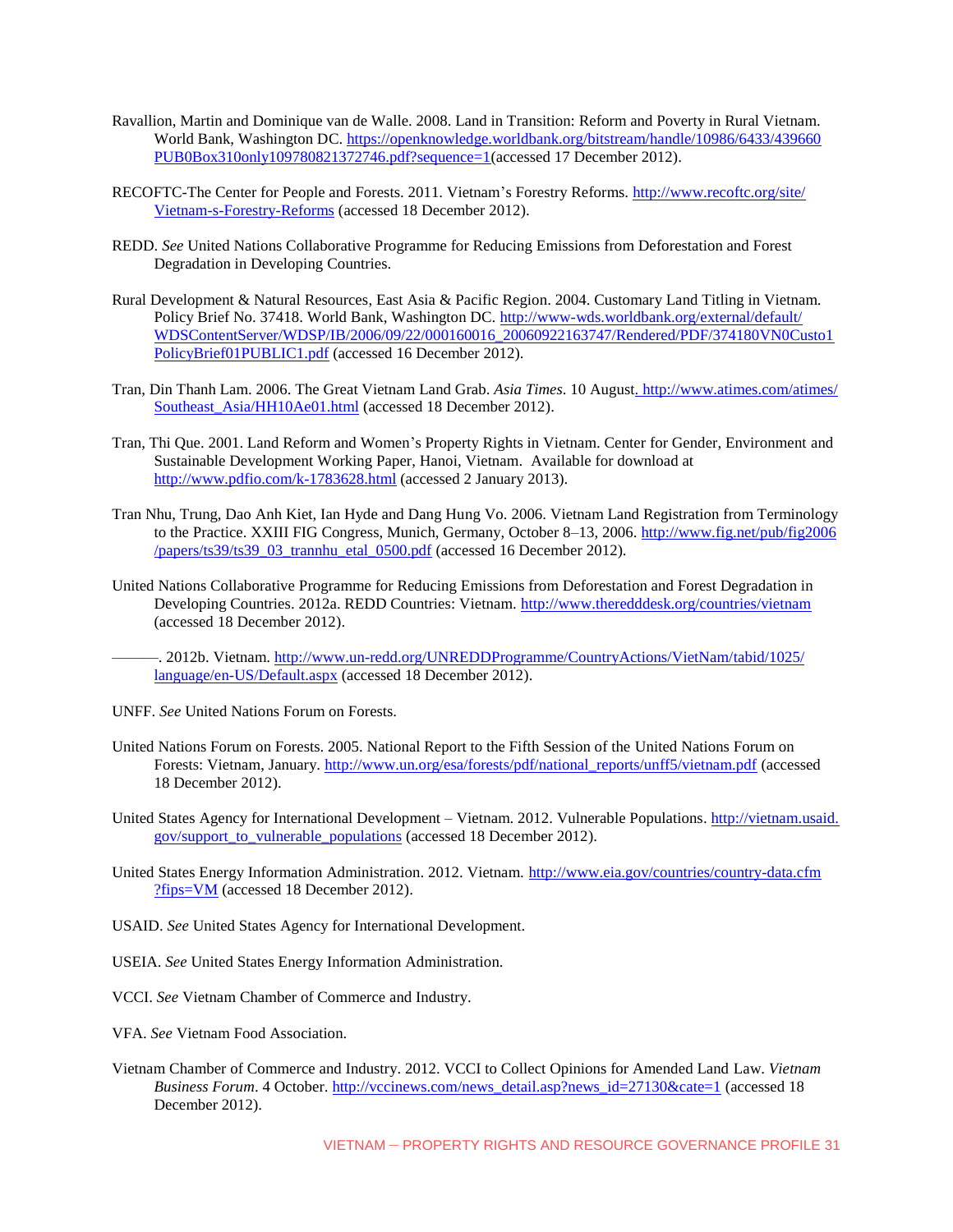- Vietnam Food Association. 2012. Yearly Export Statistics, 2011. 9 January. [http://www.vietfood.org.vn/en/default](http://www.vietfood.org.vn/en/default.aspx?c=108&n=5911) [.aspx?c=108&n=5911](http://www.vietfood.org.vn/en/default.aspx?c=108&n=5911) (accessed 18 December 2012).
- *VietNamNet Bridge.* 2012. Vietnam to evaluate real reserves of 210-billion-ton coal basin. 24 March. [http://](http://english.vietnamnet.vn/en/business/20323/vietnam-to-evaluate-real-reserves-of-210-billion-ton-coal-basin.html) [english.vietnamnet.vn/en/business/20323/vietnam-to-evaluate-real-reserves-of-210-billion-ton-coal](http://english.vietnamnet.vn/en/business/20323/vietnam-to-evaluate-real-reserves-of-210-billion-ton-coal-basin.html)[basin.html](http://english.vietnamnet.vn/en/business/20323/vietnam-to-evaluate-real-reserves-of-210-billion-ton-coal-basin.html) (accessed 18 December 2012).
- *Vietnam News.* 2012. Assembly closes on high note. 22 June. [http://english.vietnamnet.vn/en/politics/23940/](http://english.vietnamnet.vn/en/politics/23940/assembly-closes-on-high-note.html) [assembly closes-on-high-note.html](http://english.vietnamnet.vn/en/politics/23940/assembly-closes-on-high-note.html) (accessed 18 December 2012).
- *VietnamPlus.* 2012. New laws and resolutions made public. At TalkVietnam. 16 July. [http://talkvietnam.com/2012](http://talkvietnam.com/2012/07/new-laws-and-resolutions-made-public/#.UGygkZjA_ag) [/07/new-laws-and-resolutions-made-public/#.UGygkZjA\\_ag](http://talkvietnam.com/2012/07/new-laws-and-resolutions-made-public/#.UGygkZjA_ag) (accessed 18 December 2012).
- Water Environment Partnership in Asia. 2012a. State of Water: Vietnam. [http://www.wepa-db.net/policies/state/](http://www.wepa-db.net/policies/state/vietnam/overview.htm) [vietnam/overview.htm](http://www.wepa-db.net/policies/state/vietnam/overview.htm) (accessed 18 December 2012).
	- ———. 2012b. Outlook on Water Environmental Management in Asia 2012. Ministry of the Environment, Japan, Institute for Global Environmental Strategies.<http://www.wepa-db.net/pdf/1203outlook/01.pdf> (accessed 17 December 2012).
- WEPA. *See* Water Environment Partnership in Asia.
- World Bank. 2007. The Current State of Water Environment in 3 River Basins of Cau, Nhue-Day and Don Nai River Basins. Environment Report of Vietnam, 2006. Washington DC. http://vea.gov.vn/vn/hientrangmoitruong/baocaomtquocgia/Documents/hientrang2006ENG/phandau.pdf (accessed 17 December 2012).
	- ———. 2008. Vietnam Development Report 2008: Social Protection, Joint Donor Report to the Vietnam Consultative Group Meeting, 6–7 December 2007, Hanoi, Vietnam. Available for download at <http://www.ilo.org/gimi/gess/RessShowRessource.do?ressourceId=18377> (accessed 17 December 2012).
- ———. 2010a. Socialist Republic of Vietnam Forest Law Enforcement and Governance. <http://documents.worldbank.org/curated/en/2010/01/12316199/vietnam-forest-law-enforcement-governance> (accessed 17 December 2012).
	- ———. 2010b. Vietnam Development Report 2011: Natural Resources Management, Joint Development Partner Report to the Vietnam Consultative Group Meeting, 7–8 December 2010, Hanoi, Vietnam. [http://](http://siteresources.worldbank.org/INTVIETNAM/Resources/VDR2011EnglishSmall.pdf) [siteresources.worldbank.org/INTVIETNAM/Resources/VDR2011EnglishSmall.pdf](http://siteresources.worldbank.org/INTVIETNAM/Resources/VDR2011EnglishSmall.pdf) (accessed 17 December 2012).
	- ———. 2011a. *Compulsory Land Acquisition and Voluntary Land Conversion in Vietnam: The Conceptual Approach, Land Valuation and Grievance Redress Mechanisms.* Hanoi: World Bank.
	- ———. 2011b. Vietnam Land Administration. Video.<http://www.youtube.com/watch?v=AR3Sbh0T8AU> (accessed 17 December 2012).
		- ———. 2012a. Development Indicators: Vietnam.<http://data.worldbank.org/country/vietnam> (accessed 17 December 2012).
	- -. 2012b. Land Administration Project. [http://www.worldbank.org/projects/P096418/land-administration](http://www.worldbank.org/projects/P096418/land-administration-project?lang=en)[project?lang=en](http://www.worldbank.org/projects/P096418/land-administration-project?lang=en) (accessed 17 December 2012).
	- —. 2012c. Projects and Operations Database. [http://web.worldbank.org/external/projects/main?query=vietnam](http://web.worldbank.org/external/projects/main?query=vietnam%20water&menuPK=51526214&pagePK=218616&piPK=217470&status=A&theSitePK=40941) [%20water&menuPK=51526214&pagePK=218616&piPK=217470&status=A&theSitePK=40941](http://web.worldbank.org/external/projects/main?query=vietnam%20water&menuPK=51526214&pagePK=218616&piPK=217470&status=A&theSitePK=40941) (accessed 17 December 2012).).